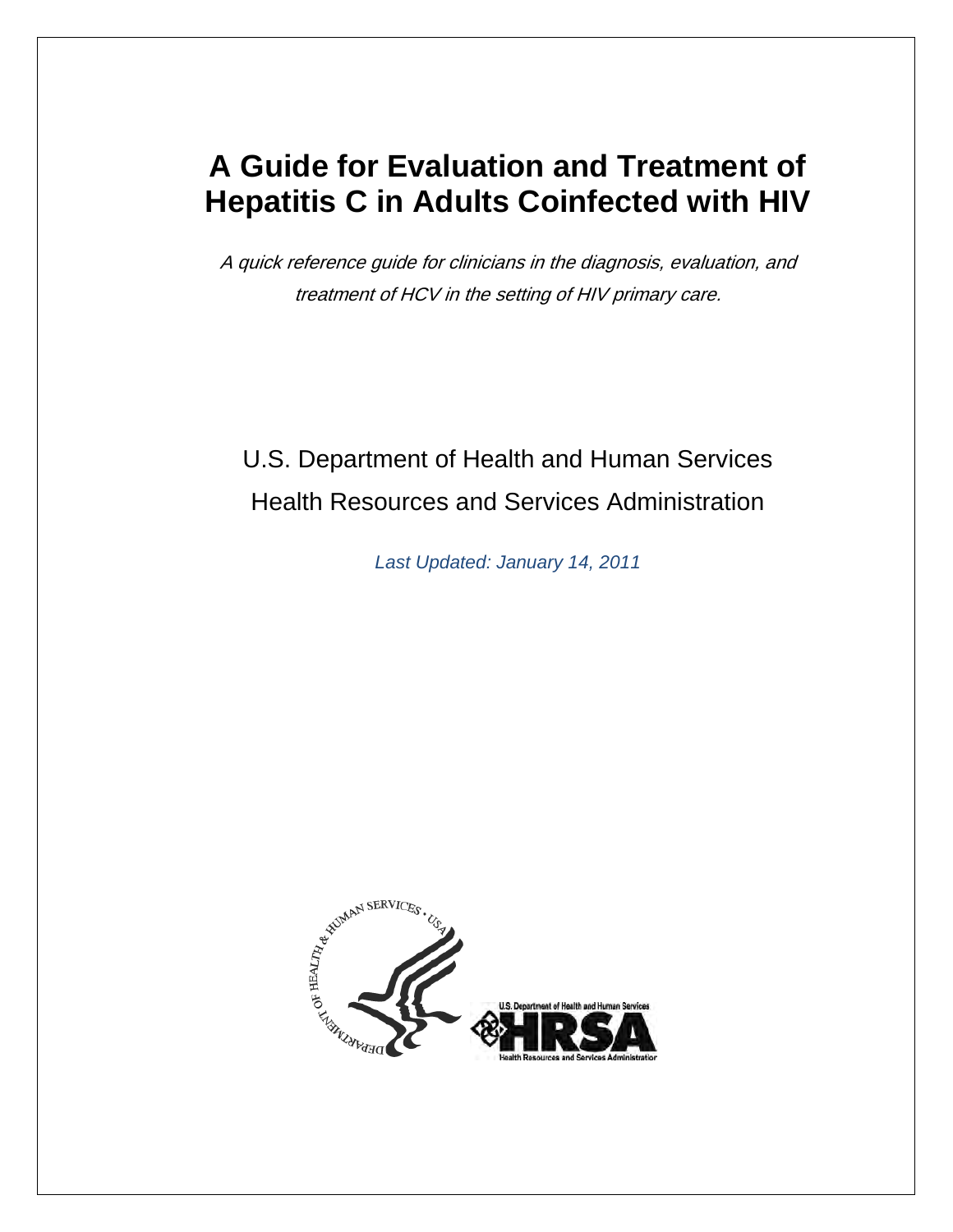#### **AUTHORS**

Mark S. Sulkowski, MD Associate Professor of Medicine Divisions of Infectious Diseases and Gastroenterology/Hepatology Department of Medicine Johns Hopkins University School of Medicine

Laura W. Cheever, MD, ScM Deputy Associate Administrator Chief Medical Officer HIV/AIDS Bureau Health Resources and Services Administration

David H. Spach, MD Director and Principle Investigator for AIDS Medical Education Northwest AIDS Education and Training Center Professor of Medicine, Division of Infectious Diseases University of Washington School of Medicine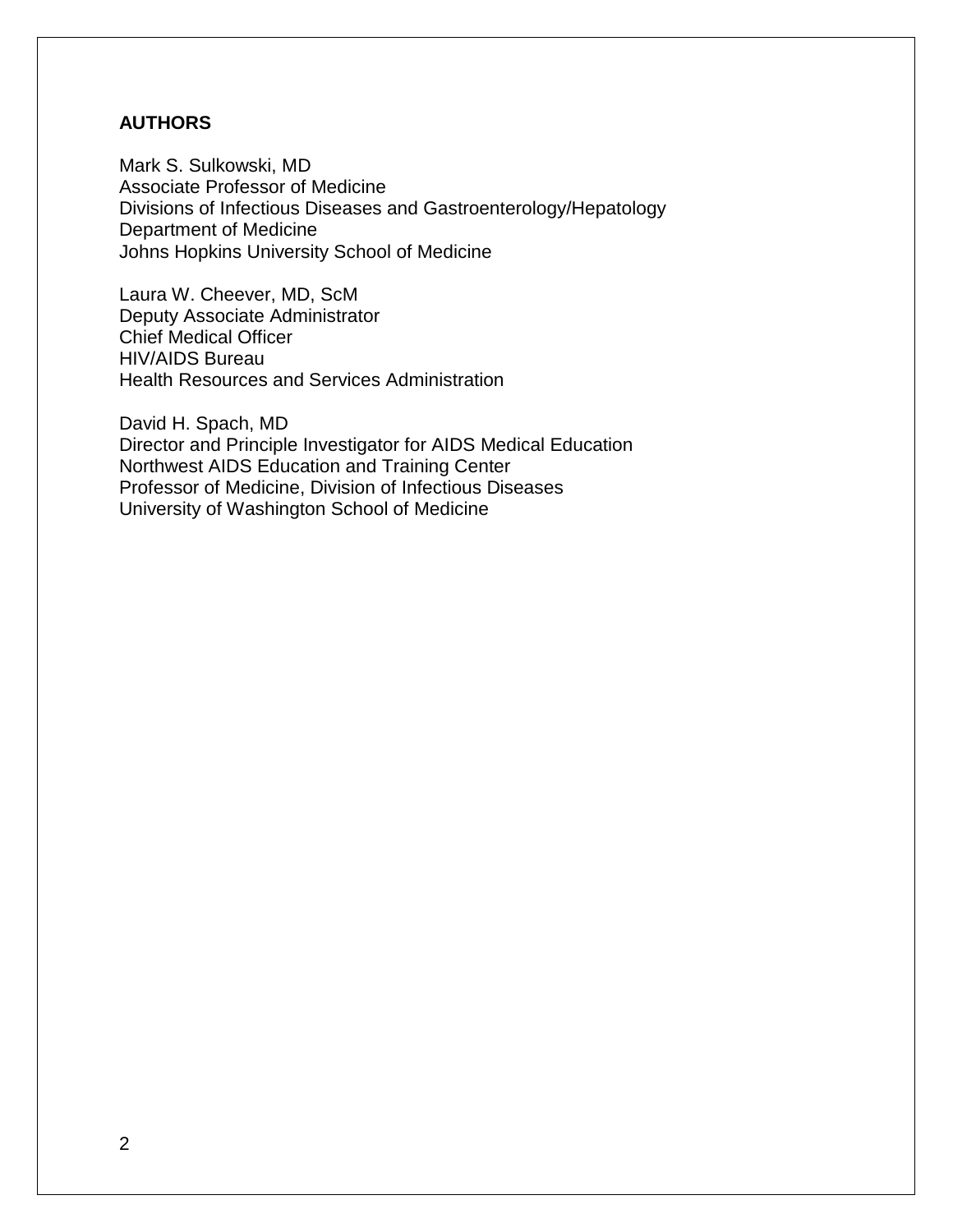#### **EDITORIAL PANEL**

Sanjeev Arora, MD, FACP, FACG University of New Mexico Health Sciences Center

Jeffrey Beal, M.D., AAHIVS Bureau of HIV/AIDS Florida Department of Health

Kathleen A. Clanon, MD University of California at San Francisco

Betty Dong, PharmD, FASHP, FCCP, AAHIVE University of California, Schools of Pharmacy and Family and Community Medicine

Anna Huang, MD HIV/AIDS Bureau, Health Resources and Services Administration

Russell Perry, MD, FAAFP Bronx Lebanon Hospital

Richard Sterling, MD, MSc Virginia Commonwealth University Health System

Lynn E. Taylor, MD, AAHIVS The Warren Alpert Medical School of Brown University

Ronald D. Wilcox, MD, FAAP Louisiana State University Health Sciences Center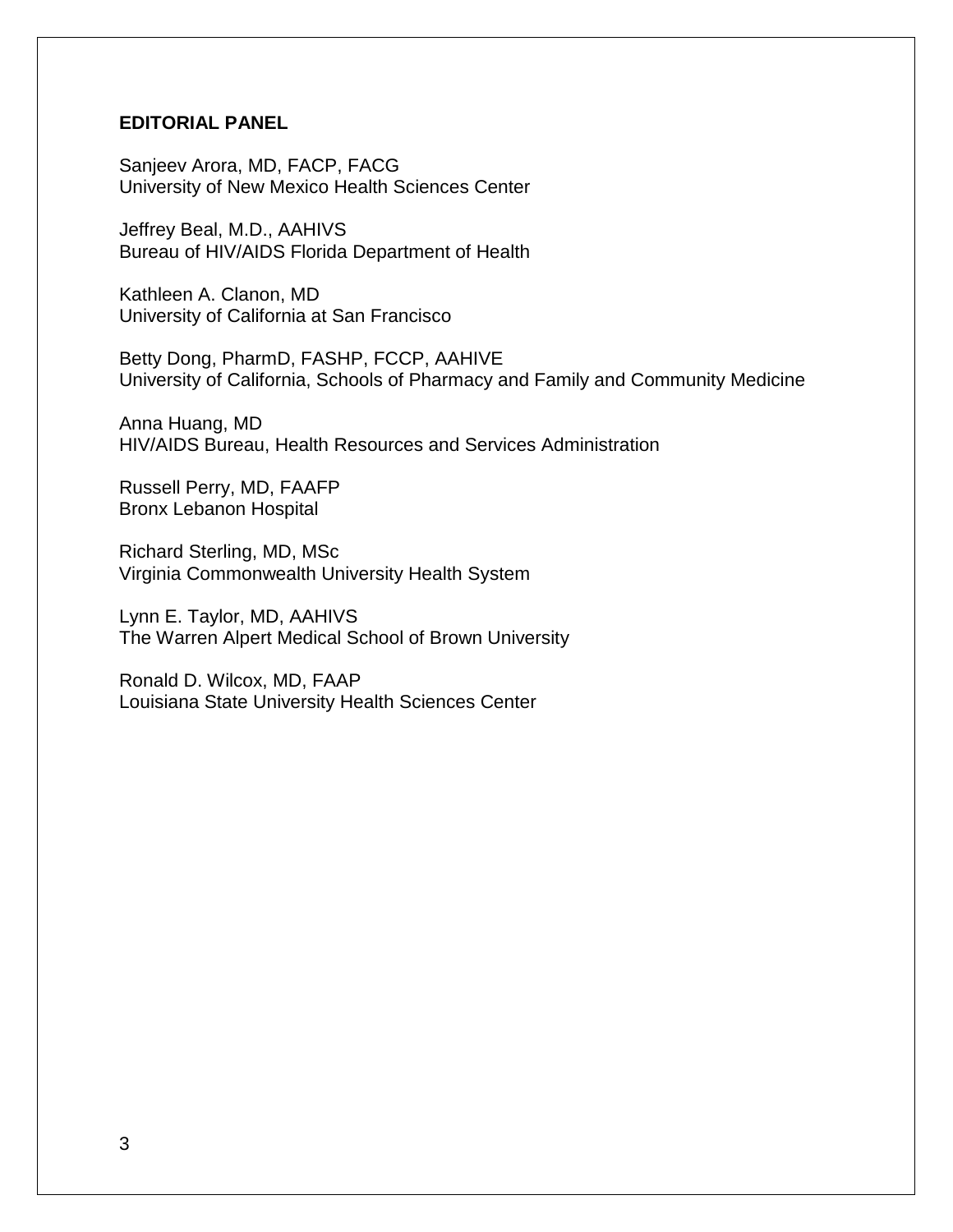#### **INTRODUCTION**

For many years the Health Resources and Services Administration's HIV/AIDS Bureau (HRSA/HAB) has endeavored to increase access to hepatitis C (HCV) treatment of HIV-infected patients in Ryan White-funded programs. In 2010, HRSA/HAB provided grants to 15 Ryan White funded clinics and one technical assistance/evaluation center to develop and evaluate models to integrate HCV treatment into HIV primary care through the Special Projects of National Significance (SPNS) program. In 2011, an additional 15 clinics will be added to this SPNS initiative.

In support of this initiative, HRSA/HAB has developed this guide for clinicians in the diagnosis, evaluation, and treatment of HCV in the setting of HIV primary care. This guide is not intended to replace the need for expert consultation in the management of complex issues related to HCV treatment in persons with HIV coinfection. Rather, it should provide a quick reference in key aspects of HCV care and treatment for HIVinfected patients. Over the course of the SPNS HCV initiative, HRSA/HAB will update this guide based on input from the HCV SPNS grantees and advances in HCV care and treatment.

#### **I. SCREENING HIV-INFECTED PATIENTS FOR HEPATITIS C VIRUS INFECTION**

============================================================

#### **A. Recommendation and Rationale for HCV Screening**

All HIV-infected persons should undergo baseline screening for HCV infection. Because most patients with chronic HCV do not have clinical symptoms related to their HCV infection and many do not have elevated alanine aminotransferase (ALT) levels, relying on clinical symptoms or ALT levels for screening is not recommended. A HCV testing algorithm is shown in Figure 1.

#### **B. Rationale for HCV Screening**

In the United States, approximately 1.1 million are living with chronic HIV infection and 2.7-3.9 million with chronic HCV infection. Among persons with HIV infection, 25-35 percent are also chronically infected with HCV; thus, approximately 300,000 persons are living with HIV-HCV coinfection in the United States. In the modern highly active antiretroviral therapy (HAART) era, chronic HCV infection is a leading cause of morbidity and mortality among persons with HIV. Effective therapy is available for HCV and a cure is achievable in a substantial proportion of patients who undergo therapy. Cure of HCV significantly reduces the patient's risk of developing cirrhosis, liver failure, or hepatocellular cancer. In addition, the presence of chronic HCV infection may affect the decision of whether to initiate antiretroviral therapy. The Department of Health and Human Services Opportunistic Infections Guidelines recommend routine screening for HCV infection in all HIV-infected patients.

#### **C. Initial HCV Screening with Antibody Testing**

The HCV enzyme immunoassay (EIA) is the recommended initial screening test for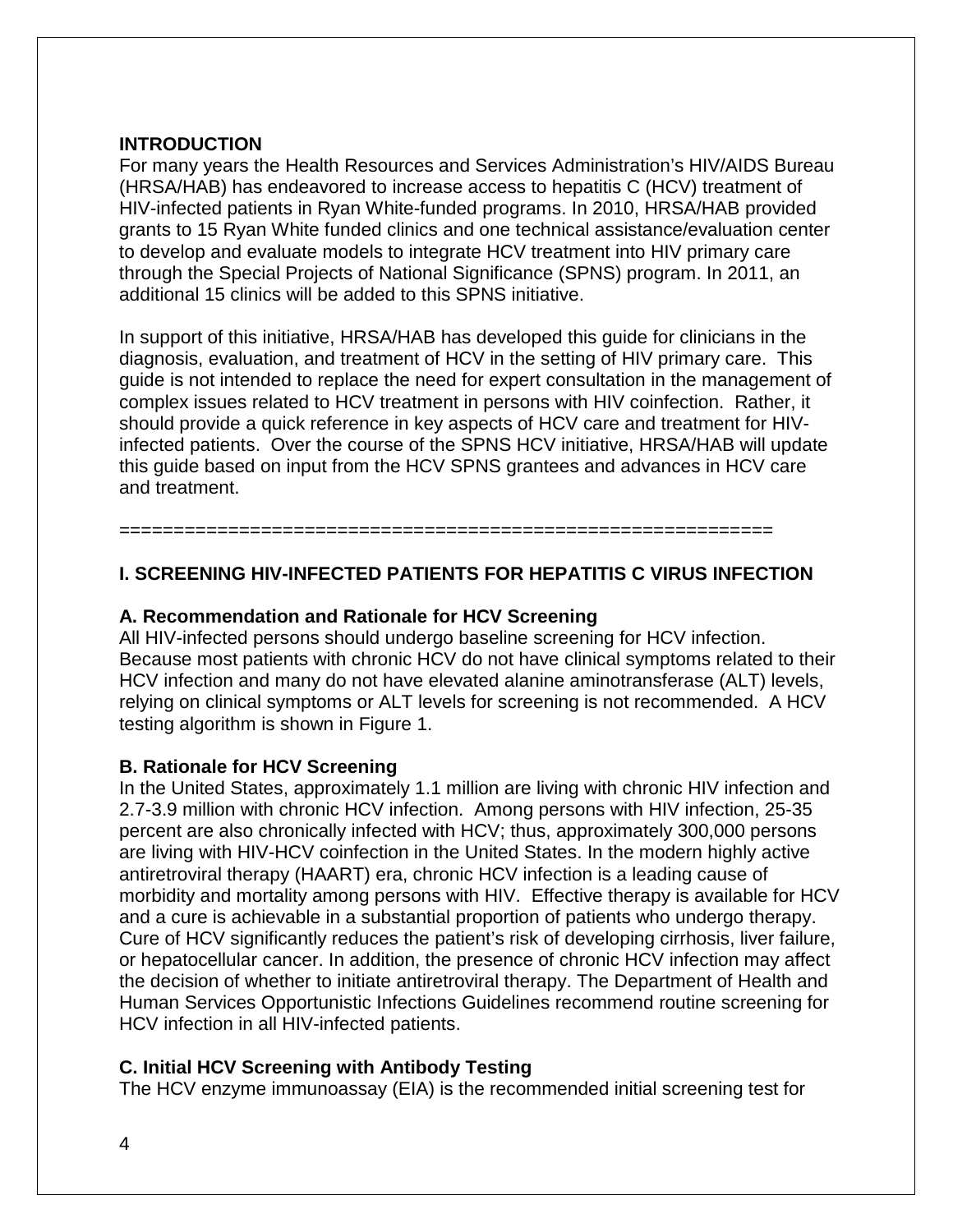HCV infection. Newer FDA-approved third generation EIA HCV antibody tests have a sensitivity and specificity greater than 99 percent. The EIA test determines whether the person has ever been infected with HCV, but it does not establish whether the patient has chronic (ongoing) infection or resolved infection. If initially negative, repeat HCV EIA testing should be performed annually if there is ongoing risk activity for acquisition of HCV. Since many patients and physicians are not aware of all risks for HCV acquisition, and because many patients and providers are not comfortable/skilled at discussing all of these risks (e.g. anal intercourse, intranasal cocaine use), repeat HCV EIA should be performed annually for all HCV Ab-negative persons unless patient and provider are sure there is no ongoing risk activity.

#### **D. Confirmation of Positive Antibody Tests with Quantitative HCV RNA**

The use of the recombinant immunoblot assay (RIBA) to confirm an initial positive EIA test is no longer recommended. Patients who have a positive HCV EIA should undergo quantitative HCV RNA testing to determine whether they have active or resolved HCV infection. Qualitative HCV RNA assays provide a detectable/nondetectable result, and although they are highly sensitive, they are not recommended. Newer quantitative HCV RNA tests (e.g., COBAS<sup>®</sup> TaqMan<sup>®</sup> HCV Test) are highly sensitive (10-50 IU/mL) for the detection of viremia and should be routinely used in person with a positive HCV EIA. The magnitude of HCV RNA level does not predict liver disease progression and should not be serially monitored to assess prognosis in persons not undergoing HCV treatment.

#### **E. Follow-up for Patients who are HCV-Seropositive and HCV RNA Negative**

A positive HCV antibody test followed by a negative HCV RNA assay may occur in several settings: (1) resolved HCV infection, (2) chronic infection with low-level viremia and transient undetectable HCV RNA, (3) acute infection with transient clearance of HCV RNA, and (4) a false positive HCV antibody test. Patients who are HCVseropositive and HCV RNA negative should have a repeat quantitative HCV RNA test performed in 4-6 months. If acute HCV is suspected (e.g. recent risk behaviors for infection), the repeat testing should be performed in 8-12 weeks. If the initial and repeat HCV RNA tests are negative, the patient most likely has resolved HCV infection. Of note, presence of HCV antibody is not protective for reinfection with HCV. Since HCV antibody-positive patients can become reinfected with HCV, repeat HCV RNA testing should be performed annually if there is ongoing risk activity (injection drug use or unprotected sexual intercourse) for acquiring HCV.

#### **F. Indications for HCV RNA Testing in HCV-Seronegative Patients**

Medical providers should perform quantitative HCV RNA testing in HCV antibodynegative patients who have persistently elevated ALT levels, or when acute HCV infection is suspected. The rationale for performing HCV RNA testing is primarily based on the observation that false-negative EIA HCV antibody tests occasionally occur among HIV-patients with severe immunodeficiency (CD4 count < 100 cells/mm<sup>3</sup>) or those receiving dialysis. In addition, patients with acute HCV infection may have a "window period" where they have not mounted detectable HCV antibody levels but have a positive HCV RNA test; this window period may be prolonged (up to 12 months)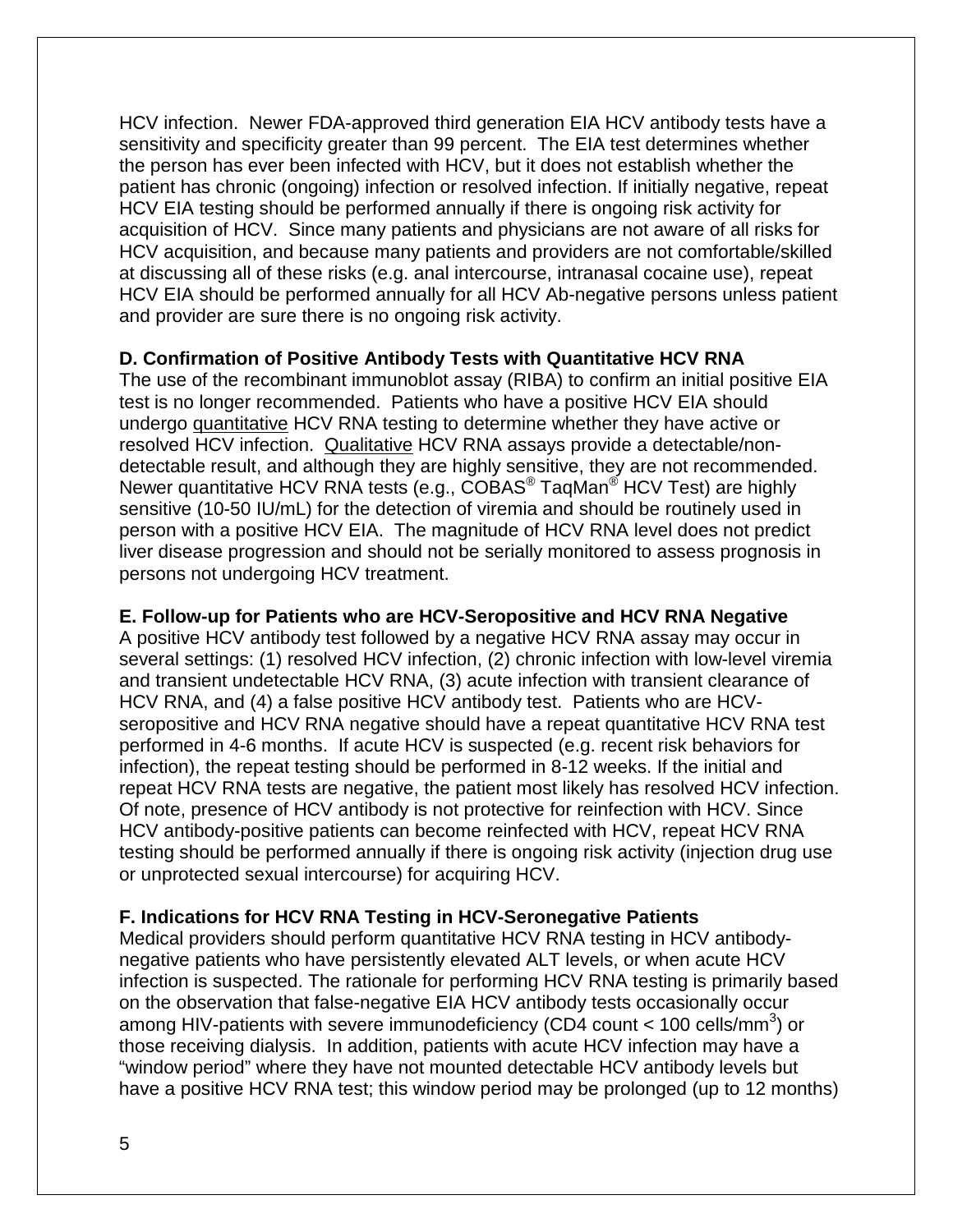after initial infection) in persons coinfected with HIV. If HCV RNA testing is negative in this setting, the patient is considered to have no evidence of past or current HCV infection. Repeat HCV EIA testing should be performed annually if there is ongoing risk activity for acquiring HCV.

#### **G. Indications for Repeat HCV Antibody Screening in HCV-Seronegative Persons**

For HIV-infected patients who test HCV antibody negative, but continue to have risk for acquiring HCV (injection drug use, intranasal cocaine use, or unprotected sexual intercourse), repeat HCV antibody testing should be performed annually.

#### **H. Recommendations for Preventing HCV Acquisition and Transmission to Others**

**1. Preventing HCV Transmission Among Adults.** Medical providers should counsel patients who do not have evidence of past or active infection with HCV on how to avoid acquiring or re-acquiring HCV infection. Most importantly, patients with injection drug use should have intensive counseling regarding safe injection practices, have access to sterile needles and syringes, and be offered treatment for their addiction. Patients with established HCV infection should receive counseling on how to prevent transmission of HCV to others; HCV is a bloodborne pathogen and exchange of blood or any body fluid mixed with blood can result in transmission of HCV. In general, the prevention measures are similar to prevention measures used to reduce HIV transmission. Safe sexual practices should be emphasized in HIV-infected men who have sex with men as sexual transmission of HCV has been increasingly reported in this group. In addition, sharing of any devices that may be contaminated with blood, such as razors or toothbrushes, should be avoided.

**2. Preventing Perinatal HCV Transmission.** In mothers with HCV monoinfection, the risk of perinatal HCV transmission is 4-7 percent. Studies have shown coinfection with HIV increases the risk of perinatal HCV transmission 2- to 3-fold. In addition, the risk of mother-to-child HCV transmission increases significantly when the mother has detectable HCV RNA during pregnancy, particularly near the time of delivery. Intrapartum HCV transmission is more common than *in utero* transmission. Specific intrapartum factors identified to increase the risk of HCV transmission include emergent cesarean section, prolonged rupture of membranes (longer than 6 hours), and invasive fetal monitoring. Although hepatitis C virus can be detected in breast milk, most studies have not shown an increase in transmission in breast-fed infants (note that mothers coinfected with HIV should avoiding breast-feeding to prevent HIV transmission). Because maternal antibodies cross the placenta and can be detected in infants out to 18 months, the diagnosis of hepatitis C transmission in an infant can be challenging. In addition, false-positive and falsenegative HCV PCR results occur during the first 3 months of life. By 6 months of age, the sensitivity and specificity of two positive HCV RNA PCR assays improve to 81 percent and 93 percent, respectively. Current guidelines recommend postponing HCV antibody testing in newborns until 18 months of age. If the child is HCV antibody negative at 18 months or later, no further HCV testing is needed. If the mother has a detectable HCV RNA documented during pregnancy, many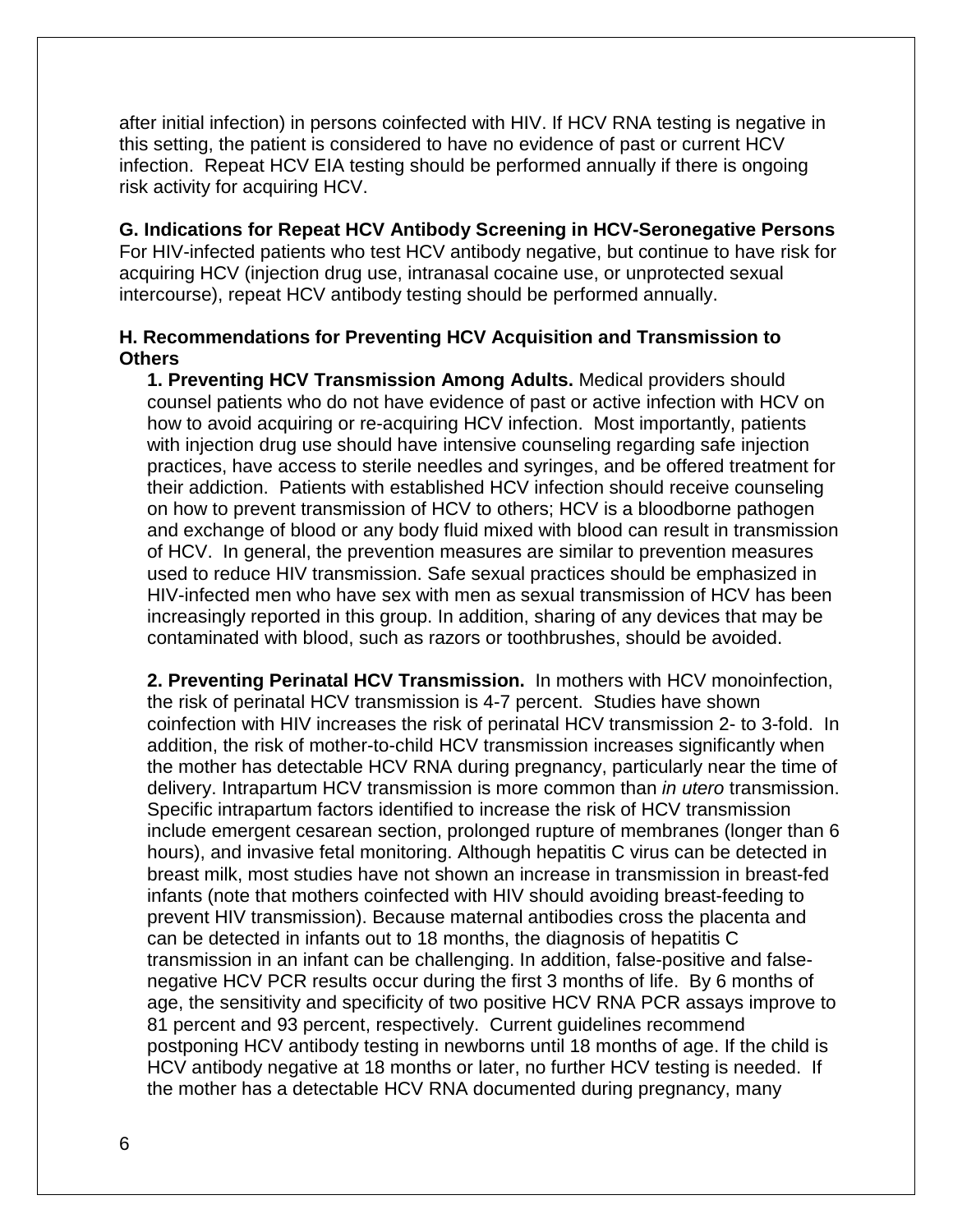experts would recommend also performing HCV RNA testing on the newborn at 3-6 months after delivery, and, if positive, repeat HCV RNA testing 6 months later. If the child has a positive HCV antibody at 18 months or two separate positive HCV RNA tests (checked at least 6 months apart), they are considered chronically infected with hepatitis C. Among children with HCV monoinfection, spontaneous clearance of HCV occurs in up to 20 percent by 30 months of age.

============================================================

#### **II. ROUTINE EVALUATION AND FOLLOW-UP OF PERSONS WITH CHRONIC HCV INFECTION**

#### **A. Baseline Studies in Persons with Established Chronic HCV**

**1. Routine Laboratory Studies.** Patients identified as having chronic HCV infection (HCV RNA positive) should have the following routine baseline laboratory studies: complete white blood cell count with differential, platelet count, prothrombin time (international normalized ratio), comprehensive metabolic panel (that includes serum creatinine, alanine aminotransferase [ALT], aspartate aminotransferase [AST], total bilirubin, serum albumin), hepatitis B surface antigen (HBsAg), thyroid stimulating hormone (TSH), and a fasting lipid panel. In addition, cryoglobulin levels should be obtained in patients with any signs or symptoms that suggest cryoglobulinemia (palpable purpura, arthralgias, renal disease, or peripheral neuropathy).

**2. HCV Genotype.** All patients with chronic HCV who are candidates for anti-HCV therapy should undergo HCV genotype testing. There are 6 major HCV genotypes. In the United States, approximately 75 percent of persons infected with HCV have genotype 1; among African-Americans, the proportion with genotype 1 is approximately 90 percent. For patients considering HCV treatment, the genotype should be obtained because it provides valuable prognostic information with respect to treatment response and helps determine the ribavirin dosing. In general, patients with genotype 1 or 4 have significantly lower responses to treatment with peginterferon plus ribavirin compared with patients with genotypes 2 or 3. Patients with genotypes 1 or 4 should receive weight-based ribavirin dosing. Limited data exist with HCV genotypes 5 and 6. The role of HCV genotype subtyping (e.g. genotype 1a versus 1b) in clinical management is not clearly defined and thus not recommended for routine use at this time but may be important in future therapies with direct acting antiviral agents (DAA).

**3. Quantitative HCV RNA.** A quantitative HCV RNA value should have been obtained when determining whether the HCV antibody-positive patient has chronic infection. If instead, a qualitative HCV RNA test was performed to confirm chronic infection, then the patient should have a quantitative test performed. The quantitative HCV RNA level provides prognostic information related to treatment response, but does not correlate with the degree of liver inflammation or fibrosis. In HCV-monoinfected patients, a HCV RNA level greater than 400,000 IU/ml is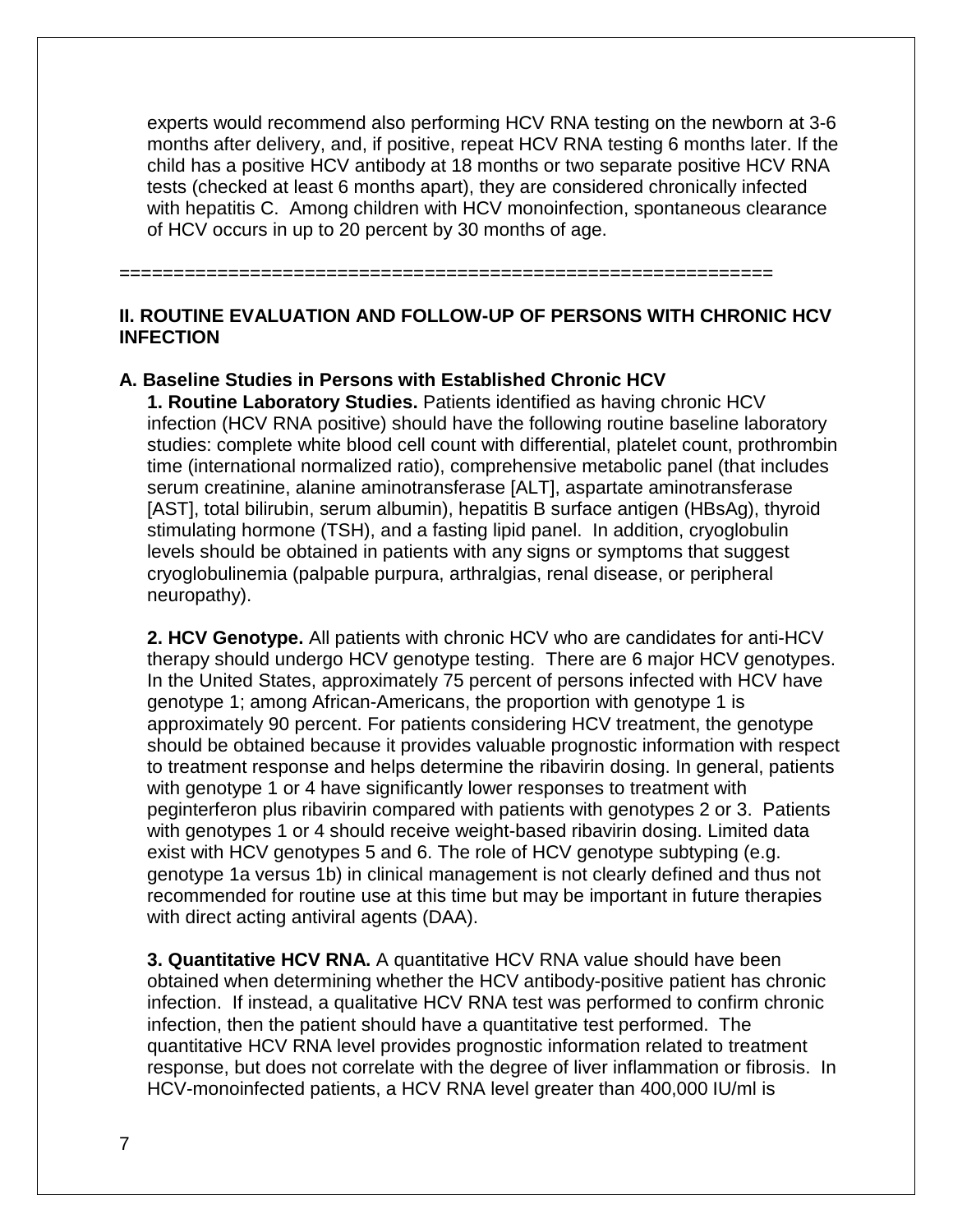associated with a poorer response to treatment. In HIV-infected patients treated for HCV, separate studies have also shown poorer response with higher HCV RNA levels. In these studies, investigators have used different HCV RNA assays and have identified cut-offs for poorer response that have ranged from 400,000 IU/L to 800,000 IU/L.

**4. IL28B Testing.** Recent studies have shown genetic polymorphisms near the IL28B gene (encodes an interferon lambda) strongly correlate with (1) the natural ability to clear HCV infection and (2) treatment response with genotype 1 HCV. Specifically, the CC genotype is associated with increased spontaneous clearance and better responses to HCV treatment when compared with the CT or TT genotypes. This relationship of IL28B type and HCV outcomes has also been shown in persons with HIV coinfection. In July 2010, LabCorp announced the availability of the *Interleukin 28B Polymorphism (IL28B) Genotype Test*; the test can be performed on a buccal swab or whole blood sample with the patient result reported as CC, CT, or TT genotype. At present, routine IL28B genotype testing is not recommended, but, in the future, this test may increasingly become more widely used in clinical practice as part of routine evaluation prior to initiating treatment.

**5. Screening for Other Causes of Liver Disease.** In some patients, other causes of liver disease may be suspected. Screening tests and suspected diseases may include the following: hepatitis B surface antigen (HBsAg); iron, ferritin, and total iron binding capacity (hemochromatosis); ceruloplasmin (Wilson's disease); antimitochondrial antibodies (primary biliary cirrhosis); anti-nuclear and anti-smooth muscle antibody (autoimmune hepatitis); and alpha-1 anti-trypsin level (alpha-1 anti-trypsin deficiency). Evaluation for hepatic steatosis requires liver biopsy.

#### **B. Hepatitis A and Hepatitis B Immunization for Persons Non-Immune.**

Patients with chronic HCV should avoid becoming newly infected with either hepatitis A virus or hepatitis B virus. All HCV-infected persons should be screened for immunity with total HAV antibody, hepatitis B surface antibody (HBsAb), and HBsAg. All patients without immunity should be vaccinated. Patients with a CD4 count less than 200 cells/mm<sup>3</sup> have significantly decreased responses to hepatitis A or hepatitis B vaccine. Four to six weeks after completion of the vaccine series, patients should undergo serologic testing to document whether they responded to the vaccine. Non-responders should repeat the entire vaccine series. In patients who have a CD4 cell count less than 200 cells/mm<sup>3</sup>, consider deferring the repeat vaccination series until the CD4 count is above 200 cells/mm $^3$ .

#### **C. Evaluation of Stage of Liver Disease**

**1. Liver Biopsy.** Liver biopsy should be considered, but not required, to evaluate the stage of liver disease prior to initiating HCV therapy. The decision to obtain a liver biopsy is complex and should incorporate extensive input from the patient. Liver biopsy provides information regarding the intensity of the liver inflammation (how active is the hepatitis), the degree of fibrosis (how much long-term damage has occurred), and the amount of steatosis (liver fat). In addition, liver biopsy can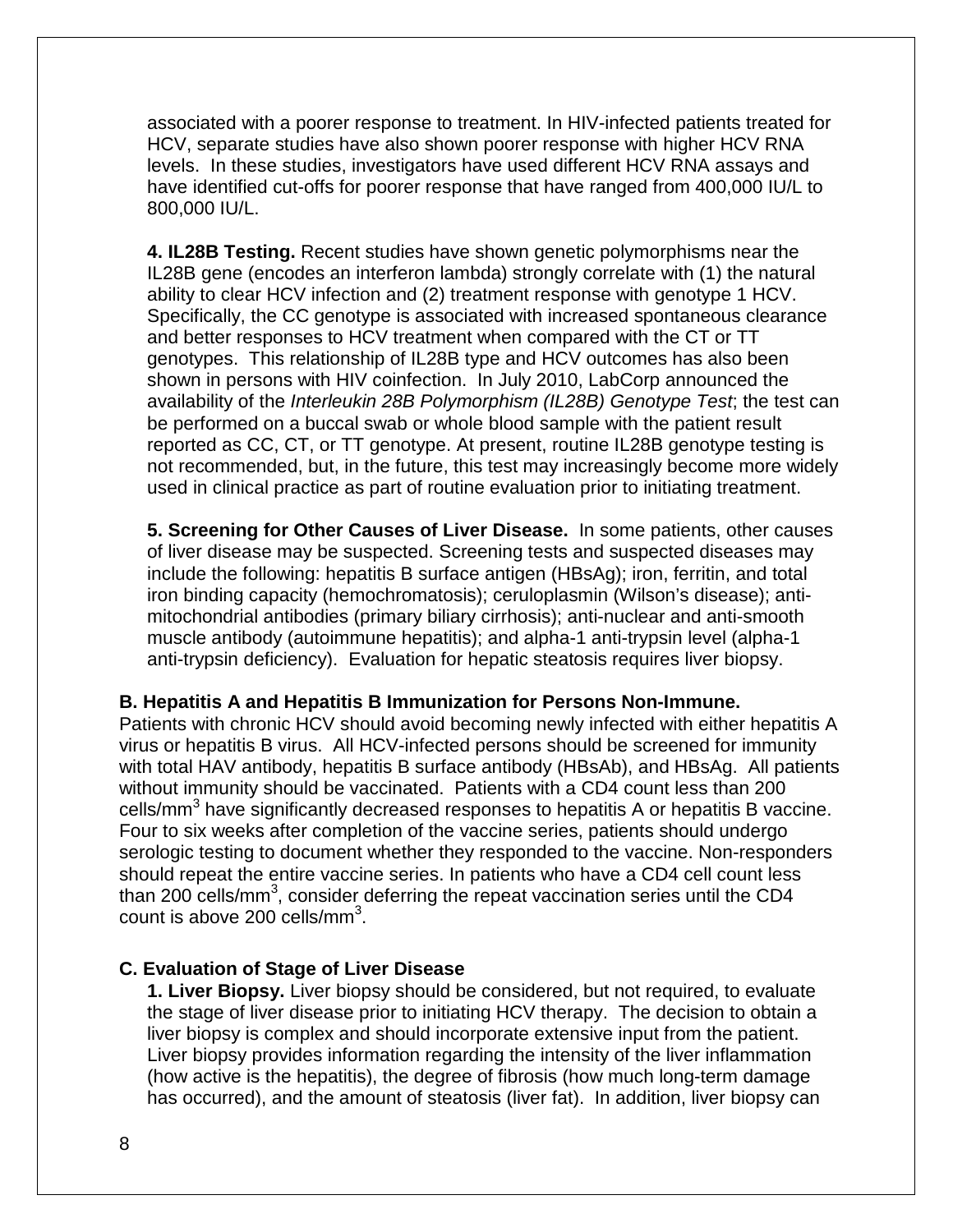identify other causes of liver disease. Negative aspects of liver biopsy include patient discomfort, high cost, risk of bleeding, risk of peritonitis, and sampling error that results from heterogeneity of liver fibrosis. In addition, a small biopsy sample size may lead to inaccurate staging and underestimating of the liver disease. A liver biopsy can be particularly helpful in patients in whom treatment is less desirable, such as patients with baseline factors that predict a lower response to therapy (genotypes 1 or 4 and a HCV RNA level greater than 400,000 IU/ml) or in patients with one or more treatment relative contraindications. Liver biopsy should not be routinely performed for patients in whom HCV treatment is planned regardless of results, such as patients with baseline factors that predict higher response to therapy (genotype 2 or 3 and low HCV RNA level). Liver biopsy is not indicated in persons with acute HCV infection.

**2. Non-Invasive Tests.** Although multiple noninvasive tests are available for the purpose of estimating liver fibrosis, there are insufficient data to recommend the routine use of these tests. Non-invasive tests have the most utility in differentiating minimal fibrosis from advanced fibrosis (cirrhosis), but generally do not perform well in patients with intermediate levels of fibrosis. These tests should be considered in patients who refuse or are unable to undergo liver biopsy. The more commonly used non-invasive tests consist of HCV FiboSURE™, ALT, AST, platelet count, AST-Platelet Ratio Index (APRI), and FIB-4. Transient elastography (FibroScan®) is a bedside assessment of liver stiffness that correlates with liver disease stage, but remains a research procedure in the United States. In Europe, this test is widely used, often in combination with serum markers.

#### **D. Ongoing Monitoring of Patients Not on HCV Therapy**

Patients with chronic HCV who have not received treatment for HCV and are not planning to start treatment for HCV should have ongoing monitoring for complications related to their liver disease. Use of HCV RNA testing to monitor disease progression does not have value and thus is not recommended. Clinicians should counsel these patients to abstain from alcohol use, limit their intake of acetaminophen to less than 2 grams/day, avoid taking non-steroidal anti-inflammatory drugs (NSAIDs), not ingest raw seafood (risk of serious Vibrio vulnificus or Vibrio parahaemolyticus infection), maintain a normal body mass index (< 25 kg/m<sup>2</sup>), and avoid taking iron supplements, unless they have documented iron deficiency. Clinicians should formally reevaluate these patients on a yearly basis for consideration of HCV treatment. This process should include development and implementation of a plan to assist patients in HCV treatment readiness. Patients who opt to defer HCV therapy due to the finding of minimal liver disease may undergo repeat fibrosis staging at 2-4 year intervals to assess progression of disease.

#### **E. Assessment and Management of Alcohol and Substance Use**

All patients with chronic HCV should be interviewed about their past and current alcohol and drug use which may affect the decision to initiate HCV treatment, as well as their response to therapy. Heavy alcohol use can accelerate the progression of liver disease, diminish the response to therapy, and interfere with adherence to HCV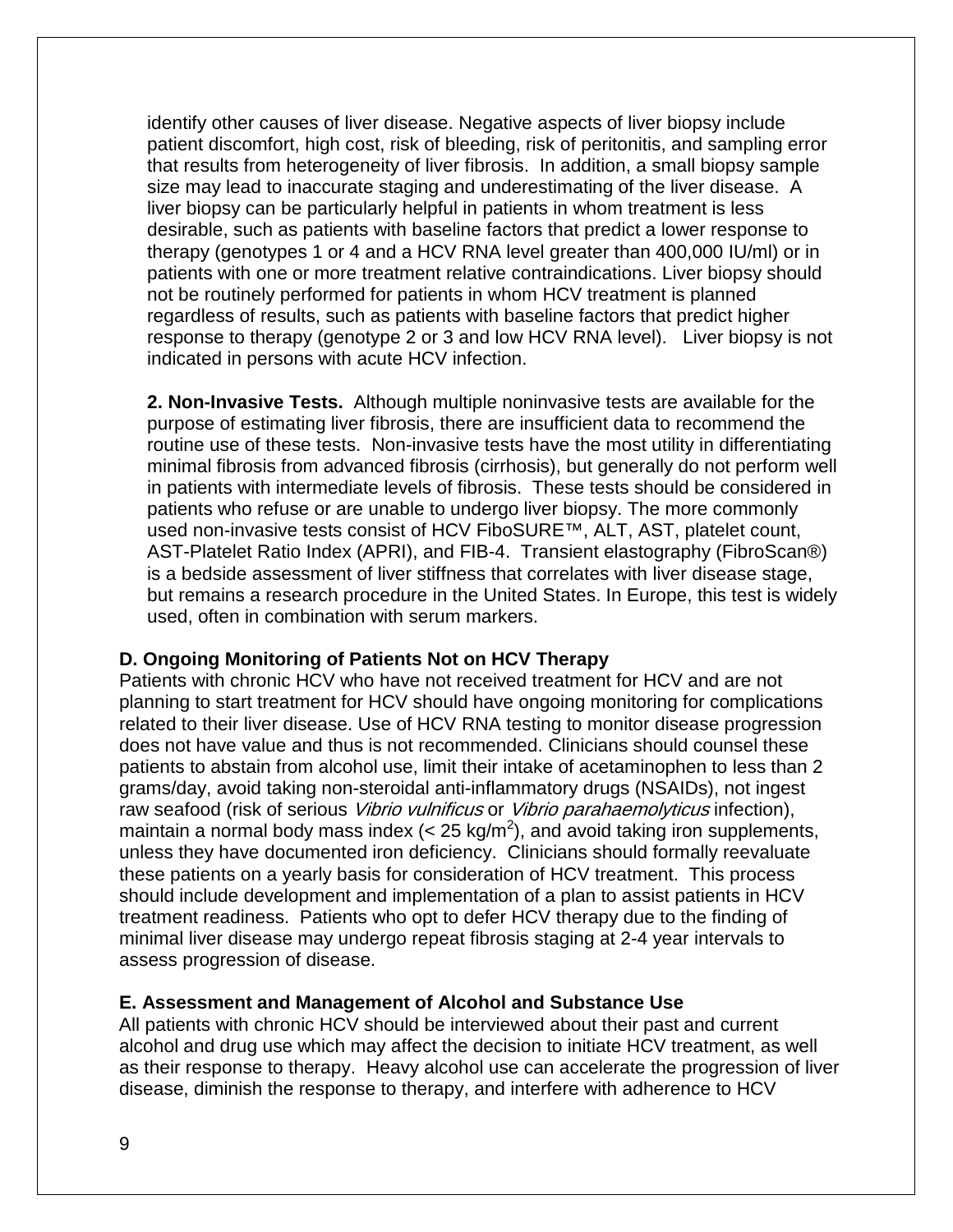treatment. The exact level of daily alcohol consumption that is considered deleterious remains controversial, but most guidelines recommend HCV-infected persons ingest no alcohol, particularly during HCV treatment. Active drug use is not a contraindication to HCV treatment but heavy use may interfere with adherence to HCV treatment. During treatment for HCV, the goal is to have no active drug use or, less preferably, limited drug use. Patients with active alcohol or drug use should be counseled about stopping or decreasing their alcohol or drug use and they should be supported for enrollment or enrolled into treatment programs. Importantly, patients should not be excluded for HCV treatment based on a past history of alcohol or drug use, if ongoing use does not significantly interfere with treatment. Overall, the clinician must weigh the impact of ongoing alcohol or substance use on HCV therapy against the risk of not treating HCV infection. The key issue to address is whether the alcohol or drug use will interfere with adherence to HCV therapy.

#### **F. Evaluating and Modifying Obesity**

Obesity is associated with the development of nonalcoholic fatty liver disease and hepatic steatosis, which can in turn accelerate the progression of HCV-related liver disease. In addition, obesity-associated insulin resistance may diminish the response to peginterferon/ribavirin therapy. Accordingly, overweight patients (defined as a body mass index of > 25 kg/m2) should receive counseling on weight reduction, including formal counseling by a dietician, and, if available, referral to a weight reduction program.

#### **G. Monitoring for Hepatocellular Cancer**

Patients with chronic HCV infection and advanced fibrosis (bridging fibrosis and cirrhosis) have an increased risk of developing hepatocellular carcinoma (HCC). These individuals should have screening for HCC with hepatic ultrasound every 6 months. A hepatic ultrasound that identifies a suspicious mass lesion requires more specific testing with a multi-phase contrast abdominal computed tomographic scan or a magnetic resonance imaging study. Due to limited accuracy, alpha-fetoprotein (AFP) alone without imaging is considered an inadequate screening test for HCC and is not recommended. Routine screening for HCC in persons with chronic HCV but without advanced fibrosis is not recommended. Patients with cirrhosis who are cured of HCV infection may infrequently still develop HCC and thus should continue to have routine screening for hepatocellular cancer.

#### **H. Evaluation for Cirrhosis-Related Complications and Hepatology Referral**

In addition to monitoring for HCC, patients with cirrhosis should undergo evaluation for and management of any cirrhosis-related complication. Specifically, the history and physical examination should evaluate the patient for encephalopathy and/or ascites. In general, patients with ascites should be referred to a hepatologist for further evaluation and management. All patients with ascites should undergo diagnostic paracentesis and testing, including a serum-ascites albumin gradient (SAAG) and a white blood cell count and differential. Patients with cirrhosis should undergo endoscopy to evaluate for the presence of esophageal varicies to determine the need for prophylaxis with a nonselective beta blocker. Evaluation and management of cirrhosis-related complications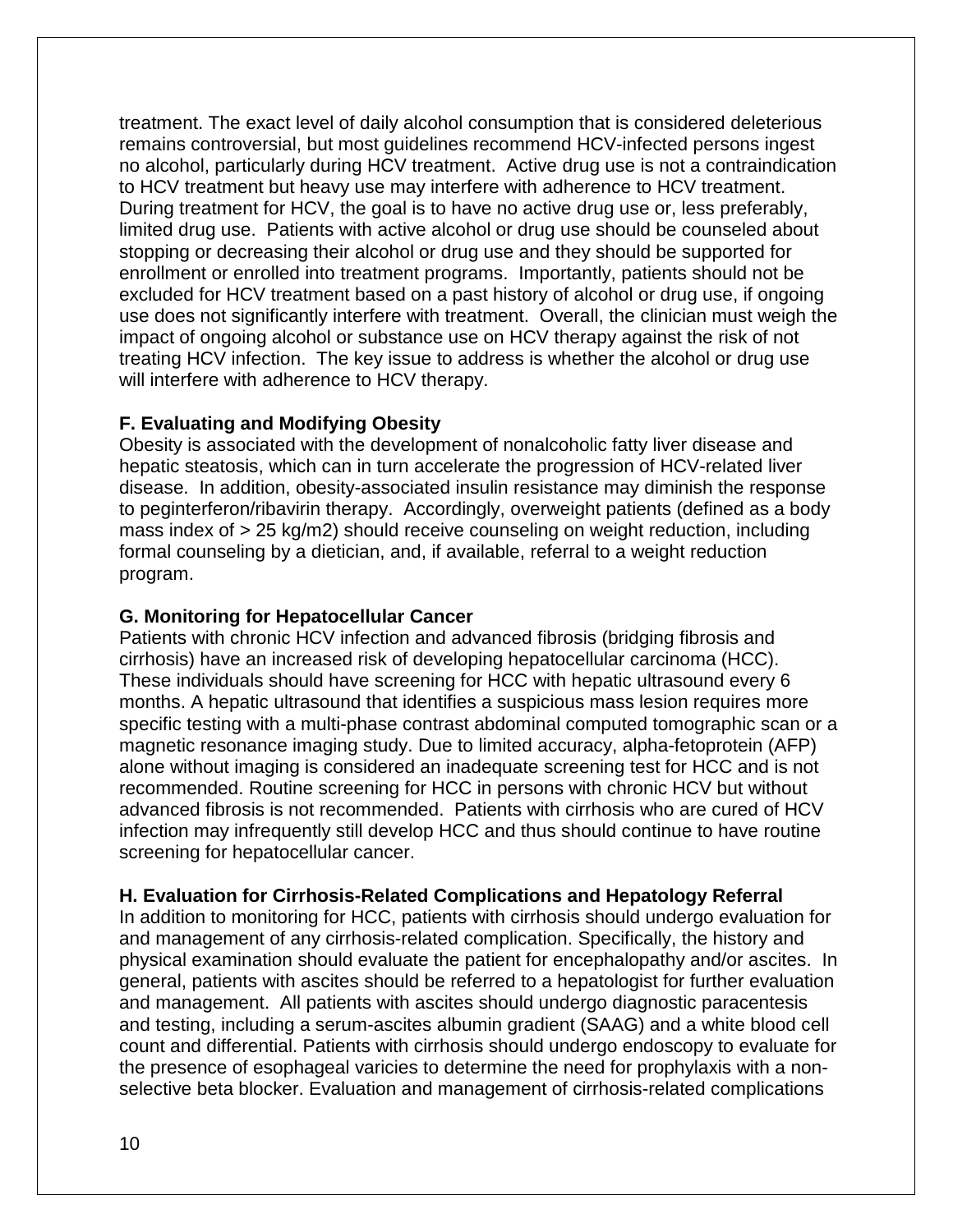should ideally be performed by a hepatologist. If access to a hepatologist is not possible, the patient should be managed by a medical provider who has expertise with cirrhosis-related complications, or receive care from a provider who can obtain regular consultation with a hepatologist. Any patient with decompensated cirrhosis or a diagnosis of hepatocellular cancer should be immediately referred to a hepatologist.

#### **I. Evaluation of Liver Status and Referral for Liver Transplantation**

Patients with documented or probable cirrhosis should periodically have assessment of their liver status with a validated prognostic model, such as the Model for End-Stage Liver Disease (MELD) score which includes the patient's age, total bilirubin, and PT-INR and can be calculated using online resources such as the Mayo Clinic [\(http://www.mayoclinic.org/meld/mayomodel6.html\)](http://www.mayoclinic.org/meld/mayomodel6.html). The Child-Pugh-Turcotte score also provides important prognostic information (Figure 2). These models can predict mortality risk and can serve as key indicators for liver transplantation referral. A MELD score > 10 and/or a Child-Pugh-Turcotte score > 7 indicates the patient should undergo evaluation for possible orthotopic liver transplantation by a hepatologist. In addition, patients with a diagnosis of early hepatocellular cancer may be candidates for orthotopic liver transplantation and thus should be referred immediately to a hepatologist.

#### **III. PATIENTS WITH ESTABLISHED HCV INFECTION: EVALUATION FOR THERAPY**

============================================================

#### **A. Rationale for HCV Treatment**

Chronic HCV infection is clearly associated with a significant risk of developing cirrhosis, end-stage liver disease, and hepatocellular carcinoma. Co-infection with HIV enhances the risk of developing long-term HCV-related complications (approximately twofold increased risk of developing cirrhosis). Patients who have established chronic HCV infrequently have spontaneous resolution of their HCV infection. Treatment of HCV has the potential to result in cure of HCV. Successful treatment of chronic HCV (viral eradication) can result in the following favorable outcomes for the patient: (1) decreased risk of developing cirrhosis and end-stage liver disease, (2) decreased risk of developing hepatocellular carcinoma, (3) reduced incidence of liver-related morbidity and mortality, (4) reduced risk of antiretroviral therapy-induced hepatitis, (5) diminished occurrence of extrahepatic complications, such as mixed cryoglobulinemia, and (6) elimination of the risk of transmission of HCV to others.

#### **B. Goals of HCV Therapy**

The primary long-term goal of HCV treatment is to prevent HCV-related complications and death in persons coinfected with HIV. The more immediate treatment goal is to cure the patient of HCV infection. The treatment response parameter that correlates best with virologic cure is the sustained virologic response (SVR). The SVR is defined as an undetectable HCV RNA in serum 24 weeks after completing HCV therapy;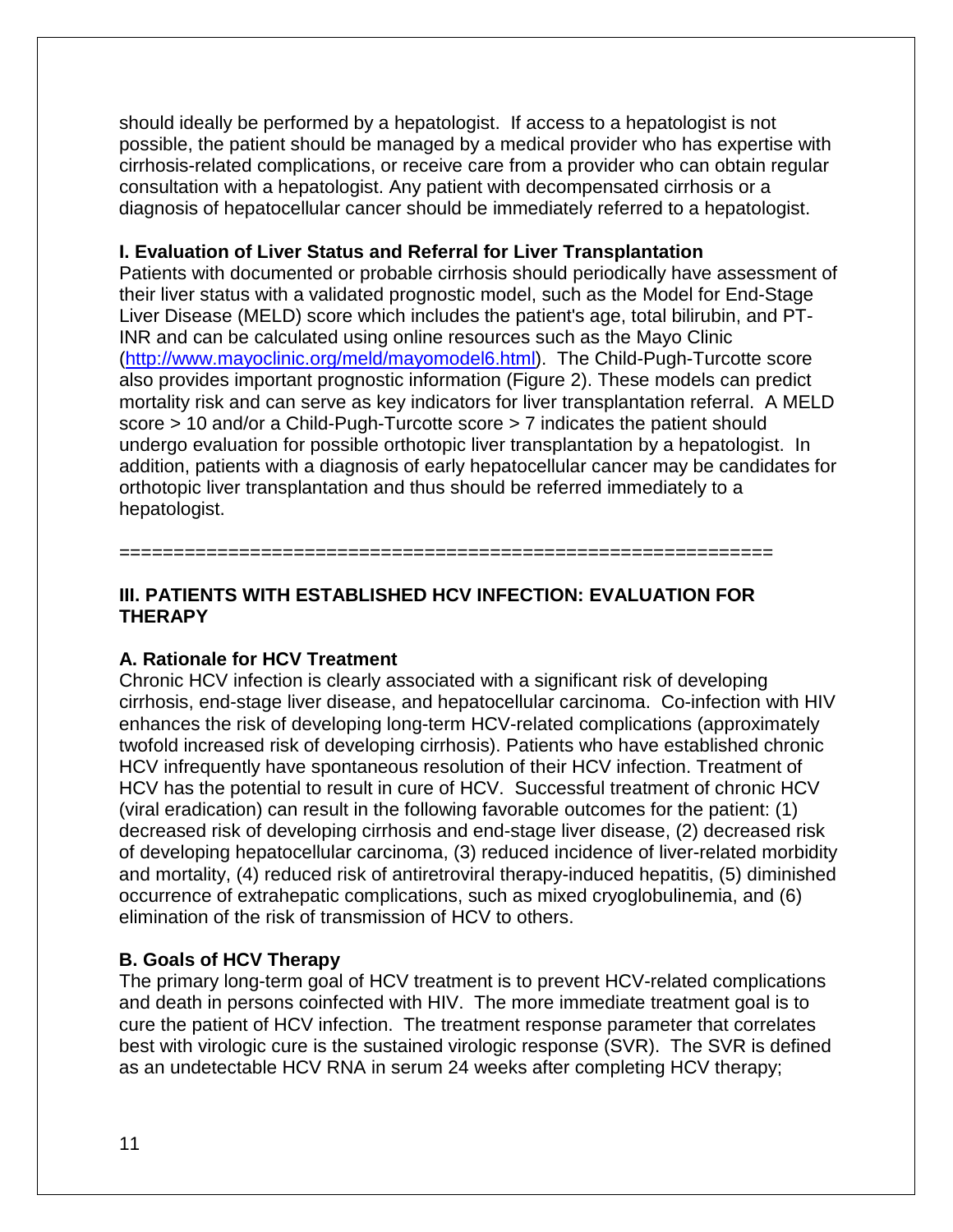patients who achieve a SVR have a very high likelihood of achieving a long-term cure of HCV.

#### **C. Summary of Key HCV-HIV Treatment Studies (in HCV-Treatment Naïve)**

Three large HCV treatment studies involving HIV-coinfected, HCV-treatment naïve patients initially established peginterferon alfa plus ribavirin as superior to standard interferon alfa plus ribavirin: APRICOT, ACTG 5071, and RIBAVIC (Figure 3). Taken together, these studies showed an SVR of 14-29 percent for patients with genotype 1 and 43-73 percent for genotype 2 or 3. In these three studies, peginterferon/ribavirin may have underperformed for patients with genotype 1, since investigators did not use weight-based ribavirin dosing. Subsequently, the Barcelona and PRESCO studies used peginterferon plus weight-based ribavirin dosing for patients with genotype 1 with SVR rates of 38 percent and 36 percent, respectively. In the PARADIGM study, however, weight-based ribavirin dosing did not appear to enhance SVR rates in HIVinfected patients with genotype 1 (22 percent SVR rate in patients receiving higher dose ribavirin). Nonetheless, studies in patients with HCV genotype 1 monoinfection clearly have shown significant improvement in SVR rates with weight-based ribavirin dosing. Limited data exist for SVR rates in HIV-infected persons with HCV genotypes 5 or 6, which are uncommon infections in the United States.

#### **D. Baseline Factors Predicting Response**

Investigators have identified three baseline factors that provide the most important HCV treatment prognostic information: HCV genotype, HCV RNA level, and IL-28B status. Patients with HCV genotype 2 or 3 have significantly improved SVR rates when compared with patients who have genotype 1 or 4. A baseline HCV viral load less than 400,000 IU/ml also predicts a favorable response to therapy. The IL28b genotype CC is clearly associated with favorable response to therapy in all ethnicities when compared with genotype CT or TT. Other factors associated with favorable response, although considered to have less prognostic value, include non-African American race, absence of bridging fibrosis or cirrhosis, body weight < 75 kg, age < 40 years, absence of insulin resistance, and elevated baseline alanine aminotransferase levels (three-fold higher than the upper limit of normal).

#### **E. Mental Health Assessment**

Mental health screening prior to initiating HCV therapy is recommended for three reasons: (1) patients infected with HCV have increased rates of depression, (2) active and untreated mental health issues can interfere with adherence to HCV treatment and diminish the likelihood of successful outcome, and (3) depression, and less frequently other psychiatric complications, can result from treatment with interferon or peginterferon. Thus, a baseline evaluation is often very helpful in preparation for treatment and as a barometer if psychiatric issues develop during HCV therapy. Many clinicians recommend the use of standardized depression screening tools, such as the Centers for Epidemiologic Studies Depression Scale (CES-D) or the 9-item patient health questionnaire (PHQ-9) before and during HCV treatment.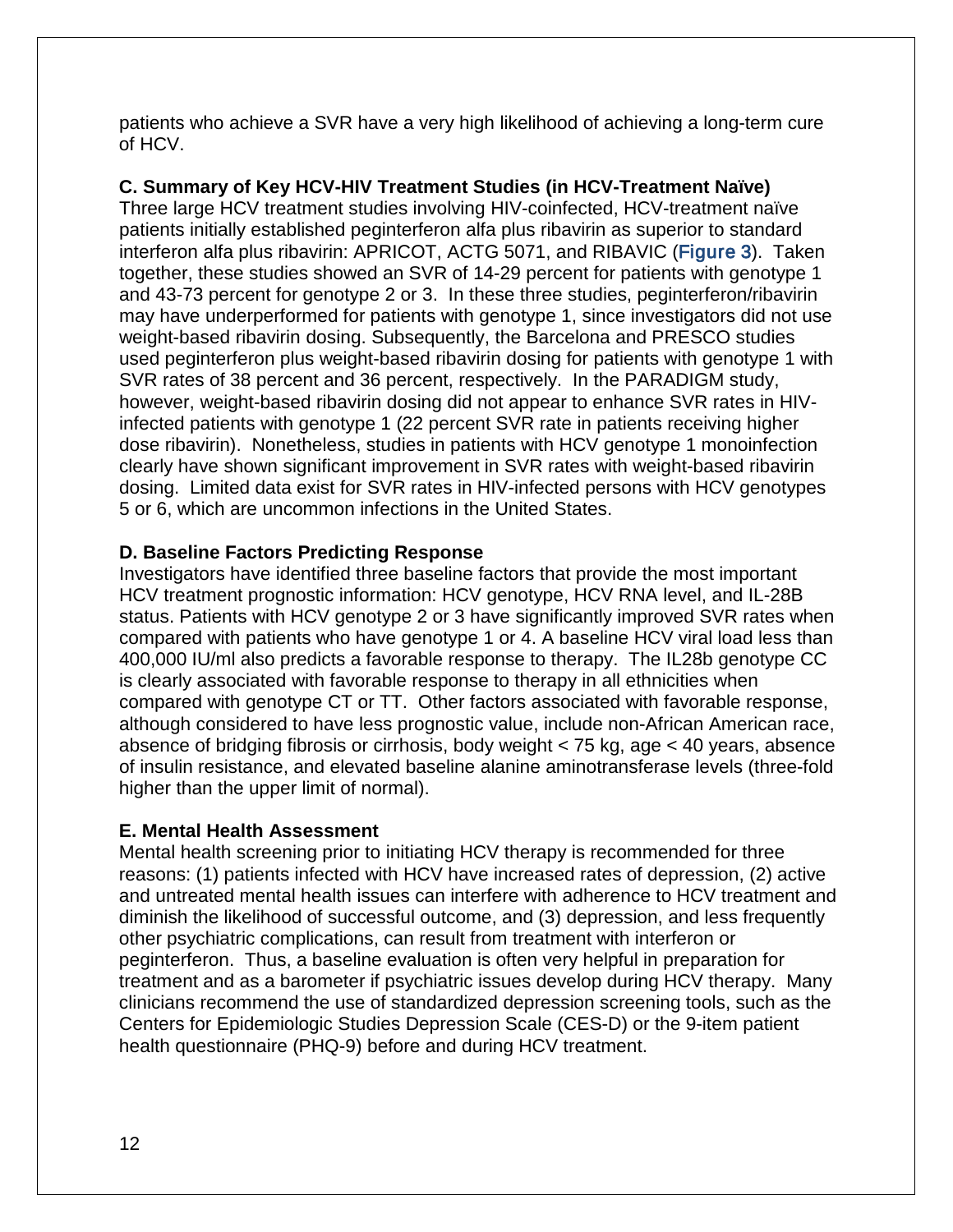#### **F. Indications for HCV Therapy**

Treatment of HCV infection should strongly and carefully be considered in all HIVinfected persons with active HCV infection. Considering the long-term major negative impact that HCV has on HIV outcomes, extensive effort should be made to initiate HCV treatment in all HIV-infected adults. If the patient is considered not to be a suitable treatment candidate, the clinician should identify and attempt to modify any factors that exist as a barrier to HCV treatment. For patients with genotype 1, the on-treatment 12 week HCV RNA levels highly correlate with the likelihood of SVR; poor responders (less than 2 log reduction in HCV RNA at week 12) should have HCV treatment stopped at that point. The use of HCV monitoring at week 12 thus spares patients who are unlikely to achieve SVR from prolonged unnecessary HCV treatment. In patients willing to follow the treatment protocol, the following conditions favor initiating therapy:

- Patient willing and motivated to treat their HCV infection
- Acute HCV infection
- A biopsy showing chronic hepatitis with significant fibrosis (greater than portal fibrosis)
- Cryoglobulinemic vasculitis
- Cryoglobulinemic membranoproliferative glomerulonephritis
- Stable HIV infection
- Compensated liver disease
- Acceptable hematologic parameters
- Serum creatinine < 1.5 mg/dl

#### **G. Absolute Contraindications for HCV Therapy**

- Although clinicians should make a strong effort to treat HCV in HIV-infected persons, some patients should not receive HCV therapy because the risk of treatment clearly outweighs the potential benefits. Specific factors and conditions considered as a contraindications to HCV therapy are listed as follows:
- Uncontrolled active major psychiatric illness
- Hepatic decompensation (hepatic encephalopathy, coagulopathy, or ascites)
- Uncontrolled HIV with advanced immunosuppression (CD4  $<$  100 cells/mm<sup>3</sup>)
- Known allergy or severe adverse reaction to interferon and/or ribavirin
- Severe concurrent medical disease, such as poorly controlled diabetes, cardiac failure, significant coronary artery heart disease, severe hypertension, severe chronic obstructive pulmonary disease, active tuberculosis, or active cancer
- Untreated thyroid disease
- Patients concurrently receiving didanosine
- Women who are pregnant, nursing, or are of child-bearing potential and not able to practice contraception
- Men who have pregnant partners or partners of child-bearing potential and unwilling to practice contraception during treatment and for 6 months after treatment ends
- Active, untreated autoimmune disease (e.g., systemic lupus erythematosis) known to be exacerbated by peginterferon and ribavirin
- Ribavirin is contraindicated if the creatinine clearance is less than 50 cc/min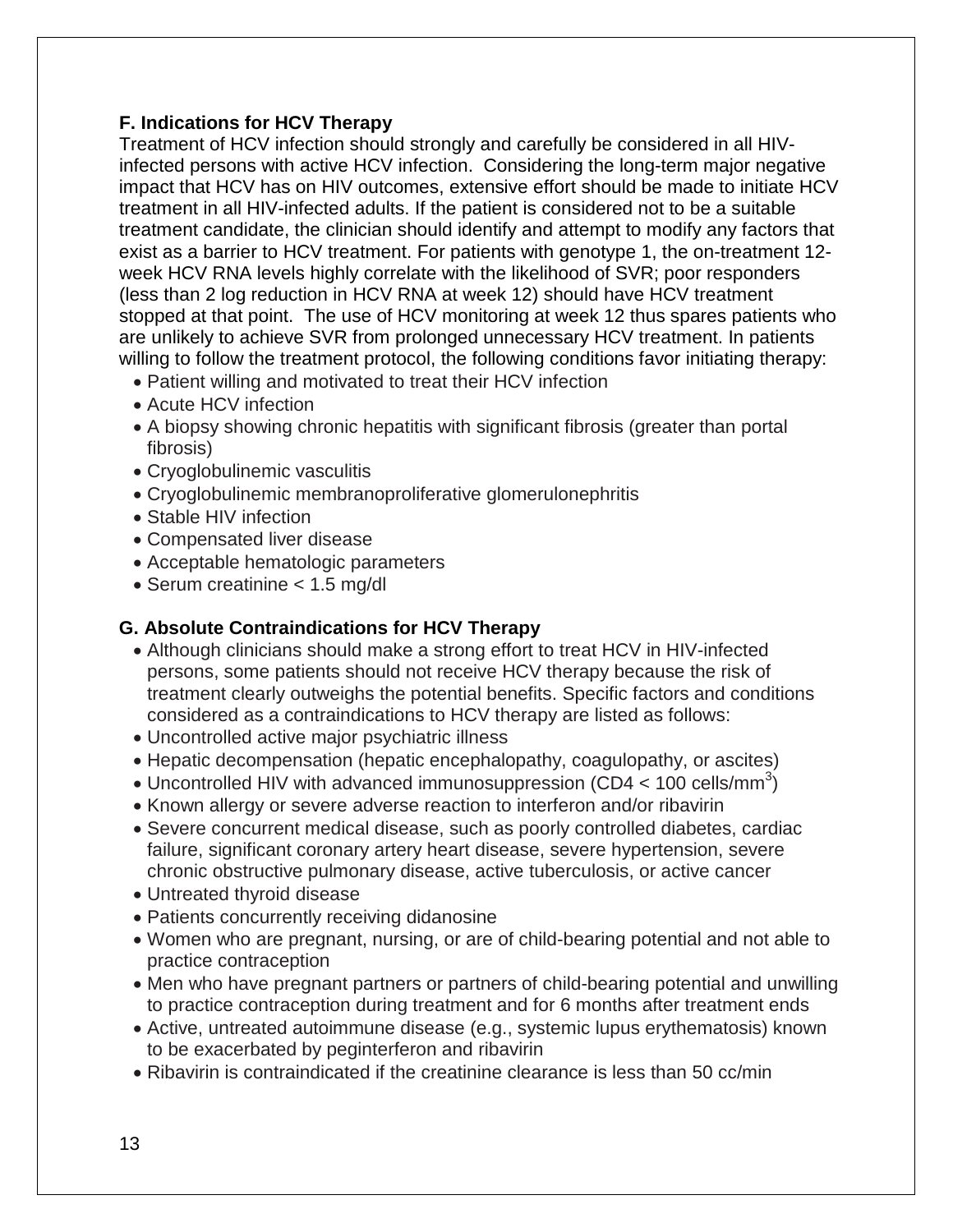#### **H. Relative Contraindications for HCV Therapy**

A number of conditions may exist that serve as relative contraindications to therapy. Whenever possible, these issues should be addressed and modified prior to initiating therapy. In other circumstances, however, modification of these relative contraindications may not be possible. For patients with kidney disease, especially those on dialysis, treatment of HCV presents multiple challenges and should only be performed in centers with expertise in treatment of HCV in patients with kidney disease. Obtaining information from a liver biopsy regarding the need to initiate treatment can be particularly helpful in patients with one or more relative contraindication. Some experts might consider HCV treatment in patients with sarcoidosis or hemoglobinopathies, but these disorders should be considered very strong relative contraindications; only highly experienced HCV experts should treat this patient population.

- Significant hematologic abnormality: hemoglobin < 10.0 g/dl, absolute neutrophil count  $<$  1,000/µl, or platelet count  $<$  50,000/µl
- CD4  $<$ 200 cells/mm<sup>3</sup>
- Patients on dialysis or with a creatinine clearance <50 mL/min
- Uncontrolled diabetes mellitus
- Patients concurrently receiving zidovudine
- Autoimmune disorders (systemic lupus erythematosus, rheumatoid arthritis)
- Active substance use or ongoing alcohol use if interference with adherence is anticipated
- Untreated mental health disorder
- Hemoglobinopathies (e.g., thalassemia major and sickle cell anemia)
- Sarcoidosis
- Solid organ transplantation patients

#### **I. Overcoming Barriers to Initiating Treatment**

Clinicians should formally address any barrier that is interfering with the patient's ability to undergo HCV treatment. Clinics that provide care to HIV-infected persons often have existing programs and counselors in place to manage substance use issues and mental health disorders. Thus, in most settings, a multidisciplinary approach is recommended. For patients who have barriers to treatment, such as ongoing heavy substance use, a strong effort should be made to engage the individual in a treatment program. Treatment of opioid dependence with methadone or buprenorphine-naloxone is strongly encouraged. Recent data have shown a clinic-based treatment of opioid dependence with buprenorphine-naloxone resulted in overall improved clinical outcomes. Patients with active mental health disorders should have these addressed by the clinician or when appropriate be referred to a mental health professional for counseling and treatment as needed. Patients are often not willing to undergo HCV treatment due to misinformation or valid concerns of possible side effects. It is important to develop appropriate patient education, including consideration of peerbased or group-based counseling, to improve treatment acceptance rates. For some patients, particularly those with a history of injection-drug use, self-injection of peginterferon may be very difficult and pose a significant barrier to treatment and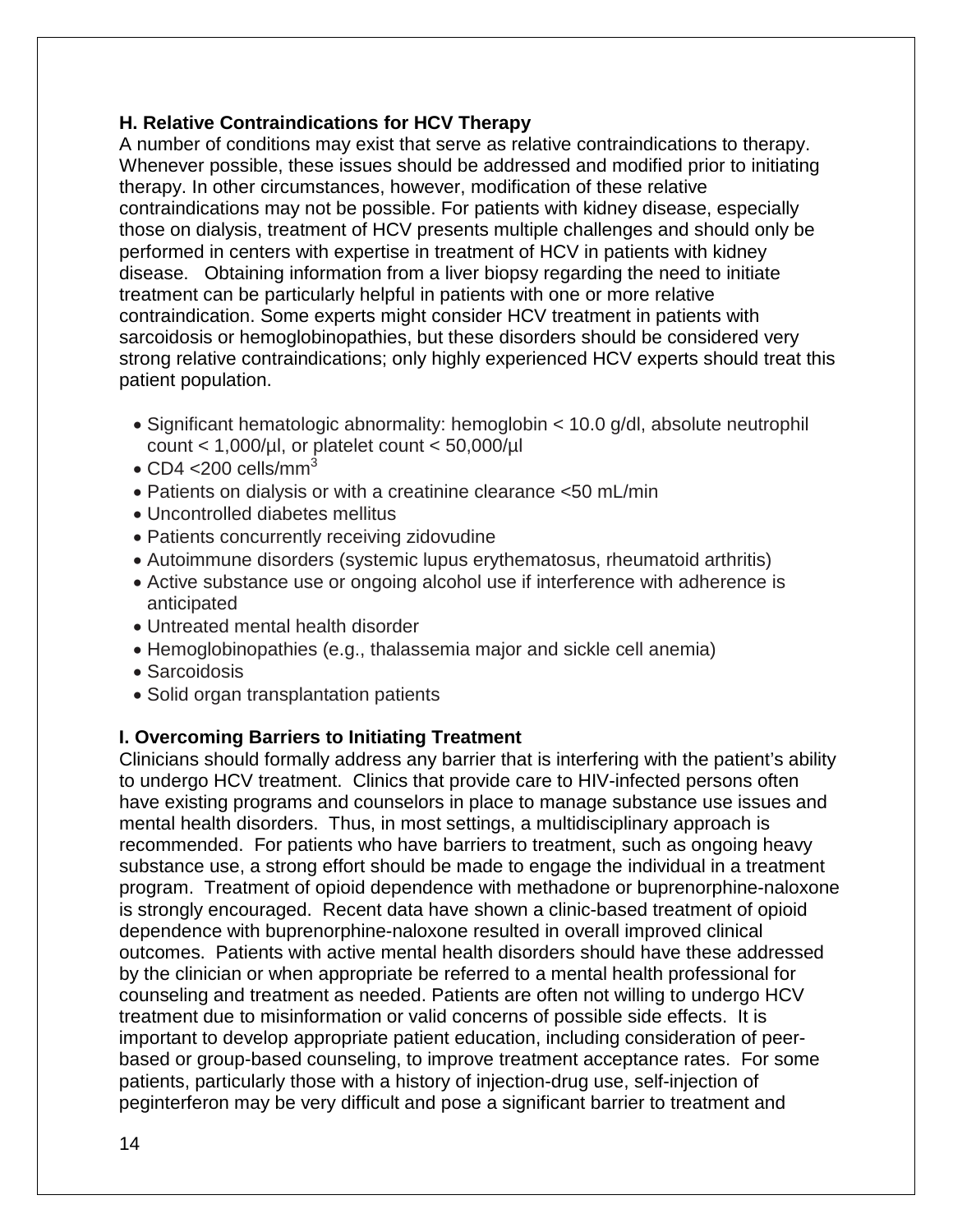treatment adherence. This barrier should be removed by providing weekly injections of peginterferon at the clinic site if desired by the patient.

#### **J. Making and Documenting the Decision Whether or Not to Treat HCV**

All patients with acute or chronic HCV infection should undergo a designated clinic visit evaluation for HCV treatment. Clinicians should document the decision regarding initiation of HCV therapy. If the decision is made to not initiate therapy, the clinician should document reasons for this decision and describe a plan to overcome any treatment barriers. For patients who are not deemed eligible for treatment, a long-term plan to address relative contraindications should be developed and implemented such that patients are actively engaged in working toward HCV treatment.

#### **K. Reevaluating Treatment**

Patients who are either unwilling or unable to undergo HCV therapy should undergo reevaluation for HCV therapy on an annual basis. In addition, as new treatments become available, treatment decisions should be reconsidered.

#### **L. Initiating Treatment for Persons with Acute HCV**

**1. Rationale for Treating Acute HCV.** Among patients without HIV infection who develop acute HCV infection, approximately 20 percent will have spontaneous resolution of the HCV; the spontaneous resolution is often evident within 12 weeks after infection, but some patients have a more delayed clearance. The likelihood of progression of acute HCV infection (< 6 months after acquisition) to chronic disease is higher in HIV-infected person compared to uninfected persons; the probability of viral clearance is significantly higher in persons with a favorable host genetic profile defined by a single nucleotide polymorphism near the gene for IL28B. Patients with acute HCV present a unique treatment opportunity since SVR rates are substantially higher with treatment of acute HCV than chronic HCV.

**2. Patients Presenting for Evaluation within 12 Weeks of HCV infection.** For patients who present very early with acute HCV infection, recent data suggest that observing for 12 weeks time to allow for spontaneous resolution of HCV may be appropriate for persons with a favorable IL28b genotype (CC). In contrast, if the individual has an unfavorable IL28B genotype (TT or CT) or persistent viremia at week 12, treatment is recommended. Other experts do not recommend observing for 12 weeks in any HIV-infected person with acute HCV infection and recommend immediately initiating HCV therapy in HIV-infected patients with confirmed acute HCV infection.

#### **3. Patients Presenting for Evaluation after 12 Weeks of HCV Infection.**

Unfortunately, most patients do not present within 12 weeks of acquiring HCV and thus most treatment decisions for acute HCV fall outside of the 12-week window. For patients who present at a later point (between 12-24 weeks), a more immediate treatment decision is usually needed. Most experts would favor treating these patients if they have HCV viremia, but some experts would continue to observe those who have a favorable IL28B genotype (CC) since spontaneous clearance has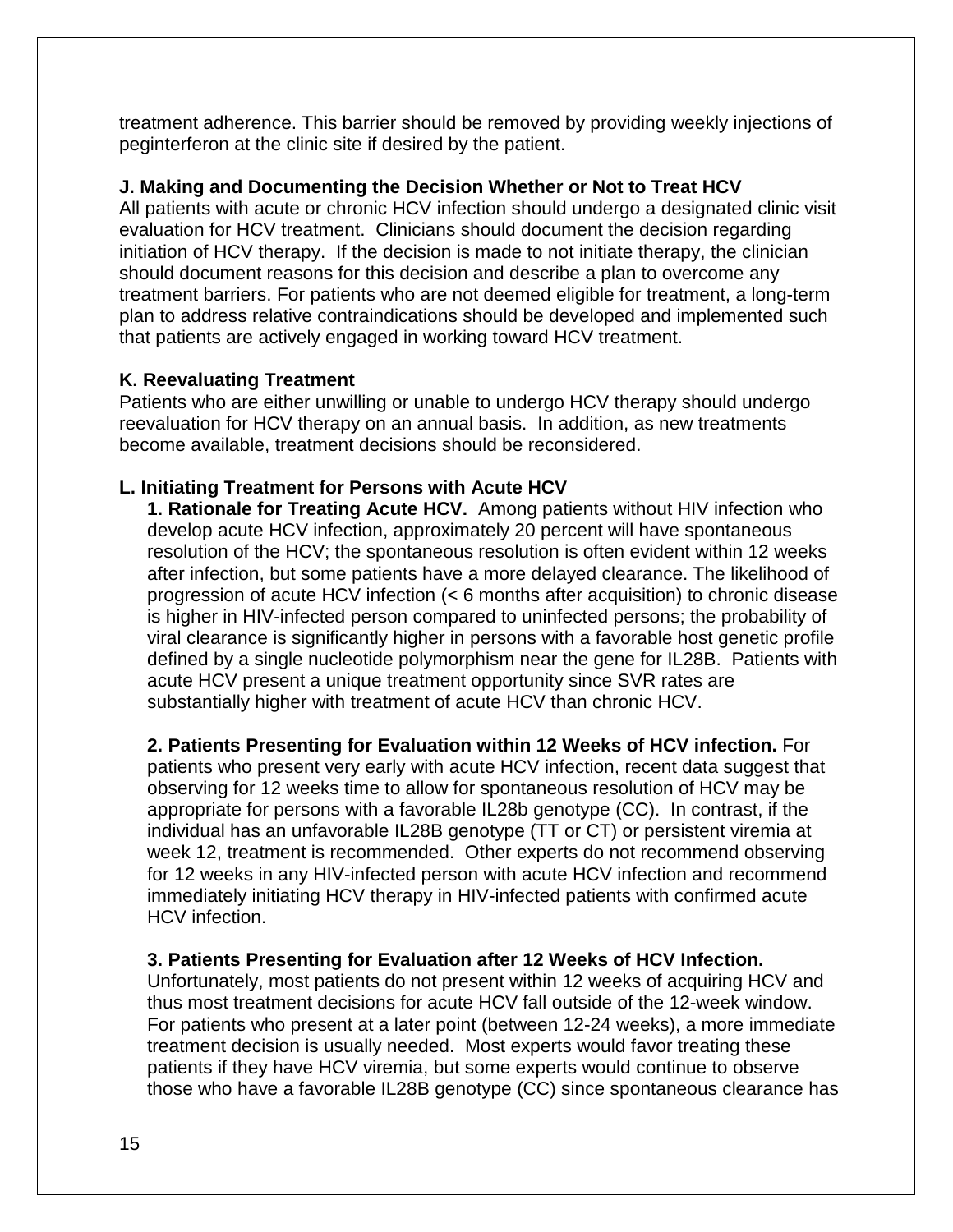been reported during the first year after infection. For patients who present more than 48 weeks after HCV infection, the benefit of treatment is less clear and expert consultation should be obtained.

#### **M. Complementary and Alternative Medicine Therapies for HCV**

Complementary and alternative medicine therapies are used by a substantial number of persons with HIV and HCV coinfection. Some surveys have estimated more than 20 percent of patients with chronic HCV have used at least one complementary and alternative medicine therapy. The most commonly used alternative medicine is Silybum marianum, commonly referred to as silymarin or milk thistle. Other agents used include echinacea, St. John's wort, valerian, and ginkgo biloba. Thus, clinicians should ask patients about their use of "natural medications", including herbal products, vitamins, and supplements. Although complementary and alternative therapies are frequently used, no data are available to support their efficacy in patients with HIV-HCV coinfection. The NIH is conducting a study with standardized formulation of silymarin to determine its effectiveness in patients who did not respond to conventional HCV therapy. Until further information is available, the use of complementary and alternative therapies is strongly discouraged during HCV treatment to avoid potential interference, overlapping drug toxicities, and drug-drug interactions. Of particular note, the use of St. John's Wort is contraindicated with the use of HIV protease inhibitors or non-nucleoside reverse transcriptase inhibitors in the treatment of HIV because of an increase in the metabolism of the antiretroviral medications.

#### IV. INITIATING HCV THERAPY

#### **A. Timing of Initiating HCV Therapy Related to CD4 Cell Count and Antiretroviral Therapy**

============================================================

The decision to initiate HCV treatment must take into account the HIV and HCV disease stages, as well as comorbid conditions. For most patients with chronic HCV, there is no urgency for HCV treatment. Prior to initiating HCV therapy, the patient's HIV disease should be clinically stable. If antiretroviral therapy is indicated (and the patient is not on antiretroviral therapy), antiretroviral therapy should be started first and virologic suppression achieved prior to initiating HCV therapy. Patients starting antiretroviral therapy with a CD4 count less than 350 cells/mm<sup>3</sup> should receive at least 6-12 months of antiretroviral therapy in an attempt to increase the CD4 cell count prior to starting HCV therapy. Patients with cirrhosis often have splenic sequestration of CD4 cells, resulting in low absolute CD4 cell counts and discordant absolute CD4 count and CD4 percentage. These patients often do not get major increases in absolute CD4 cell count with antiretroviral therapy. Although a specific CD4 cell count threshold has not been defined for treating HCV, most of the safety and efficacy data with peginterferon plus ribavirin therapy is based on persons with CD4 counts greater than 200 cells/mm<sup>3</sup>. In one study, HCV RNA suppression was greater in coinfected patients with CD4 count ≥ 450 cells/mm<sup>3</sup>. Prior to initiating HCV treatment, HCV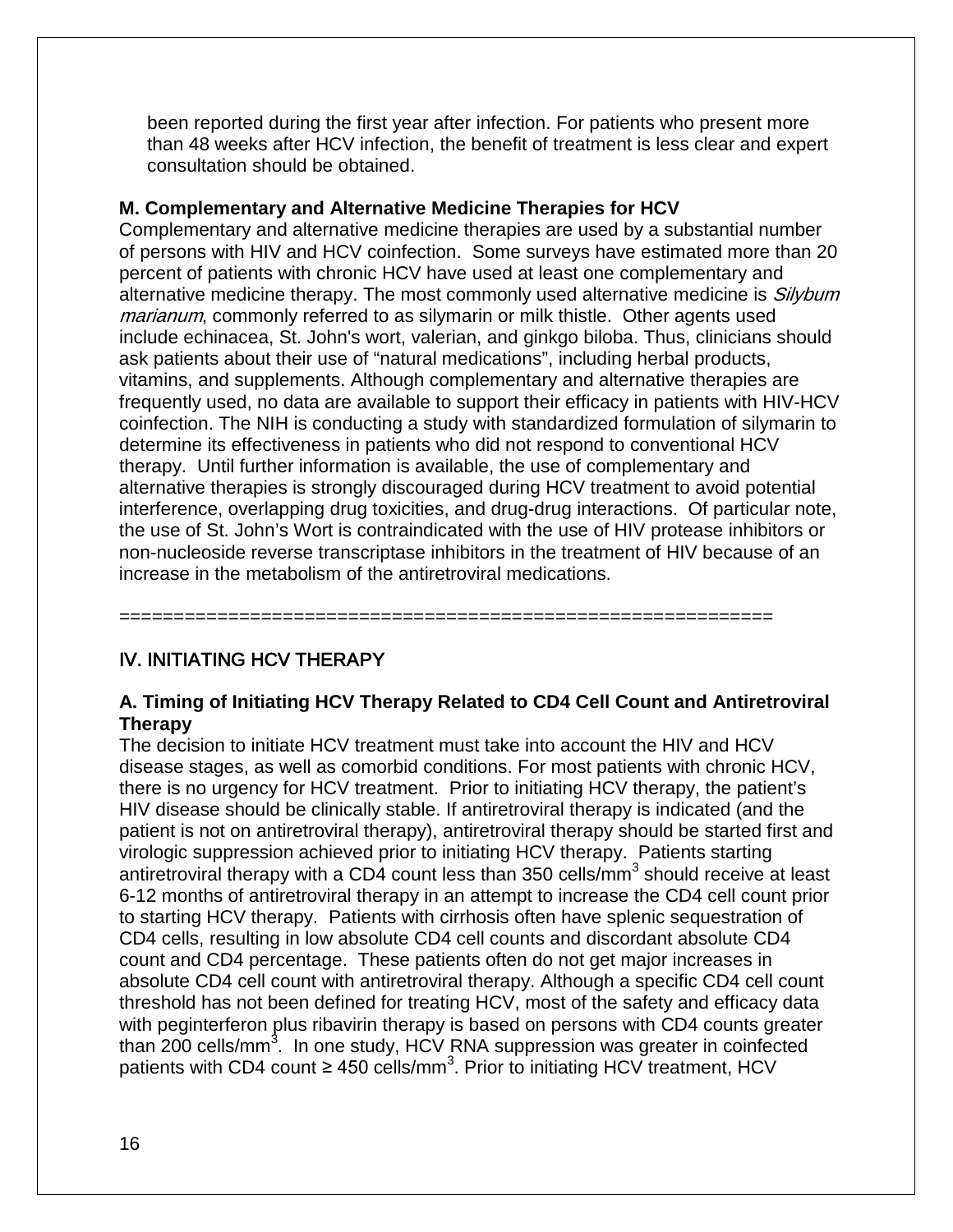disease should also be clinically stable. For persons with evidence of hepatic decompensation, HCV treatment with peginterferon plus ribavirin is not warranted.

#### **B. Antiretroviral Agents to Avoid**

The use of antiretroviral therapy in combination with HCV therapy may lead to complex medical regimens with respect to pill burden and potential drug-drug interactions, but with a few exceptions, the concurrent use of antiretroviral therapy and HCV treatment is safe. Due to drug-drug interactions and/or overlapping toxicities, zidovudine (ZDV) and/or didanosine (ddI) should not be co-administered with peginterferon plus ribavirin. Severe anemia due to peginterferon plus ribavirin is more common in HIV-infected persons taking zidovudine; the use of zidovudine is relatively contraindicted. Ribavirin inhibits inosine-5-monophosphate dehydrogenase, an effect that potentiates didanosine toxicity. Since symptomatic and, in some cases, fatal lactic acidosis have been reported with ribavirin and didanosine, the use of these medications together is strictly contraindicated. Thus, before initiating therapy for HCV, patients receiving didanosine or zidovudine should have their antiretroviral regimen changed to a comparable regimen that does not include didanosine or zidovudine. In some studies, abacavir use in patients receiving peginterferon plus ribavirin has been associated with a lower likelihood of SVR compared to other antiretroviral regimens; this finding, however, is retrospective and has not been consistently confirmed. Accordingly, the routine discontinuation of abacavir prior to HCV treatment is not recommended.

#### C. Choice of Regimen in HCV Treatment-Naive

Based on prospective, randomized controlled trials, the initial HCV treatment in HIVinfected patients should be peginterferon alfa plus ribavirin. Peginterferon alfa-2a plus ribavirin and peginterferon-2b plus ribavirin have been studied in patients with HIV infection. Both of these regimens are recommended and widely used to treat HCV in persons infected with HIV and have been shown to be equally effective.

Note: For HCV treatment in persons co-infected with HIV, only peginterferon alfa-2a is FDA-approved.

#### **D. Dosing of Peginterferon plus Ribavirin Regimens in HCV Treatment-Naive**

**1. Dosing and Preparations.** The dosing of peginterferon plus ribavirin regimens are similar to those recommended for HCV monoinfected patients (Figure 4). Dosing of peginterferon is the same regardless of genotype, but ribavirin dosing depends on the patient's genotype. Two different peginterferon medications are FDA approved: peginterferon alfa-2a (*Pegasys*) and peginterferon alfa-2b (*PegIntron*). Peginterferon is administered subcutaneously once weekly and is most often performed by patient self-injection. For patients who are unable or unwilling to provide self-injection of peginterferon, the clinic should provide weekly injection of peginterferon at the clinic site or via home health. Ribavirin is available in a generic preparation and in multiple different brand-name preparations, including *Copegus*, *Rebetol*, and *Ribasphere*. Ribavirin is available as individual 200 mg tablets or capsules, and as a single 400 or 600 mg tablet in a blister pack containing dosing for one week (*RibaPak*). The daily dose of ribavirin is divided into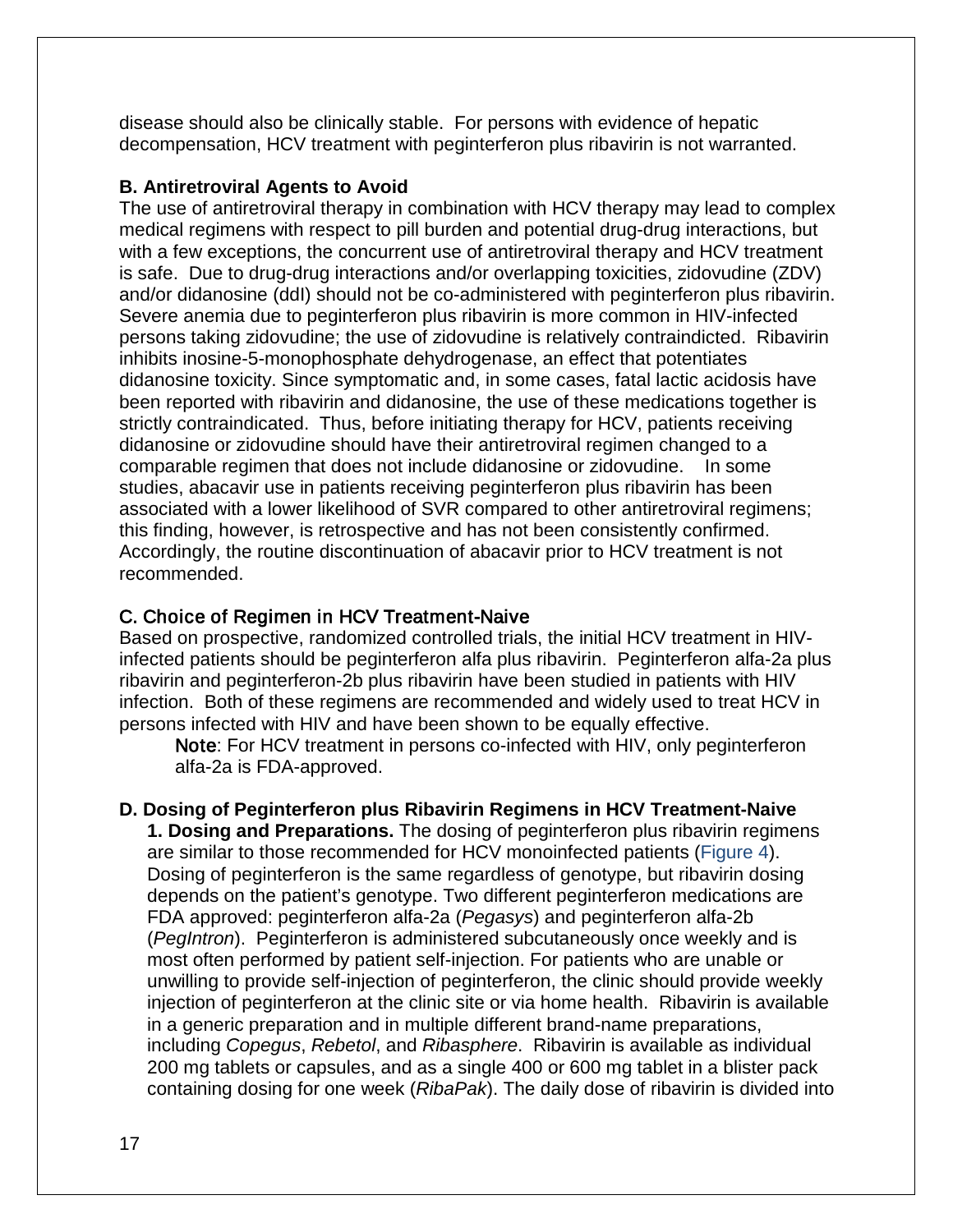two doses administered with food. Dose reductions in peginterferon and/or ribavirin may be necessary and this issue is discussed in detail in the section Monitoring and Management of Patients who receive HCV Therapy.

**2. Peginterferon Dosing:** Regardless of HCV genotype, standard doses of peginterferon are recommended and dose reductions are required in renal insufficiency:

Peginterferon alfa-2a 180 mcg by subcutaneous injection weekly (reduce to 135 mcg in hemodialysis), or

Peginterferon alfa-2b 1.5 mcg/kg by subcutaneous injection weekly (If CrCl 30-50 mL/min: reduce dose by 25 percent (if CrCl 10-29 mL/min: reduce dose by 50 percent)

**3. Ribavirin Dosing:** For patients with genotype 2 or 3, ribavirin should be dosed at 800 mg/day, regardless of which interferon preparation is used. For coinfected patients with HCV genotype1 or 4, most experts and recent guidelines recommend the use of weight-based ribavirin dosing in accordance with the approved dose for HCV monoinfected patients. The weight-based dosing in patients with genotype 1 or 4 differs with the preparation of peginterferon used. When used with peginterferon alfa-2a, the ribavirin dose is 1000 mg/day for patients who weigh < 75 kg, and 1200 mg/day for those >75 kg). When used with peginterferon alfa-2b, the ribavirin dose is 800 mg/day for patients who weight < 65 kg, 1000 mg/day for those between 66 – 80 kg, 1200 mg/day for those between 81 – 105 kg, and 1400 mg/day for those > 105 kg. The ribavirin should be given in two divided doses (eg. 400/400 mg bid, 600/400 mg bid, 600/600 mg bid, or 800/600 mg bid).

**Note:** The FDA-approved dose of ribavirin for HIV/HCV coinfected patients is 800 mg/day in two divided doses (400 mg by mouth twice daily), for all genotypes.

#### **E. Planned Duration of Therapy in HCV Treatment-Naive**

**1. Planned Duration of Therapy.** Independent of HCV genotype, the recommended planned duration of HCV treatment in HIV-infected patients is 48 weeks for persons who achieve an undetectable HCV RNA during the first 24 weeks of treatment. For patients with genotype 1 or 4 who have detectable HCV RNA levels at week 12, but undetectable HCV RNA levels at week 24, some experts have recommended extending treatment for a total of 72 weeks. In the future, use of direct acting agents (hepatitis C protease inhibitors) will likely change this approach and provide an alternative to extending therapy.

**2. Discontinuing Therapy Prior to Week 48.** HCV treatment should be stopped earlier than 48 weeks if on-treatment HCV RNA response futility criteria are met at treatment week 12 or 24. Treatment should be discontinued in patients who at week 12 do not achieve an early partial virologic response ( $\geq 2 \log_{10}$  decline in HCV RNA level from baseline) or complete virologic response (undetectable HCV RNA at treatment). Patients who have an early virologic response, but do not achieve an undetectable HCV RNA at treatment week 12, should be re-tested at week 24. If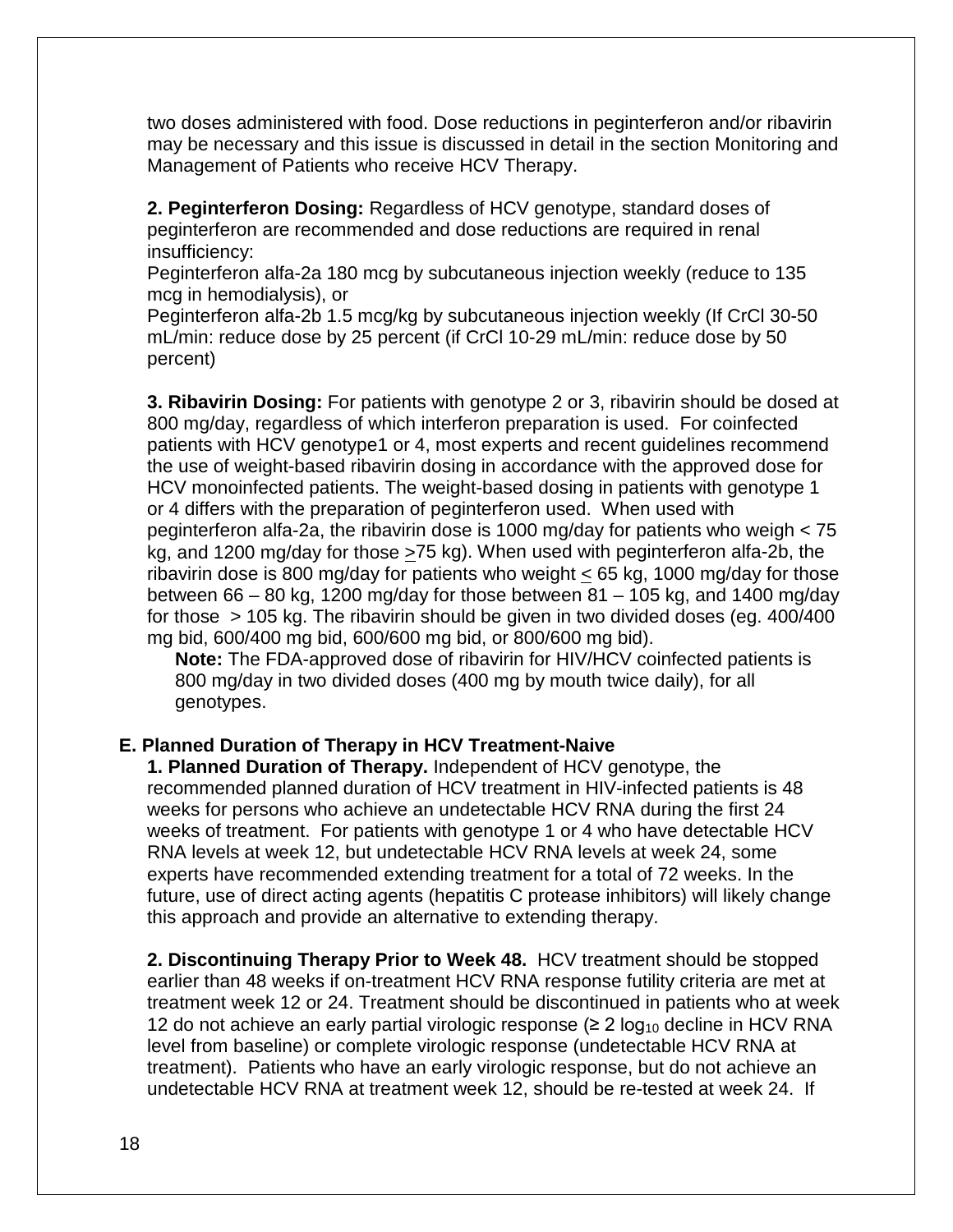HCV RNA levels remain detectable at week 24, treatment should be discontinued. In addition, treatment may need to be discontinued in patients who develop severe adverse effects to treatment or intolerable treatment-related side effects.

#### **F. Common Adverse Effects with HCV Therapy**

Side effects related to peginterferon plus ribavirin occur in nearly all patients; however, the severity and nature of these toxicities are highly variable in treated individuals. The most common adverse effects are initial influenza-like symptoms (fever, headache, myalgia), fatigue, rash, and neuropsychiatric effects (depression, irritability, insomnia, and cognitive dysfunction). In addition, peginterferon can induce an autoimmune thryoiditis resulting in hyperthyroidism or hypothyroidism. Overall, the presence of HIV infection does significantly alter the frequency or presentation of these toxicities.

Peginterferon plus ribavirin therapy is associated with nausea, vomiting (less common) and weight loss due to anorexia. These side effects may be more frequently observed in HIV/HCV coinfected individuals. Similarly, cytopenias due to peginterferon (anemia, neutropenia, lymphopenia and thrombocytopenia) and ribavirin (anemia) are more common in HIV-infected persons. Treatment-related neutropenia is relatively common (up to 27 percent of coinfected patients), but neutropenia has not been linked to serious bacterial infections in this setting. Although some decline in platelet count frequently occurs, significant thrombocytopenia is relatively uncommon. Peginterferon also causes a reduction in the absolute lymphocyte count, including the CD4 cell count; however, the percentage of lymphocytes that are CD4+ is typically preserved. Similarly, anemia due to peginterferon bone marrow suppression and ribavirin-induced hemolysis occurs more frequently in persons with HIV. The management of treatmentassociated complications is discussed in greater detail in the section Monitoring and Management of Patients who Receive HCV Therapy.

#### **G. Treatment of Acute HCV Infection**

Compared to no treatment, peginterferon with or without ribavirin therapy increases the HCV clearance rate in persons with acute infection by as much as 50 percent. In the largest trial of treatment of acute HCV in HIV-infected persons, 69 (62 percent) of 111 patients had a SVR with peginterferon with or without ribavirin for 24 or 48 weeks. Most patients had genotype 1 and received treatment with peginterferon plus ribavirin for 24 weeks. The optimal regimen to treat acute HCV infection has not been defined; specifically, there is considerable uncertainty regarding the need for ribavirin and the optimal duration of treatment. Based on limited existing data and experience in persons with HCV monoinfection, the following is recommended if treatment is initiated for a patient with acute HCV:

- Patients should receive peginterferon alfa at the same doses given for chronic HCV. The duration of therapy is preferably 48 weeks, regardless of genotype. In this setting, since the 48-week regimens have not been established as superior to 24-week regimens, discontinuing therapy at 24 weeks should be considered for patients who are tolerating therapy poorly.
- The addition of ribavirin is preferred, but should not be considered mandatory.
- If ribavirin is used, it should be given for the same duration as peginterferon and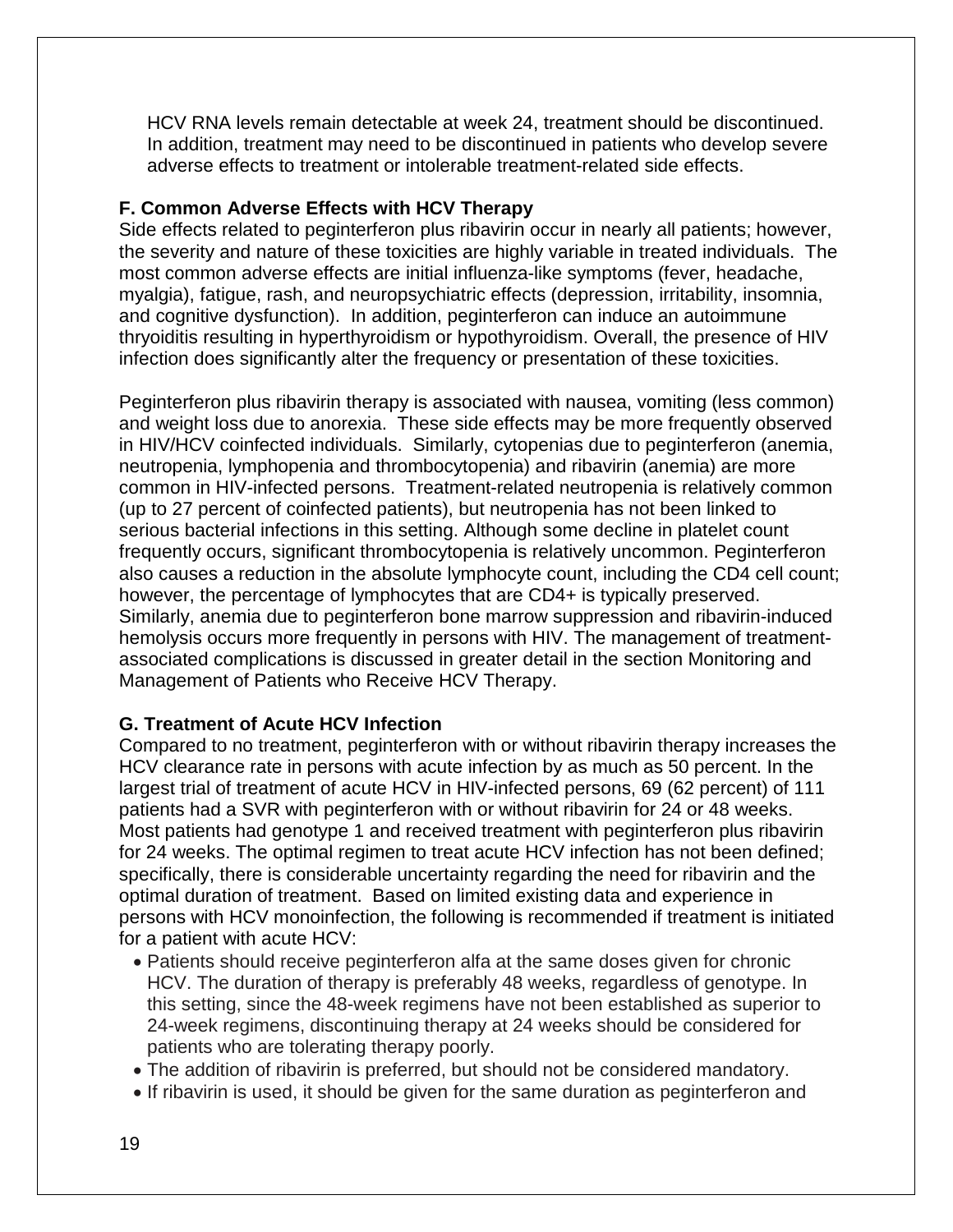weight-based ribavirin dosing should be given to patients with genotype 1.

• Baseline laboratory studies, monitoring for response to HCV therapy, and monitoring for toxicities should be performed as outlined for patients with chronic HCV.

#### **V. MONITORING AND MANAGEMENT OF PATIENTS WHO RECEIVE HCV THERAPY**

============================================================

#### **A. Baseline Laboratory Studies Prior to Starting Therapy**

HIV/HCV coinfected patients should undergo laboratory testing within 30 days of starting HCV treatment to establish the baseline (week 0) parameters for subsequent efficacy and safety monitoring.

- Complete blood count (CBC) with differential: monitor for anemia, neutropenia, and thrombocytopenia
- Comprehensive metabolic panel (CMP): monitor renal and liver function and liver inflammation
- Thyroid stimulating hormone (TSH): monitor for peginterferon-related thyroid abnormalities
- HCV RNA quantitative level (e.g., RT-PCR): monitor for treatment efficacy
- CD4 cell count and percentage: monitor for impact of peginterferon on CD4 cell count
- HIV RNA quantitative level: monitor for the stability of HIV disease and stability of HIV RNA levels (and maintenance of suppressed HIV RNA levels in patients receiving antiretroviral therapy)
- All women of childbearing potential require a negative pregnancy test immediately prior to initiating therapy. No doses of ribavirin should be given until a negative pregnancy test has been confirmed.

#### **B. Counseling Regarding Avoiding Pregnancy**

All patients receiving ribavirin should receive counseling about the significant teratogenic risk of ribavirin therapy. Women of child-bearing age and all men who engage in heterosexual activity should receive clear instruction to use two forms of effective contraception during ribavirin treatment and during the 6 month posttreatment period. It is essential that women and men also receive clear instructions that it is critical to avoid pregnancy during therapy and during the 6-month period after therapy has been completed. Women of child-bearing age require a baseline negative pregnancy test just prior to receiving the first dose of ribavirin. In addition, routine monthly pregnancy tests must be performed during therapy and during the 6-month post treatment period. If during this period pregnancy occurs (in the women receiving ribavirin or the female partner of a male taking ribavirin), immediate expert consultation is advised and the pregnancy should be reported to the Ribavirin Pregnancy Registry at 1-800-593-2214. In addition, the HIV Antiretroviral (ARV) Pregnancy Registry [\(http://www.apregistry.com/who.htm\)](http://www.apregistry.com/who.htm) should be notified if the patient is also receiving antiretroviral therapy.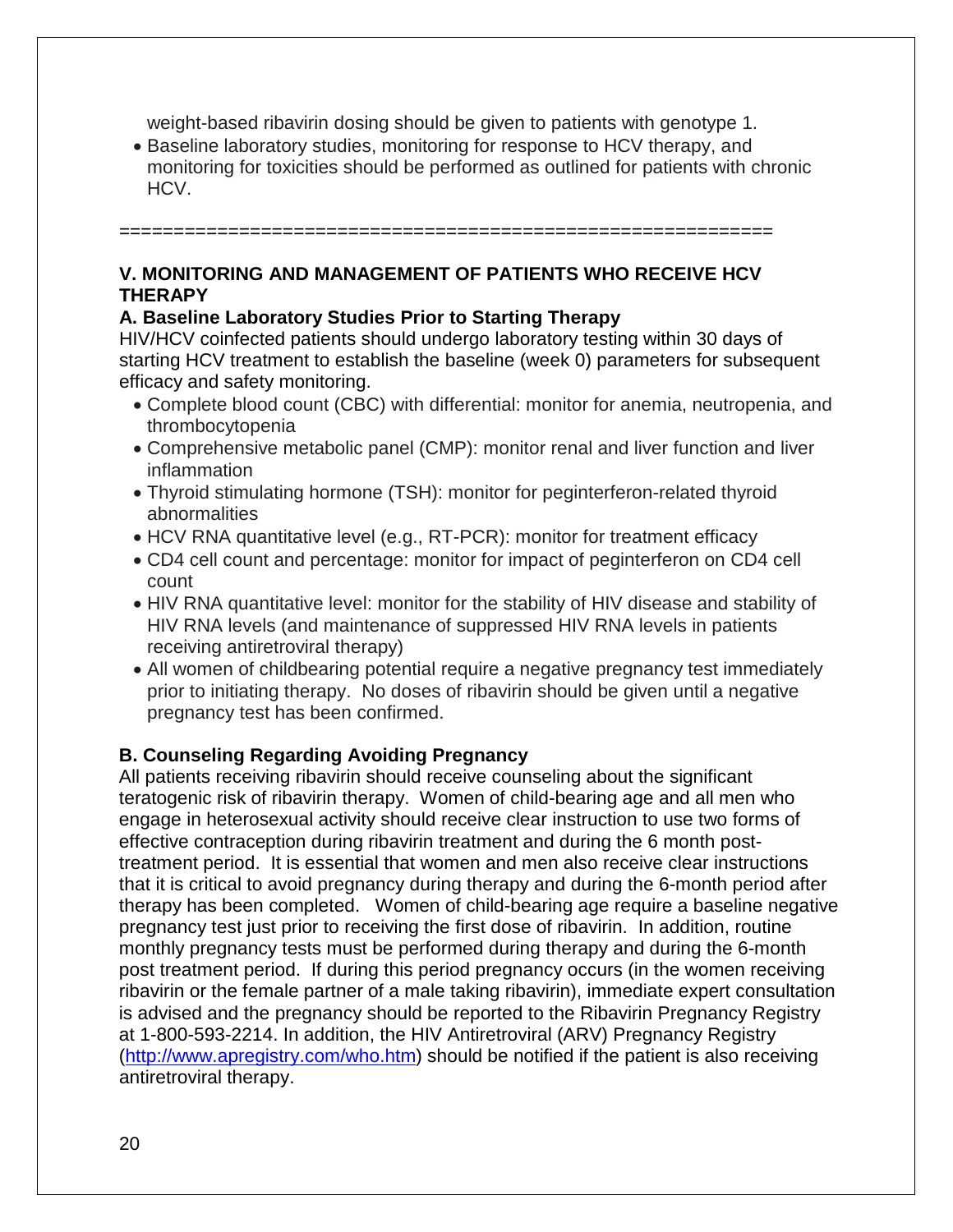#### **C. Ophthalmologic Evaluation**

Serious ophthalmologic complications can arise or be exacerbated by peginterferon therapy. Individuals who have preexisting eye disorders should undergo a baseline ophthalmologic evaluation, and, if cleared for treatment, should undergo periodic ophthalmologic evaluation during therapy, with the frequency of visits determined by the underlying condition and the status at each visit. Any patient on peginterferon who has a new visual symptom (blurred vision, decreased vision, visual disturbance, visual loss, or eye pain) or on fundoscopic after treatment start is found to have retinal hemorrhage, cotton wool spots or papilledema should undergo prompt evaluation by an ophthalmologist and peginterferon discontinued until the ophthalmologist has evaluated the new visual complaint.

Note: The product information for peginterferon alfa-2b and peginterferon alfa-2b also recommends a baseline ophthalmologic examination for all patients prior to starting peginterferon therapy. Most experts, however, do not obtain routine baseline ophthalmologic examinations in patients with no preexisting ophthalmologic disorders and no visual symptoms.

#### **D. Planned Laboratory Studies Monitoring During Therapy**

After initiation of HCV therapy, the laboratory studies must be monitored at regularly scheduled intervals as outlined in **Figure 5**. More frequent monitoring is necessary if drug toxicity occurs.

#### **E. Planned Visits**

As outlined, clinician visits should be routinely conducted at regular intervals to assess and monitor for treatment-related side effects, discuss and provide interventions to manage these effects, discuss the response to therapy, monitor adherence to therapy, and provide encouragement and support to the patient. In addition, unscheduled clinician visits and/or phone calls should occur to address events that may arise at anytime during the treatment course.

#### **F. Evaluation of Treatment Response (summary of approach)**

The primary measure of treatment response is the change in HCV RNA level from baseline. The interpretation of this response is based on the  $log_{10}$  change in HCV RNA from baseline or the achievement of undetectable HCV RNA at specific treatment weeks. The definitions for virologic responses during treatment, as outlined in the American Association for the Study of Liver (AASLD) guidelines, are shown in **Figure 6**.

**Treatment Week 4.** Although the week 4 HCV RNA change is typically not used to make decisions regarding treatment discontinuation, it provides an early assessment regarding the likelihood of SVR (Figure 7) and allows patients to receive direct feedback regarding their individualized response to therapy. Those who are HCV RNA negative at week 4, termed rapid virologic response (RVR), have the highest likelihood of achieving sustained virologic response (SVR) if they remain on therapy.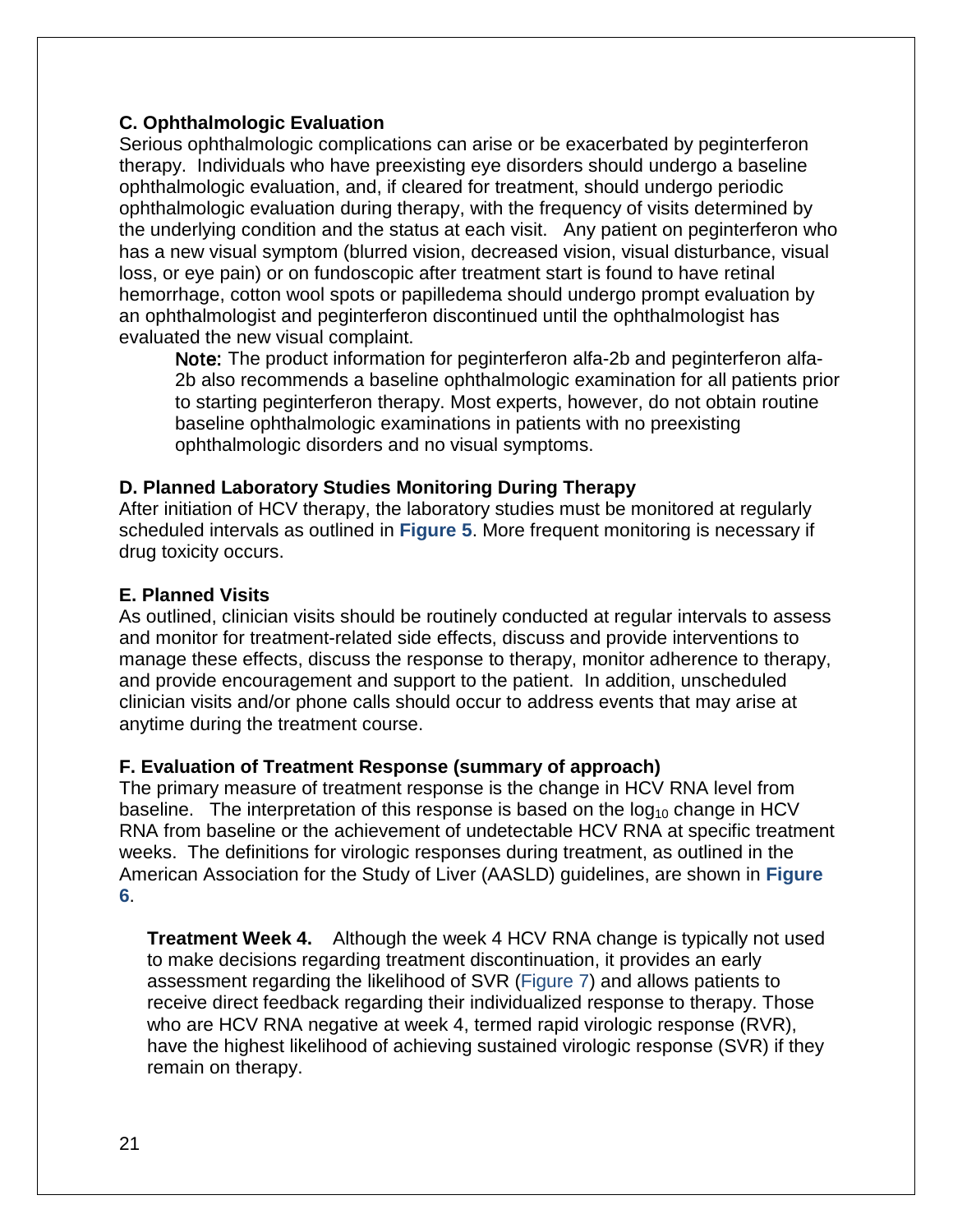**Treatment Week 12.** HCV treatment should be discontinued in patients who at week 12 fail to have  $\geq 2 \log_{10}$  reduction in HCV RNA level compared to baseline (e.g., fail to achieve a partial or complete early virologic response [EVR]).

**Treatment Week 24.** Patients who achieve a partial EVR with detectable HCV RNA at treatment week 12 should be re-tested at week 24, and if HCV RNA remains detectable, treatment should be discontinued.

**End of Treatment.** Patients should have a HCV RNA level checked at completion of 48 weeks of therapy to determine whether they have achieved an end of treatment response (ETR).

**Post Treatment.** Patients with undetectable HCV RNA at the end-of-treatment (ETR) should be monitored for virologic relapse at 4, 12, and 24 weeks after therapy. Sustained virologic response (SVR) is defined as HCV RNA undetectable at post-treatment week 24; long-term follow-up studies indicate that this represents durable eradication (cure) of HCV infection. If HCV RNA is detected following an end-of-treatment response, the patient has experienced virologic relapse and no additional HCV RNA monitoring is indicated. Expert consultation should be obtained for patients with virologic relapse, since some experts would consider reinitiating therapy.

#### **G. Management of Common Interferon Systemic Symptoms**

**1. Influenza-like Symptoms.** The initial peginterferon injection is associated with signs and symptoms of an "influenza-like" illness that typically comprises fever (in 20 percent to 30 percent of patients), headache (40 percent to 50 percent), and myalgia (20 percent to 30 percent). The onset of symptoms is seen approximately 4 to 6 hours after the peginterferon injection and may persist over several days. These manifestations of therapy are often self-limited, with tachyphylaxis occurring after the first 2 to 3 injections. In addition, the use of non-steroidal anti-inflammatory drugs (NSAIDS) or acetaminophen (< 2000 mg/day) as prophylaxis or treatment may be highly effective in minimizing the impact on the patient's quality of life. Further, giving the injection late in the day or at bedtime further reduces symptoms.

**2. Fatigue.** The incidence of fatigue is high (up to 90 percent). The cause of fatigue during peginterferon plus ribavirin therapy may be multi-factorial, reflecting potential neuropsychiatric effects (e.g., depression), disturbance of sleep, and medical effects (e.g., anemia and/or hypothyroidism). There are numerous anecdotal reports of medical interventions to improve treatment-related fatigue, but few large, randomized, controlled trials have addressed this common problem. Neurovegetative symptoms may be treated with antidepressant agents that exert noradrenergic/dopaminergic activity, such as bupropion, venlafaxine, and duloxetine. Treatment with psychostimulants, such as methylphenidate or modafinil, has also been reported. Antidepressants, such as trazadone, which help with sleep, have also had success in patients with major sleep disturbances. Interestingly, an exercise regimen has been effective in reducing fatigue in chemotherapy for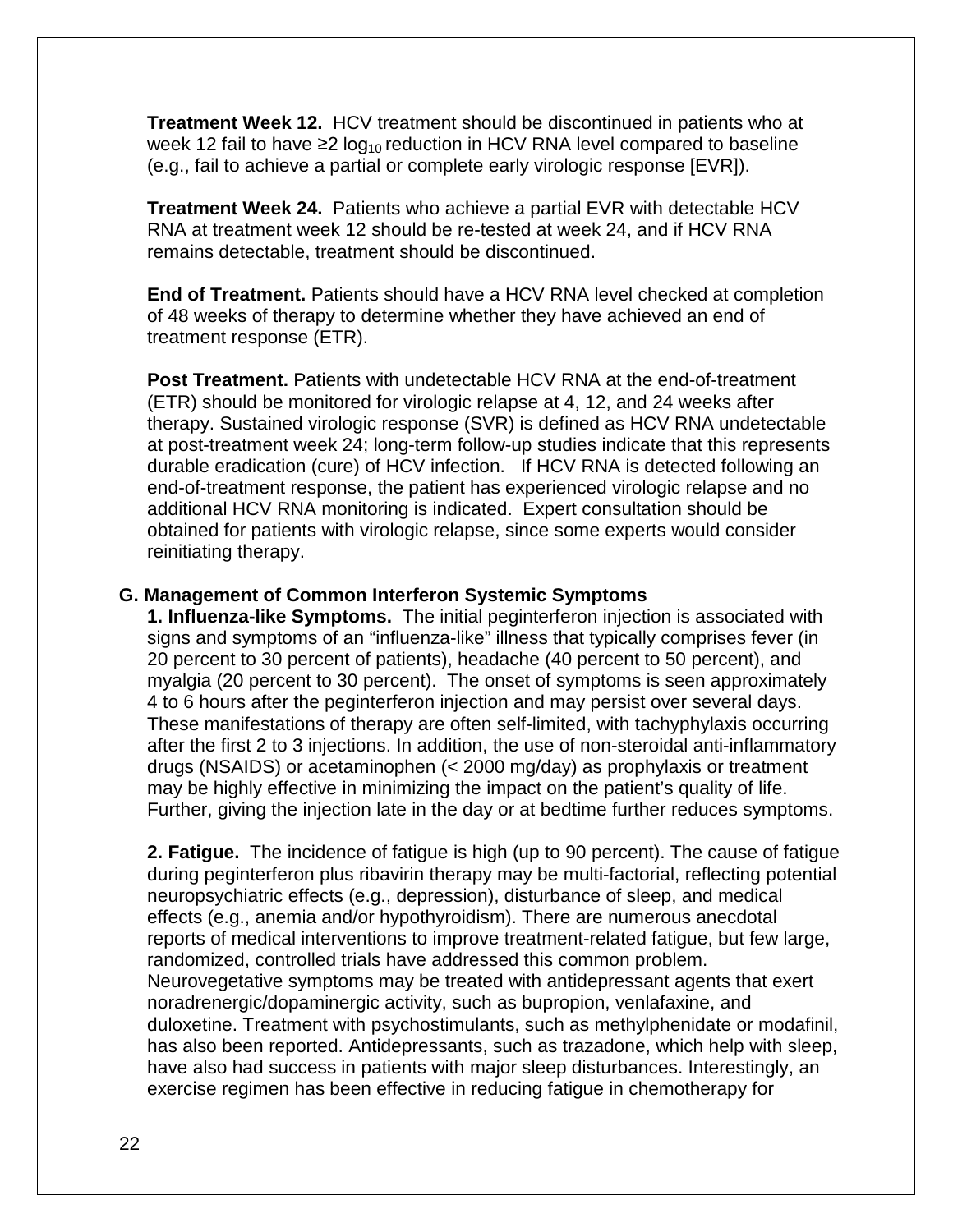malignancy and may represent the first-line strategy to combat fatigue related to HCV treatment.

#### **H. Management of Depression**

**1. Monitoring for Depression During Treatment.** Patients should be carefully observed and evaluated for signs and/or symptoms of depression at regular intervals. Self-assessment screening tests, such as the Centers for Epidemiologic Study Depression Scale (CES-D), the 9-item patient health questionnaire (PHQ-9), Beck's Depression Inventory (BDI), or the Zung depression scale (Z-SDS), may also be useful in diagnosing depression. Some experts recommend starting prophylactic selective serotonin re-uptake inhibitors before starting HCV therapy.

**2. Management of Mild Depression.** Mild depressive symptoms during treatment do not typically require peginterferon dose reduction or treatment discontinuation and can typically be managed effectively by the HCV treatment provider with frequent monitoring of depression severity, typically once weekly by visit or phone evaluation, and the prescription of antidepressants, such as selective serotonin reuptake inhibitors. For example, citalopram (20 mg by mouth daily) has been shown to be safe and effective in preventing and treating peginterferon-related depression.

**3. Management of Moderate to Severe Depression.** Moderate or severe depression mandates a multidisciplinary approach, including evaluation by a mental health professional (e.g., psychiatrist) and dose reduction of peginterferon: reduce peginterferon alfa-2a from 180 to 135 mcg and peginterferon alfa-2b from 1.5 to 1.0 mcg/kg. In some cases, consideration should be given to a larger initial peginterferon dose reduction: reduce peginterferon alfa-2a from 180 to 90 mcg and peginterferon alfa-2b from 1.5 to 0.5 mcg/kg. Patients with moderate depression should have in person evaluations at least every 2 weeks. Importantly, all persons found to have moderate or severe depression should be evaluated for suicidal ideation. For patients suffering from severe depression or active suicidal ideation, HCV treatment should promptly be discontinued. In some cases, patients may require hospitalization for management.

**4. Duration of Antidepressant Therapy.** In all patients with treatment-emergent depression, antidepressants should be continued for the total duration of HCV treatment and for 2 to 3 months after treatment cessation. Early discontinuation of antidepressant therapy without an adequate "washout" period after HCV treatment discontinuation is frequently associated with a rebound in depressive symptoms.

#### **I. Management of Anemia**

**1. Primary Approach: Ribavirin Dose Reduction.** The initial and primary management of symptomatic anemia (Hb less than 10 g/dL) is ribavirin dose reduction. The ribavirin dose reduction most often consists of a gradual two-step process:

o Step 1: reduce by 200 mg for patients receiving 800-1200 mg/day or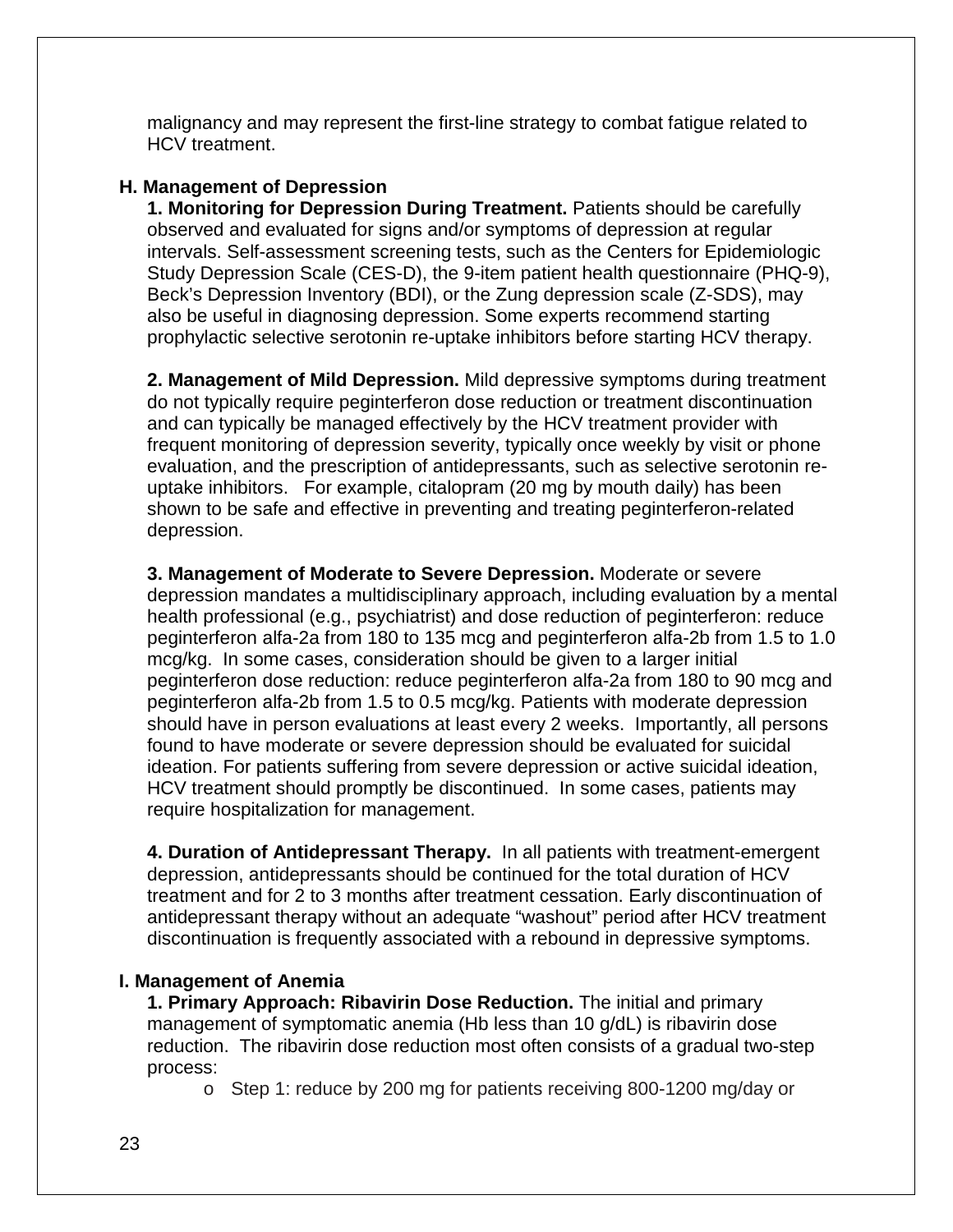reduce by 400 mg for patients receiving 1400 mg/day;

o Step 2: reduce by another 200 mg if the Hb has not improved 2 weeks after step 1 reduction (and if the patient's current dose is 800 mg or greater). If the patient has a sharp decline in hemoglobin, particularly during the first 4 weeks of therapy, or the patient has moderate to severe symptoms from the anemia, most experts would recommend immediately reducing the ribavirin dose to 600 mg/day (without a step-wise reduction). In addition, for patients with high cardiovascular risk, the more rapid reduction in ribavirin is recommended to minimize the duration and severity of anemia. In general, the ribavirin dose should not be reduced to lower than 600 mg/day. Patients undergoing ribavirin dose reduction should have close monitoring of Hb levels, typically every 1-2 weeks; the frequency of monitoring can decrease when the Hb improves and stabilizes. For patients who have the ribavirin dose reduced and are not receiving an erythrocyte-stimulating agent, ribavirin should remain at the reduced dose. If the patient is receiving an erythrocyte-stimulating agent, the reduced dose ribavirin can be carefully increased when the Hb approaches or exceeds 10 g/dl.

#### **2. Use of Erythrocyte Stimulating Agents.**

**a. Potential Benefit and Safety Issues.** Erythrocyte-stimulating agents may be a useful adjuvant therapy for the management of treatment-related anemia in the treatment of HCV in persons coinfected with HIV, particularly in patients who are not responding to ribavirin dose reduction or have a hemoglobin (Hb) decrease to less than 10g/dl. In addition, using erythrocyte-stimulating agents to minimize ribavirin dose reductions may be of increased importance in patients who do not achieve a RVR. The erythrocyte-stimulating agents, epoetin alfa (*Procrit, Epogen*) or darbepoetin alfa (*Aranesp*) may lead to clinical improvement and permit treatment continuation in coinfected patients with significant symptomatic anemia. In addition, epoetin alfa has been shown to increase Hb level and improve quality of life in HIV-infected patients with HCV treatment-related anemia. Adjuvant erythrocyte-stimulating agents, however, have not been prospectively shown to increase the likelihood of SVR and, in some patient populations (e.g., persons with malignancy and end-stage renal disease), erythrocyte-stimulating agents have been linked to increased risk of thrombosis, hypertension, cardiovascular events, tumor progression, and rare cases of pure red cell aplasia. Patients with uncontrolled hypertension should not receive an erythrocyte-stimulating agent.

**b. Dosing, Monitoring, and Response.** The recommended initial dosing is epoetin alfa 40,000 IU given subcutaneously once weekly or darbepoetin alfa 200 mcg given subcutaneously every other week. For HIV-HCV coinfected patients, most experts prefer epoetin alfa. Patients receiving an erythrocytestimulating agent should be evaluated every 1 to 2 weeks to monitor the hemoglobin level and blood pressure. Adequate serum iron at onset of therapy should be assured, with consideration of repeat assessment of serum iron if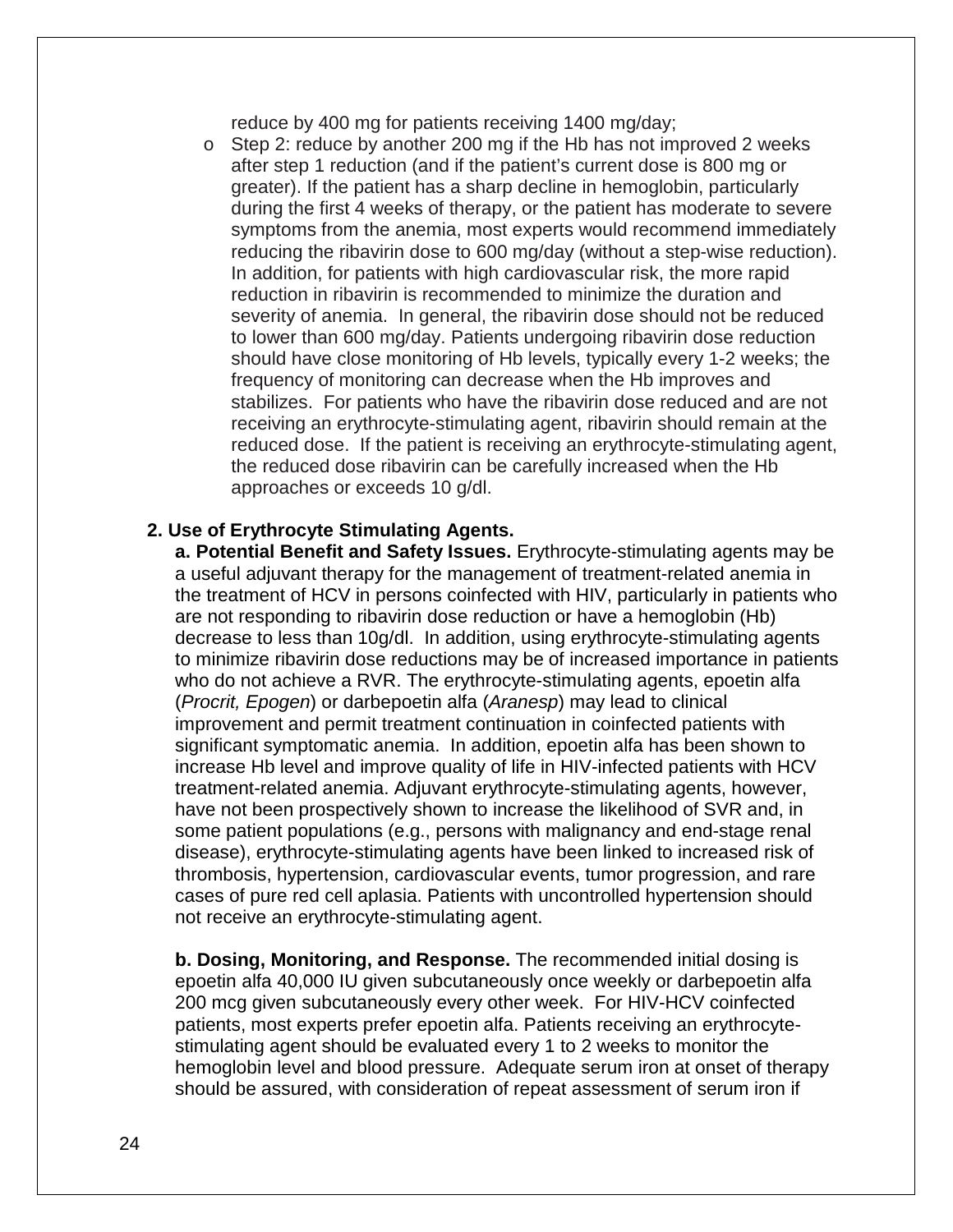treatment is prolonged or the patient does not response to an erythrocytestimulating agent. The initial goal is a 1 g/dl or greater increase in Hb in a 2 week period. If this goal is not achieved, the dose of the erythrocyte-stimulating agent should be increased: epoetin alfa to 60,000 IU/week and darbepoetin alfa to 300 mcg. The eventually goal is for the Hb to increase to between 10 and 12 g/dL, but should not exceed 12 g/dL. This recommendation for a target hemoglobin level between 10 and 12 g/dL is based on clinical studies in patients with chronic renal failure that showed increased mortality and cardiovascular complications when aiming for a target hemoglobin level of 13 g/dl and above. Thus, the erythrocyte-stimulating agent should be held if the hemoglobin level exceeds 12 g/dL, but may need to be restarted (typically at 25 percent reduced dose) if the Hb subsequently decreases to  $<$  10 g/dL or the patient develops anemia-related symptoms at a Hb <12 g/dL. If the Hb is near 10 g/dL, or between 10 and 12 g/dl, and the patient is taking a reduced dose of ribavirin, some experts will maintain the use of the erythrocyte-stimulating agent while increasing ribavirin dose back to target levels. Alternatively, the dose of the erythrocyte-stimulating agent can gradually be decreased, with a subsequent increase in the ribarivin dose if the Hb remains stable.

**c. Failure to Respond to Erythrocyte-stimulating Agent.** Patients who do not respond to an erythrocyte-stimulating agent should undergo further evaluation, including iron, total iron binding capacity, folate, vitamin B12, and reticulocyte count. A consistent decline in Hb while receiving an erythrocyte stimulating agent is not a normal response and should prompt consideration of pure red blood cell aplasia, a rare complication of therapy with an erythrocyte-stimulating agent.

**3. Patients with Cardiac Disease.** For patients with stable and asymptomatic cardiac disease who have a greater than 2 g/dL decrease in hemoglobin during any 4-week period, the daily ribavirin dose should be reduced by 200 mg; in addition, the peginterferon dose should be reduced by half. Rapid reduction of ribavirin to 600 mg is recommended if the patient is considered a "high-risk" cardiovascular patient or they develop any cardiac symptoms. For patients with cardiac disease, therapy with peginterferon and ribavirin should be permanently discontinued if the hemoglobin level decreases to <12 g/dL after appropriate ribavirin dose reduction. In addition, if at any time during treatment the patient's cardiovascular disease becomes unstable, HCV therapy should be discontinued.

**4. Discontinuation of Therapy.** For patients who have a hemoglobin level that persists at a level less than 8.5 g/dL despite ribavirin dose reduction to 600 mg/d and support with an erythrocyte-stimulating agent, ribavirin should be discontinued. In the setting where a patient has a decline to less than 8.5 g/dL prior to full ribavirin dose reduction, it is reasonable to temporarily discontinue ribavirin until the Hb increases above 10 g/dL, and then restart ribavirin at a dose of 600 mg/day; support with an erythrocyte-stimulating agent may also be helpful in this situation. As noted earlier, patients with cardiac disease should permanently discontinue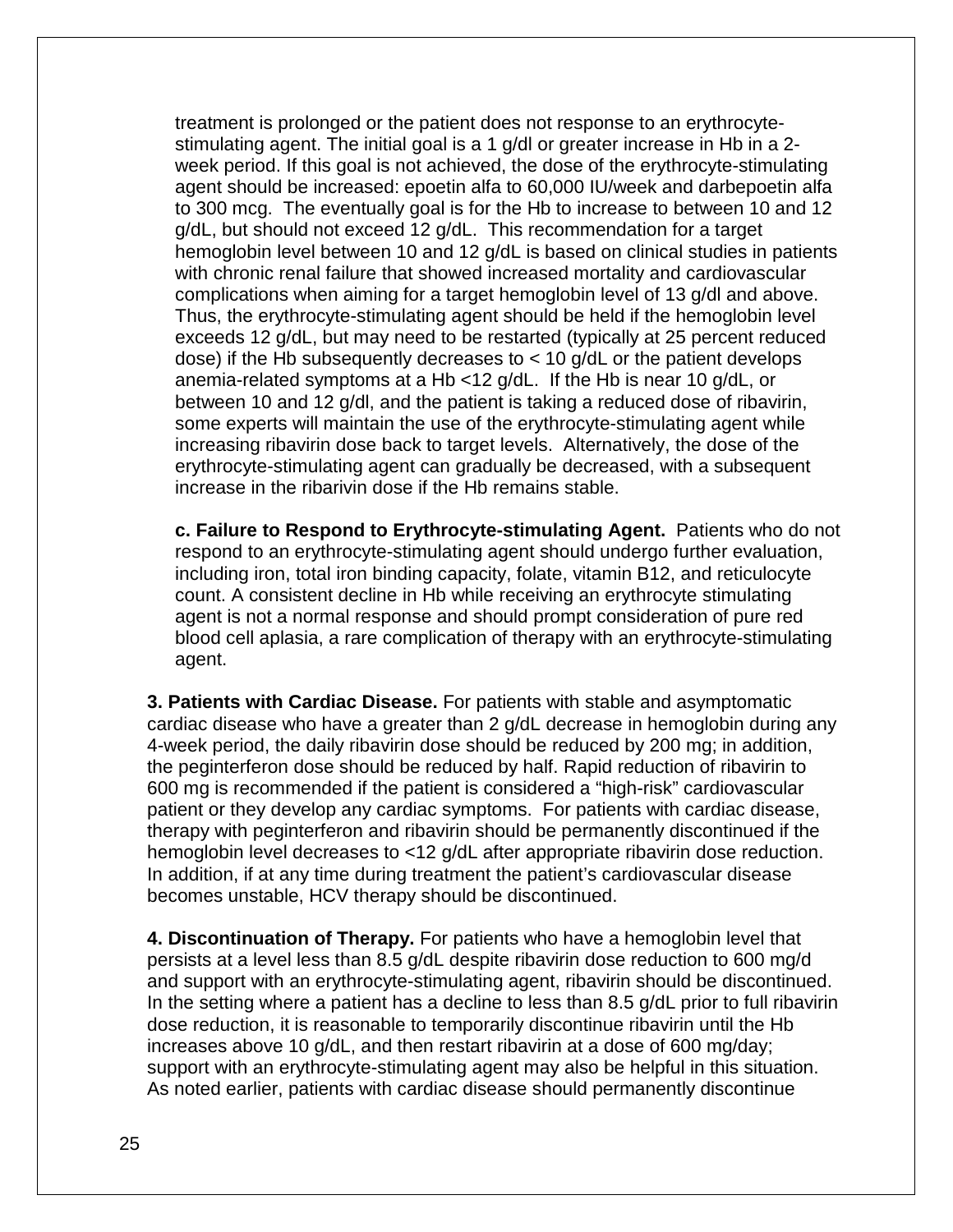ribavirin if the hemoglobin level decreases to <12 g/dL after appropriate ribavirin and peginterferon dose reduction.

**Note:** The ribavirin prescribing information recommends permanently discontinuing ribavirin if the Hgb level decreases below 8.5 g/dL.

#### **J. Management of Thrombocytopenia**

**1. Level 1 Peginterferon Dose Reduction.** The primary strategy for treatmentassociated thrombocytopenia is peginterferon dose reduction. Ribavirin does not cause thrombocytopenia and thus does not need to be dose reduced for thrombocytopenia. For patients who have a platelet count decrease to less than 40,000 cells/mm<sup>3</sup> (but greater than 25,000 cells/mm<sup>3</sup>) a level 1 peginterferon dose reduction should occur: reduce peginterferon alfa-2a from 180 to 135 mcg and peginterferon alfa-2b from 1.5 to 1.0 mcg/kg. Patients who have a platelet count decline to less than 40,000 cells/mm<sup>3</sup> will need close platelet count monitoring, typically every 1 to 2 weeks, with possible further peginterferon dose reduction, or discontinuation, as outlined below. If the platelet count stabilizes after level 1 peginterferon dose reduction, the patient can continue on therapy at the reduced dose of peginterferon with careful platelet count monitoring. Patients who stabilize after 6 weeks can have less frequent monitoring. If the platelet count rebounds above 40,000 cells/mm<sup>3</sup>, the peginterferon dose should remain reduced, since an increase in peginterferon dose in this setting will likely result in a repeat of the earlier decline in platelet count.

**Note:** The peginterferon prescribing information recommends dose reduction with a platelet count  $<50,000$  cells/mm<sup>3</sup> (reduce peginterferon alfa-2a from 180 to 90 mcg and peginterferon alfa-2b from 1.5 to 1.0 mcg/kg). Most experts use the lower threshold platelet count of  $40,000$  cells/mm<sup>3</sup> for dose reduction because experience in this setting has shown patients rarely have bleeding complications as a result of thrombocytopenia in the  $40,000$ -50,000 cells/mm<sup>3</sup> range and unnecessary dose-reduction of peginterferon may diminish responses to treatment, especially in patients with genotype 1 or 4. Furthermore, unnecessary peginterferon dose reduction takes on increased importance for patients who do not achieve an early virologic response and these patients should be maintained on full-dose peginterferon, whenever possible.

**2. Level 2 Peginterferon Dose Reduction.** A further decline in platelet count (but still remaining above 25,000 cells/mm<sup>3</sup>) after a level 1 dose reduction in peginterferon warrants a level 2 dose reduction: reduce peginterferon alfa-2a from 135 to 90 mcg and peginterferon alfa-2b from 1.0 to 0.5 mcg/kg. After a level 2 dose reduction, patients should have close platelet count monitoring, typically every 1 to 2 weeks, with a transition to less frequent monitoring if the platelet count stabilizes. Further reduction in peginterferon (level 3 dose reduction) is not recommended due to the diminishing efficacy of peginterferon when given at a low dose. If the patient has an increase in platelet count, or even a rebound above 40,000 cells/mm<sup>3</sup> , they should remain on the level 2 reduced dose of peginterferon.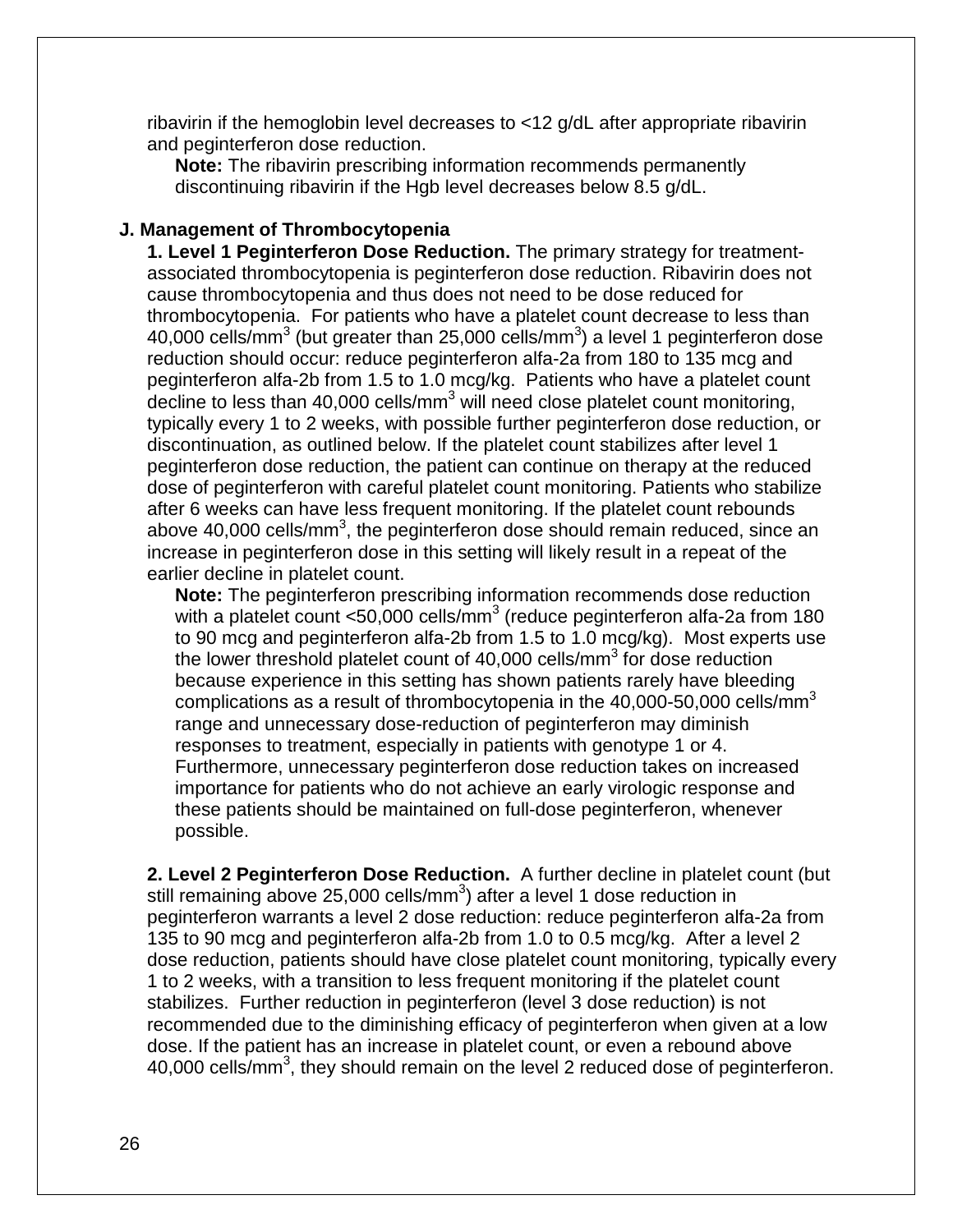**3. Discontinuation of Therapy.** Patients on peginterferon who have a platelet count decrease to less than 25,000/mm<sup>3</sup> should have therapy discontinued and undergo close monitoring for bleeding complications. It is important that ribavirin is also stopped at the time that peginterferon is discontinued. In this setting, it is not recommended that patients restart therapy when the platelet count rebounds.

**Note:** The package inserts for peginterferon alfa-2a and peginterferon alfa-2b recommend cessation of therapy for a platelet count decrease to less than 25,000/mm $^3$ .

**4. Use of Eltrombopag.** The use of eltrombopag, an oral thrombopoetin receptor agonist, is not recommended in the management of treatment-associated thrombocytopenia. Although this agent has been shown to increase platelet counts and facilitate HCV treatment in persons with HCV-related cirrhosis, its use has also been linked to portal vein thrombosis in patients with chronic liver disease.

#### **K. Management of Neutropenia**

**1. Level 1 Peginterferon Dose Reduction.** The primary strategy for treatmentassociated neutropenia is peginterferon dose reduction. Ribavirin does not play a significant role in neutropenia and thus does not need to be dose reduced in patients who develop neutropenia. For patients who have an absolute neutrophil count (ANC) decrease to less than 500 cells/mm<sup>3</sup> (but greater than 400 cells/mm<sup>3</sup>), a level 1 peginterferon dose reduction should occur: reduce peginterferon alfa-2a from 180 to 135 mcg and peginterferon alfa-2b from 1.5 to 1.0 mcg/kg. Patients who have an ANC less than 500 cells/mm<sup>3</sup> should have their ANC monitored frequently, at least once weekly. In addition, the judicious use of filgrastim in this setting, as discussed below, can minimize peginterferon dose reductions and diminish the need to discontinue therapy. The risk of developing serious neutropenia-associated infections is heightened in patients with underlying cirrhosis, due to their inherent increased risk of bacterial infections. When the ANC rebounds to greater than 500 cells/mm<sup>3</sup>, the patient should remain on the level 1 reduced dose of peginterferon. Patients can transition to less frequent monitoring of their ANC when the ANC stabilizes without the use of filgrastim. Note: The peginterferon prescribing information recommends dose reduction with an ANC less than 750/mm<sup>3</sup>: reduce peginterferon alfa-2a from 180 to 135 and peginterferon alfa-2b from 1.5 to 1.0 mcg/kg.

**2. Level 2 Peginterferon Dose Reduction.** A further decline in ANC count, or lack of improvement within 14 days after a level 1 peginterferon dose reduction warrants a level 2 dose reduction: reduce peginterferon alfa-2a from 135 to 90 mcg and peginterferon alfa-2b from 1.0 to 0.5 mcg/kg. In this setting, most experts would also use filgrastim, as discussed below. After a level 2 dose reduction, patients should continue to have close monitoring of their ANC typically at least once a week, with a transition to less frequent monitoring if the ANC count eventually stabilizes without the use of filgrastim. Further reduction in peginterferon (level 3 dose reduction) is not recommended due to the diminishing efficacy of peginterferon when given at a low dose. When the ANC rebounds to greater than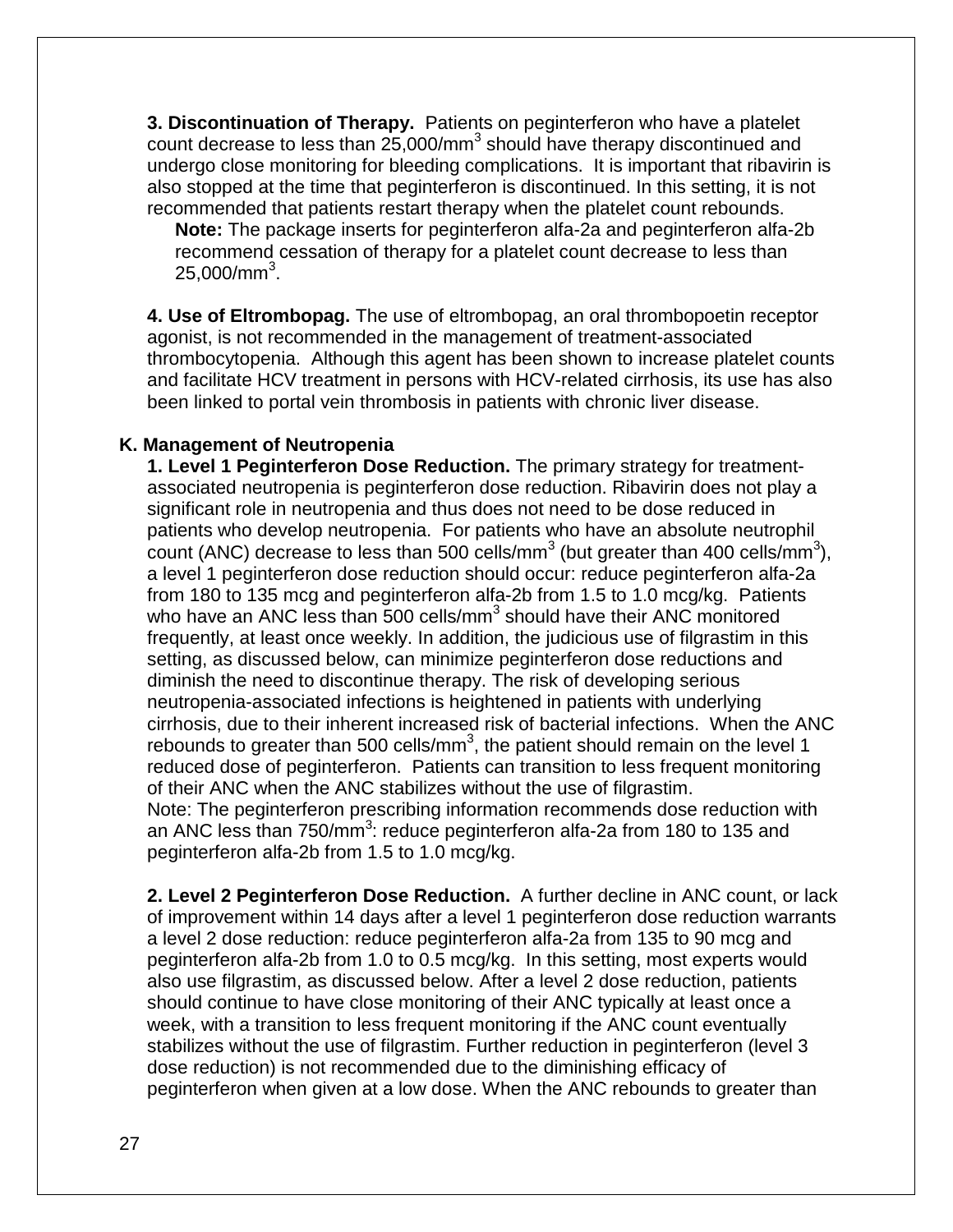500 cells/mm<sup>3</sup>, the patient should remain on the level 2 reduced dose of peginterferon.

**3. Use of Filgrastim.** For patients with severe neutropenia (ANC less than 500 cells/mm<sup>3</sup>), many experts recommend administering filgrastim (G-CSF) 300 mcg by subcutaneous injection once or twice weekly to increase the neutrophil count, with the goal of minimizing the risk for serious bacterial infections, avoiding further peginterferon dose reductions, and diminishing the likelihood for discontinuation of therapy. For patients who have an ANC decrease to less than 400 cells/mm<sup>3</sup>, or who have neutropenia that does not respond to level 1 peginterferon dose reduction, filgrastim should be initiated (if it has not already been started). Patients receiving filgrastim should have their ANC monitored frequently (at least once weekly) and additional doses given based on the patient's response. The frequency of filgrastim may need to be increased to 2-3/x per week as needed to keep the ANC greater than 500 cells/mm<sup>3</sup>. Most experts have a lower threshold for initiating filgrastim in patients with cirrhosis, due do their increased risk of developing bacterial infections, and thus would generally initiate filgrastim when the ANC is less than 500 cells/mm<sup>3</sup>. If the patient's ANC increases above 750 cells/mm<sup>3</sup>, the filgrastim should be held. Filgrastim is very expensive and should not be used indiscriminately.

**4. Temporary and Permanent Discontinuation of Therapy.** Most experts recommend temporarily discontinuing therapy in patients who have an ANC that decreases to less than 400 cells/mm<sup>3</sup>. In addition, discontinuation of HCV therapy is essential in the setting where a patient has an active bacterial infection and an ANC less than 500 cells/mm<sup>3</sup>. Patients on peginterferon rarely have to permanently discontinue therapy due to neutropenia, but this may be considered when neutropenia is refractory to peginterferon dose reduction and filgrastim. It is important that ribavirin is also held when peginterferon is temporarily discontinued, and that ribavirin is stopped if peginterferon is permanently discontinued.

**Note:** The package insert for peginterferon alfa-2a recommends temporarily discontinuing therapy if the ANC is less than 500 cells/mm<sup>3</sup>, with reinstitution of HCV therapy when the ANC value increases to greater than 1,000 cells/mm<sup>3</sup>. The package insert for peginterferon 2b recommends permanently discontinuing therapy for ANC < 500 cells/mm<sup>3</sup>. Most experts, however, would not recommend permanently discontinuing therapy when the ANC decreases to less than 500 cells/mm<sup>3</sup>, since nearly all patients can have an increase in their ANC to a safe level with peginterferon dose reduction combined with filgrastim.

#### **L. Management of Treatment-induced Lowering of CD4 Cell Count**

Peginterferon causes a decrease in the absolute CD4 cell count that is associated with an increase in the corresponding CD4 cell percentage. The magnitude of this effect is variable: mean CD4 cell decrease of  $157 \pm 176$  cells/mm<sup>3</sup> with an increase in CD4 cell percentage of 3.0 percent  $\pm$  8.2. These changes typically reverse after discontinuation of HCV therapy. In the case of CD4 cell decline to below a clinically important threshold  $(200, 100, \text{ or } 50 \text{ cells/mm}^3)$ , opportunistic infection prophylaxis should be administered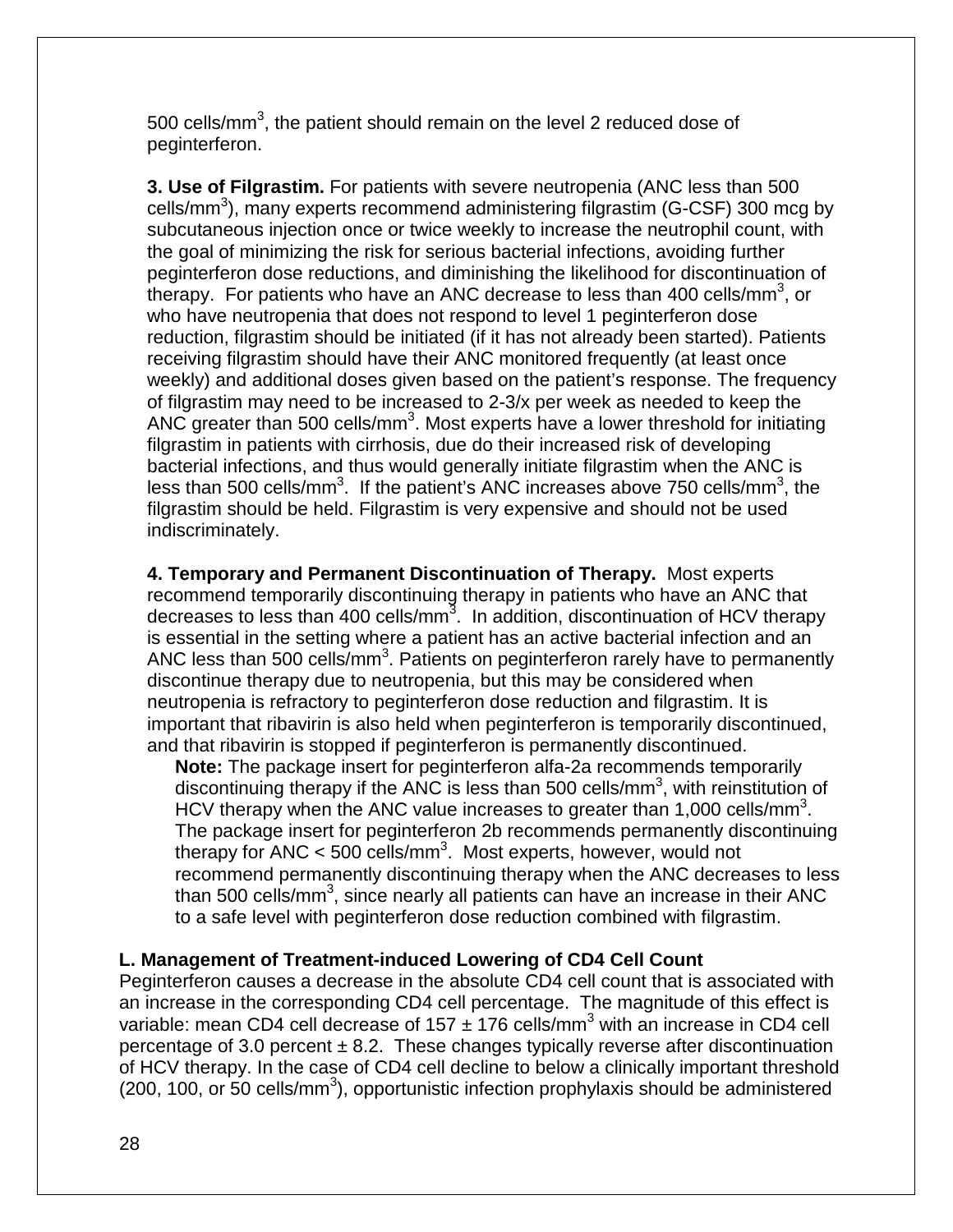in accordance with published guidelines. Overall, the effect of HCV therapy on the status of HIV disease is not detrimental. Patients should be reassured that the observed declines in absolute CD4 cell count are expected and reversible. Peginterferon may also cause a decrease in HIV RNA levels in patients with detectable viremia.

#### **M. Management of Increased Alanine Aminotransferase Levels.**

Some patients taking peginterferon plus ribavirin will have a moderate increase in aminotransferase levels (2x above the upper limit of normal) during therapy and generally do not need peginterferon dose reduction or further evaluation. A progressive increase in aminotransferase levels warrants an evaluation for other causes of transaminitis, such as alcohol, acute hepatitis A virus infection, hepatitis B virus infection. If no cause for the transaminitis is identified, then dose reduction of peginterferon occur: reduce peginterferon alfa-2a from 180 to 135 mcg and peginterferon alfa-2b from 1.5 to 1.0 mcg/kg. In addition, patients with treatmentinduced increases in aminotransferase levels greater than 2x upper limit of normal should undergo frequent monitoring (every 1-2 weeks) of aminotransferase levels. With a marked increase in aminotransferase levels (> 10x upper limit of normal) or any evidence of hepatic decompensation, the patients should discontinue therapy. Often therapy can be resumed, but at the reduced dose.

#### **N. Monitoring Post Treatment**

After discontinuation of HCV therapy, patients should be followed for resolution of adverse events at 4,12 and 24 week after stopping treatment. Cytopenias usually resolve within 4–8 weeks of discontinuation and adjuvant growth factors should be stopped at the time of completion of HCV treatment. Other adverse effects, such as depression, may take longer to resolve and medication to treat mood disorders should be continued for at least 3 months post treatment.

Patients with undetectable HCV RNA at the end-of-treatment should be monitored for virologic relapse at 4, 12, and 24 weeks after therapy. Sustained virologic response is defined as HCV RNA undetectable at post-treatment week 24; long-term follow-up studies indicate that this represents durable eradication (cure) of HCV infection. If HCV RNA is detected following an end-of-treatment response, the patient has experienced virologic relapse and no additional HCV RNA monitoring is indicated. Patients with virologic relapse should be monitored for progression of hepatic disease and referred to an expert for consideration of investigational therapies if available.

#### **O. Preventing HCV Reinfection**

Eradication of HCV infection is not protective against re-infection and cases of new HCV infection have been observed. Following HCV treatment, all patients should be counseled to avoid high-risk behaviors associated with HCV acquisition, including injection drug use and unprotected sexual intercourse with HCV-infected partners.

============================================================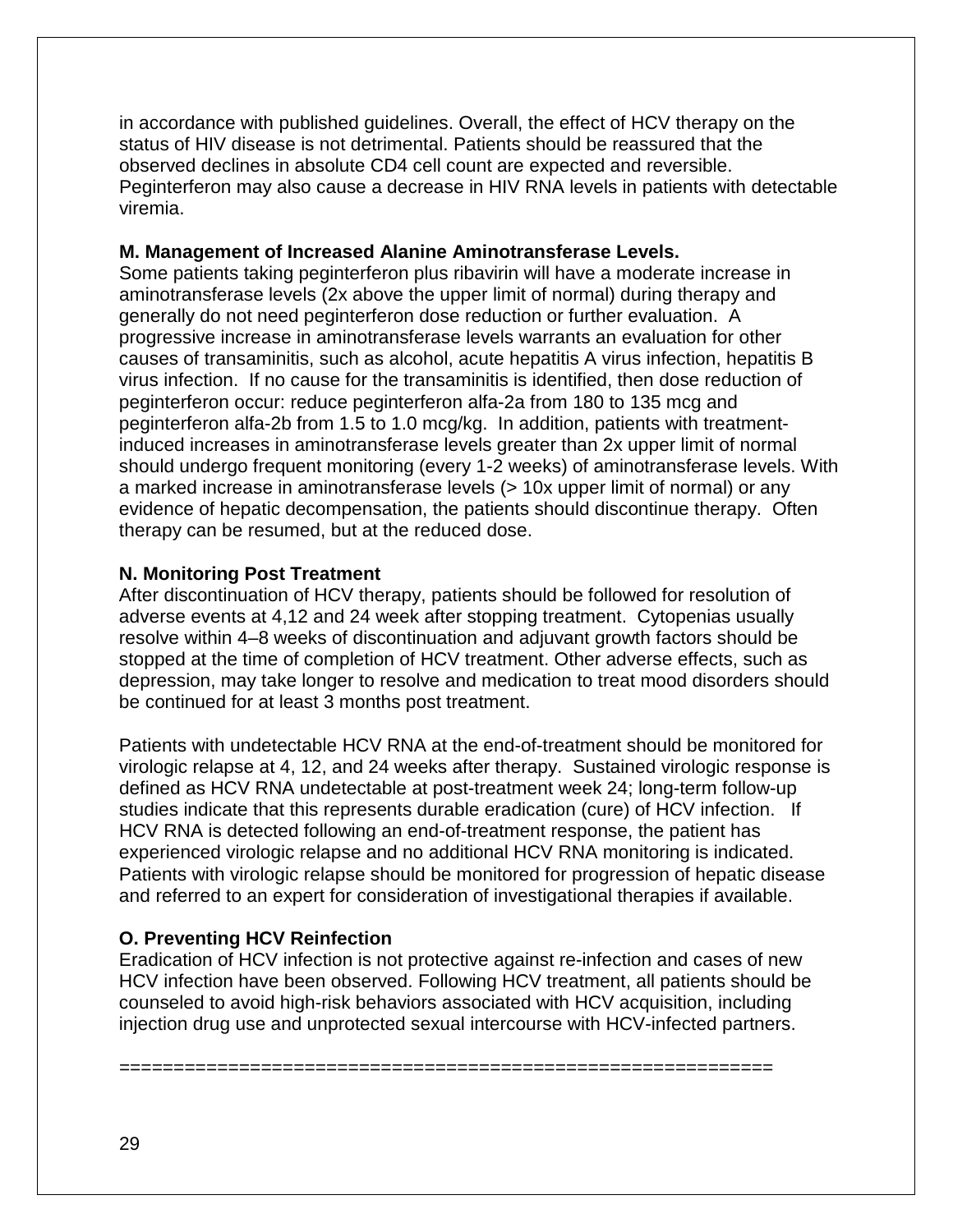#### VI. APPROACH TO PATIENTS WITH NONRESPONSE OR RELAPSE

#### **A. HCV Re-Treatment Strategies**

**1. Categorizing Type of Treatment Failure.** Patients who fail to achieve HCV eradication with peginterferon/ribavirin therapy should be classified according to the pattern of virological response: *Null virological response* is defined as the failure to achieve a > 2 log10 reduction at treatment week 12; *Partial early virological response* (partial EVR) is defined as achieving a ≥ 2 log10 reduction in HCV RNA at treatment week 12 but persistence of detectable HCV RNA at treatment week 24; *Virological relapse* is defined as achieving an undetectable HCV RNA at the end-oftreatment, followed by detectable viremia after stopping therapy.

**2. Virologic Relapse.** Individuals with virologic relapse who were slow responders to therapy (first undetectable HCV RNA at week 24) may be candidates for additional peginterferon/ribavirin therapy. In such patients, prolongation of the treatment course to 72 weeks is typically recommended to reduce the likelihood of subsequent relapse. However, relapsing patients with minimal liver disease may also be monitored until direct-acting antiviral agents are available.

**3. Partial Virological Response or Null Virological Response. I**n contrast, persons with partial or null virologic response are unlikely to respond to additional course of peginterferon/ribavirin therapy. In addition, clinical trials of long-term peginterferon therapy in non-responders did not demonstrate clinical or histologic benefit. Management strategies in this group of patients should focus on measures to prevent liver disease progression: 1) control of HIV disease; 2) avoidance of alcohol; 3) maintenance of ideal body mass index (due to interaction of hepatic steatosis and HCV disease). Non-responding patients may also be candidates for direct-acting antiviral therapies when available.

**4. Failure due to Discontinuation of Therapy.** Patients who discontinue therapy due to adverse effects should be assessed for the nature of the treatment toxicity. Many adverse effects such as depression and anemia may be modified by aggressive preventative strategies that may facilitate further administration of peginterferon/ribavirin. For example, patients with emergent anemia may be candidates for re-treatment with reduced ribavirin dose and/or early intervention with erythrocyte-stimulating agents to prevent the onset of severe anemia. Individuals who experience treatment-limiting adverse effects that are not modifiable should be managed with strategies to prevent liver disease progression and may be candidates for additional therapy with combinations of direct acting agents in the future

#### **B. Role of Future HCV Therapies**

**1. Future Drug Classes.** The treatment of HCV infection is expected to evolve rapidly with the development of multiple direct-acting antiviral agents targeting specific functions of the hepatitis C virus (polymerase, protease, NS5A). To date, drugs targeting the HCV NS5B polymerase, NS3 serine protease, and NS5A region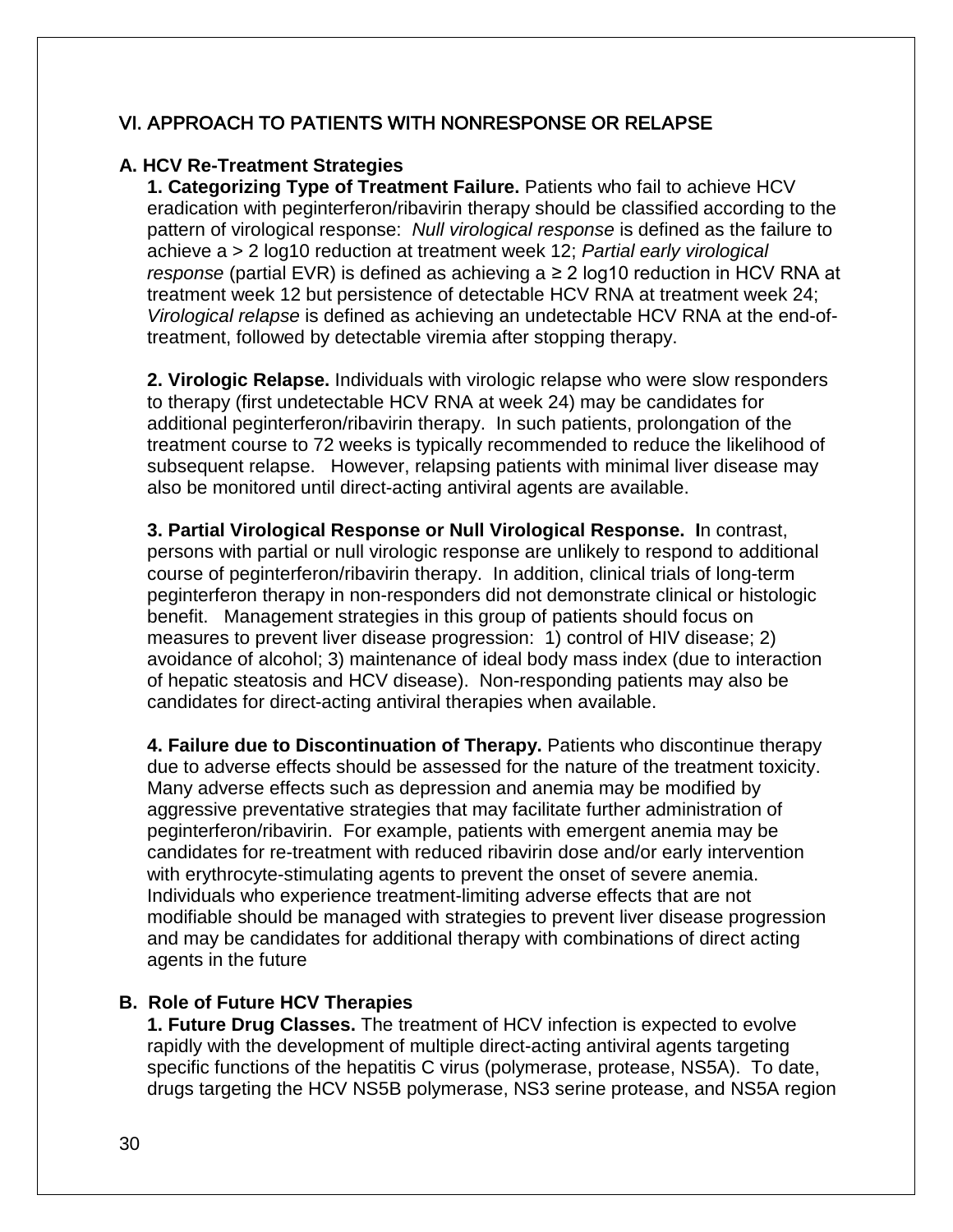have advanced to phase 2 and/or 3 clinical trials, but none have been approved by the FDA for use in any population. The most advanced direct-acting antiviral agents are HCV NS3 serine protease inhibitors, specifically telaprevir and boceprevir. Other potential future medications include novel interferon-type preparations, including interferon lambda; the novel interferon compounds are not as far along in development as the HCV protease inhibitors. Few studies have been done of these newer agents in HIV infected patients.

#### **2. Use of New Direct Acting Agents in Combination with Standard Therapy.**

Based on data from studies of HCV monoinfected patients, telaprevir and boceprevir need to be used in combination with peginterferon and ribavirin or, in the future, other direct-acting antiviral agents to prevent the emergence of HCV variants resistant to the specific agent. However, the combination of these direct-acting antiviral agents plus peginterferon/ribavirin have been associated with significantly higher SVR rates compared to peginterferon/ribavirin alone in monoinfected patients with HCV genotype 1, including those unresponsive to prior therapy.

**3. Telaprevir.** The serine protease inhibitor telaprevir has been studied in combination with peginterferon alfa-2a plus ribavirin in HCV genotype 1-infected patients. In phase 2 studies, telaprevir 750 mg by mouth every eight hours was given for the initial 12 weeks of therapy; after 12 weeks, telaprevir was discontinued and peginterferon/ribavirin were continued for an additional 12 weeks (total therapy 24 weeks) or 36 weeks (total therapy 48 weeks) based on achievement of RVR (undetectable HCV RNA at treatment week 4). The SVR rate observed for HCV treatment naïve patients in the PROVE-1 and PROVE-2 trials ranged from 61 – 69 percent for patients randomized to telaprevir compared to approximately 40 percent for those who received peginterferon alfa-2a plus ribavirin alone. Similarly, SVR rates were higher with telaprevir/peginterferon/ribavirin in patients who previously failed to respond to peginterferon/ribavirin therapy compared to re-treatment with peginterferon/ribavirin. However, in these studies telaprevir was associated with a higher treatment discontinuation rate due to adverse effects and was linked to the development of severe, treatment-limiting rash in up to 7 percent of patients, as well as higher rates of treatment related gastrointestinal side effects and anemia. In addition, viral breakthrough and relapse with HCV variants resistant to telaprevir was observed in most patients who did not achieve SVR. Finally, studies of telaprevir in HIV/HCV infected patients, including drug-drug interaction studies with antiretroviral agents, are being conducted but not yet completed.

**4. Boceprevir.** The serine protease inhibitor boceprevir has also been studied in combination with peginterferon alfa-2b plus ribavirin in patients with HCV genotype 1 monoinfection. In one phase 2 study (SPRINT-1), treatment-naïve patients were treated with peginterferon plus ribavirin for 4 weeks ("lead-in" phase) followed by the addition of boceprevir 800 mg by mouth TID at treatment week 4; combination therapy with all three drugs was continued for an additional 24 weeks (total 28 weeks) or 44 weeks (total 48 weeks). The SVR rates were significantly higher in patients randomized to receive boceprevir (56-75 percent) compared to those who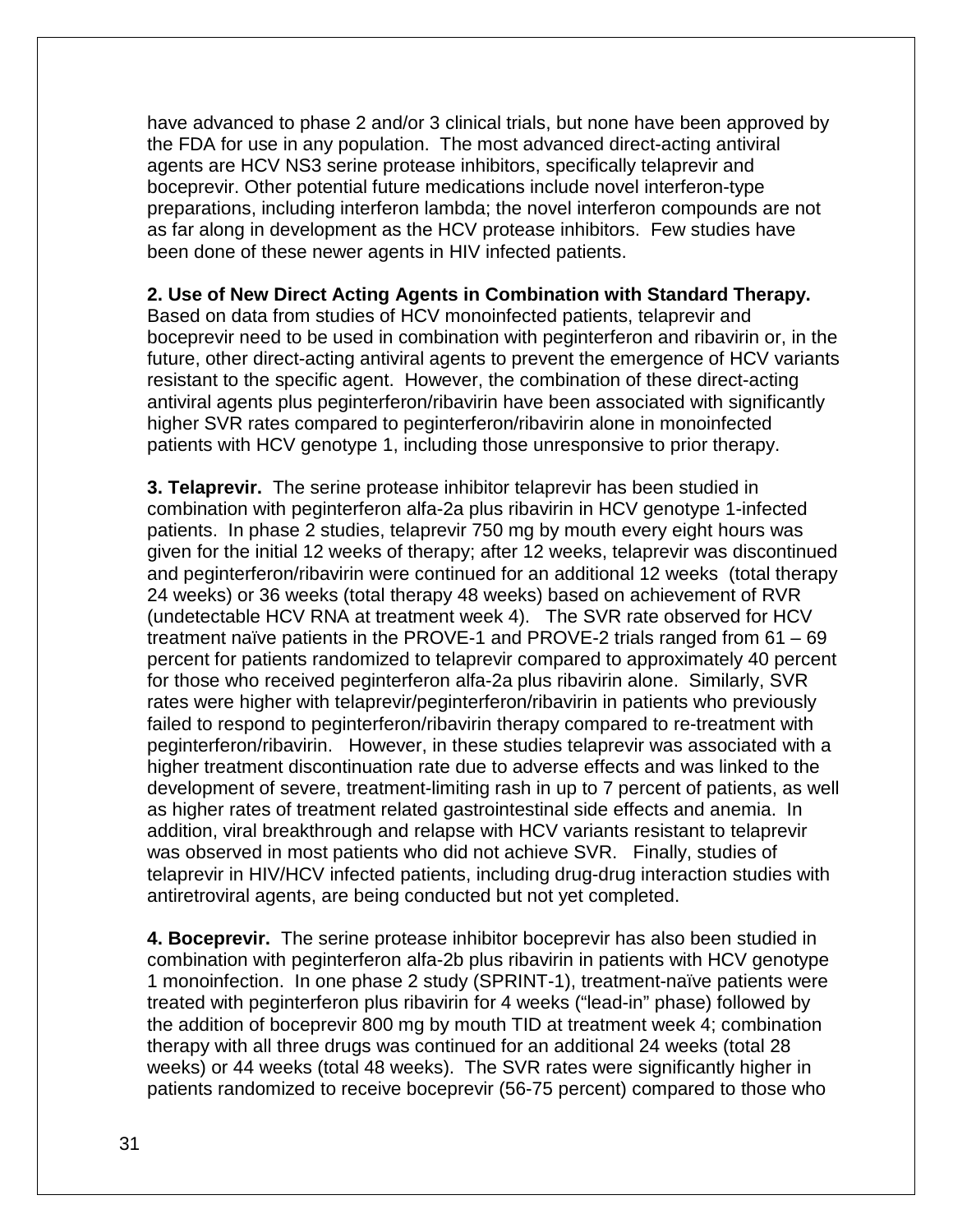took peginterferon alfa-2b plus ribavirin alone (40 percent). The boceprevir treatment arm, however, was associated with an incremental risk of significant anemia compared to peginterferon/ribavirin, and epoetin alfa was more frequently used to support patients on the boceprevir regimen. No rash has been reported with boceprevir. Similar to telaprevir, patients with viral breakthrough and viral relapse were found to have viral populations enriched for HCV variants resistant to boceprevir. Finally, studies of boceprevir in HIV/HCV infected patients, including drug-drug interaction studies with antiretroviral agents, are being conducted but not yet completed.

#### **C. Evaluation and Management of NASH in Patient with HCV**

**1. Spectrum of Non-alcoholic Fatty Liver Disease.** Non-alcoholic fatty liver disease (NAFLD) is a process consisting of abnormal accumulation and retention of lipids within hepatocytes in persons who do not have excessive alcohol intake. The spectrum of non-alcoholic fatty liver disease includes (a) fat accumulation without inflammation or fibrosis (simple hepatic steatosis), or (b) hepatic steatosis with a necroinflammatory component with or without fibrosis (hepatic steatohepatitis, also commonly referred to as non-alcoholic steatohepatitis [NASH]). Although simple hepatic steatosis is frequently observed in patients with HIV/HCV infection, steatohepatitis is not common. Hepatic steatosis can be visualized on radiologic imaging, whereas the determination of steatohepatitis requires liver biopsy. The finding of steatosis is associated with more advanced liver fibrosis and decreased response to HCV therapy and warrants medical attention.

**2. Cause of Steatosis in HIV-Infected Patients.** The pathogenesis of steatosis in HIV disease is complex, including effects of antiretroviral therapy (e.g., mitochondrial toxicity, hypertriglyceridemia). In more recent studies, however, steatosis has been linked to more traditional risk factors such as diabetes (insulin resistance), hyperlipidemia, alcohol exposure, and obesity.

**3. Evaluation of Patients with Suspected Fatty Liver Disease.** Initial evaluation should include assessment of body mass index, fasting lipid profile, fasting insulin and fasting glucose, as well as determination of HbA1C. In persons with BMI > 25, the first step in management is weight loss through life style changes based on diet and exercise. Hyperlipidemia, insulin resistance and/or diabetes should be managed medically. Interestingly, in one study both pioglitazone and vitamin E (400 IU/mL) were effective in decreasing disease severity in HIV-uninfected persons with histologic evidence of NASH. Although studies of these interventions have not been tested in persons with HIV disease, persons with biopsy-proven NASH should be referred to a hepatologist for consideration of medical management.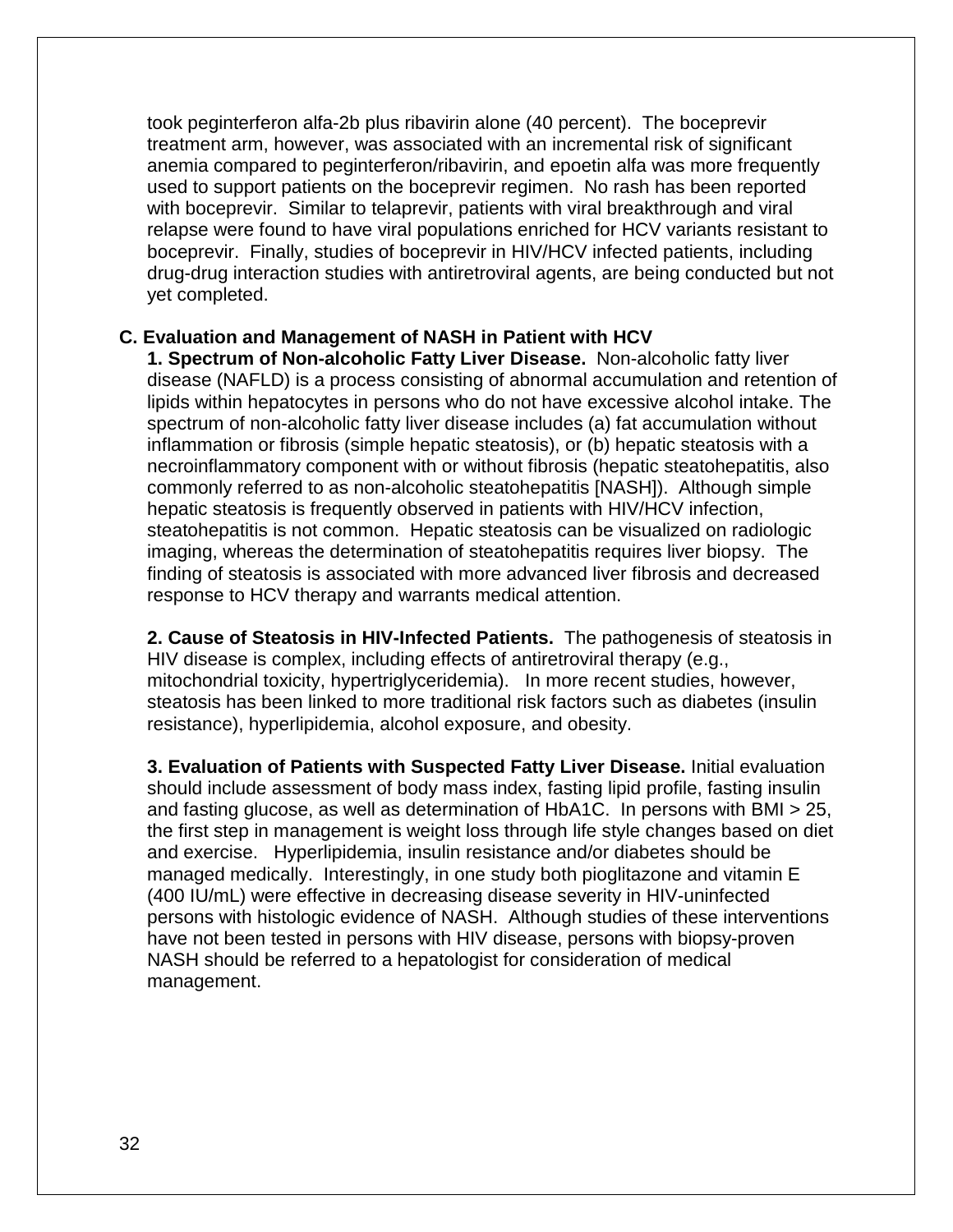#### **SUGGESTED REFERENCES**

Armstrong GL, Wasley A, Simard EP, McQuillan GM, Kuhnert WL, Alter MJ. The prevalence of hepatitis C virus infection in the United States, 1999 through 2002. Ann Intern Med. 2006 May 16;144(10):705-14. <http://www.ncbi.nlm.nih.gov/pubmed/16702586>

Bica I, McGovern B, Dhar R, Stone D, McGowan K, Scheib R, Snydman DR. Increasing mortality due to end-stage liver disease in patients with human immunodeficiency virus infection. Clin Infect Dis. 2001 Feb 1;32(3):492-7. <http://www.ncbi.nlm.nih.gov/pubmed/11170959>

Carey W. Tests and screening strategies for the diagnosis of hepatitis C. Cleve Clin J Med. 2003 Sep;70 Suppl 4:S7-13. <http://www.ncbi.nlm.nih.gov/pubmed/14558640>

Carrat F, Bani-Sadr F, Pol S, et al. Pegylated interferon alfa-2b vs standard interferon alfa-2b, plus ribavirin, for chronic hepatitis C in HIV-infected patients: a randomized controlled trial. JAMA. 2004 Dec 15;292(23):2839-48. <http://www.ncbi.nlm.nih.gov/pubmed/15598915>

Centers for Disease Control and Prevention. Recommendations for prevention and control of hepatitis C virus (HCV) infection and HCV-related chronic disease. MMWR Recomm Rep. 1998 Oct 16;47(RR-19):1-39. <http://www.cdc.gov/mmwr/preview/mmwrhtml/00055154.htm>

Chung RT, Andersen J, Volberding P, et al. Peginterferon alfa-2a plus ribavirin versus interferon alfa-2a plus ribavirin for chronic hepatitis C in HIV-coinfected persons. N Engl J Med. 2004 Jul 29;351(5):451-9. <http://www.ncbi.nlm.nih.gov/pubmed/15282352>

Ferrucci LM, Bell BP, Dhotre KB, et al. Complementary and alternative medicine use in chronic liver disease patients. J Clin Gastroenterol. 2010 Feb;44(2):e40-5. <http://www.ncbi.nlm.nih.gov/pubmed/19779363>

Ge D, Fellay J, Thompson AJ, Simon JS, et al. Genetic variation in IL28B predicts hepatitis C treatment-induced viral clearance. Nature. 2009 Sep 17;461(7262):399- 401.

<http://www.ncbi.nlm.nih.gov/pubmed/19684573>

Ghany MG, Strader DB, Thomas DL, Seeff LB; American Association for the Study of Liver Diseases. Diagnosis, management, and treatment of hepatitis C: an update. Hepatology. 2009 Apr;49(4):1335-74. <http://www.ncbi.nlm.nih.gov/pubmed/19330875>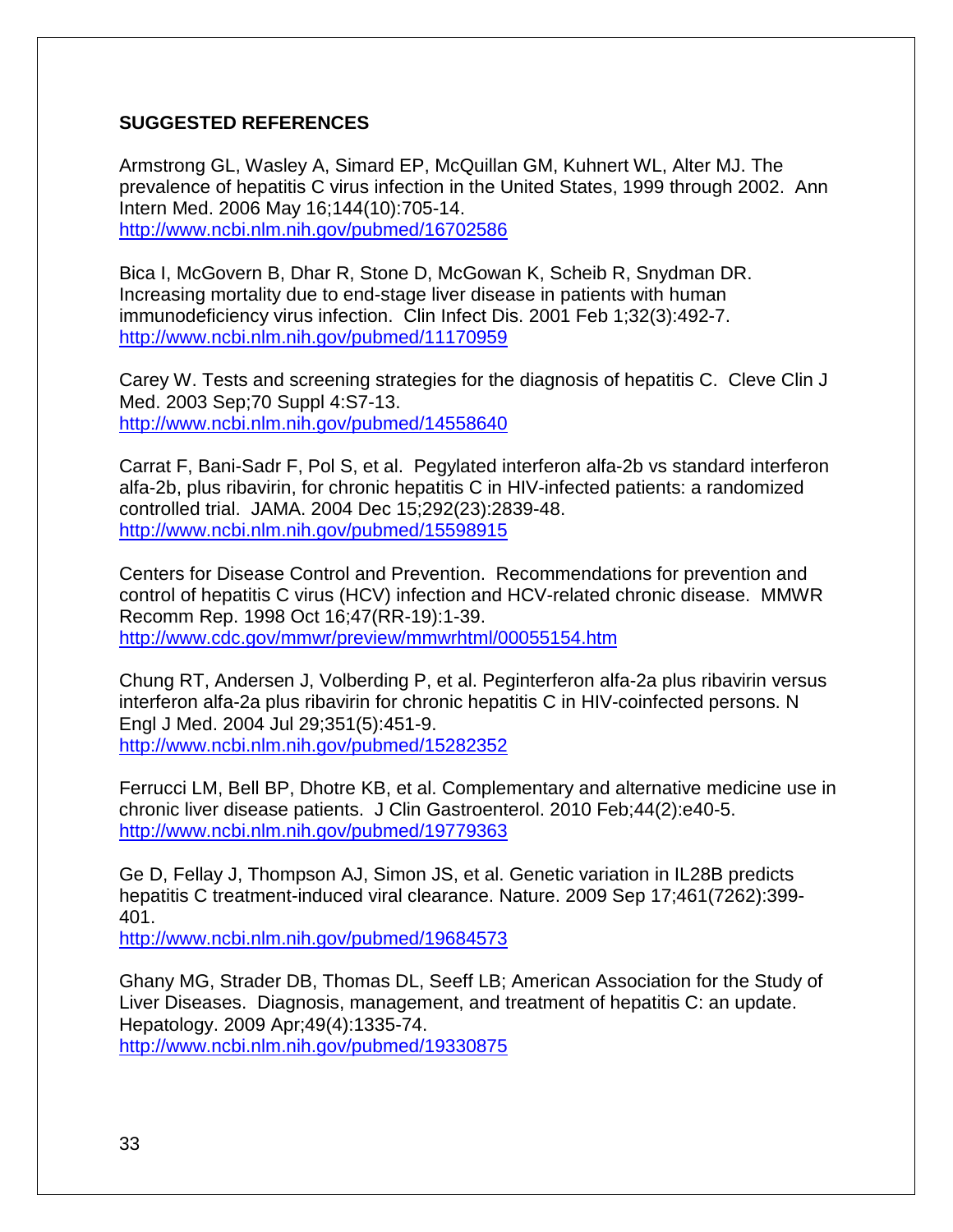Grebely J, Petoumenos K, Hellard M, et al. Potential role for interleukin-28B genotype in treatment decision-making in recent hepatitis C virus infection. Hepatology. 2010 Oct;52(4):1216-24.

<http://www.ncbi.nlm.nih.gov/pubmed/20803561>

Laguno M, Murillas J, Blanco JL, et al. Peginterferon alfa-2b plus ribavirin compared with interferon alfa-2b plus ribavirin for treatment of HIV/HCV co-infected patients. AIDS. 2004 Sep 3;18(13):F27-36. <http://www.ncbi.nlm.nih.gov/pubmed/15316335>

Mohan N, González-Peralta RP, Fujisawa T, Chang MH, Heller S, Jara P, Kelly D, Mieli-Vergani G, Shah U, Murray KF. Chronic hepatitis C virus infection in children. J Pediatr Gastroenterol Nutr. 2010 Feb;50(2):123-31 <http://www.ncbi.nlm.nih.gov/pubmed/20038846>

Narkewicz MR, Cabrera R, González-Peralta RP. The "C" of viral hepatitis in children. Semin Liver Dis. 2007 Aug;27(3):295-311. <http://www.ncbi.nlm.nih.gov/pubmed/17682976>

Núñez M, Miralles C, Berdún MA, et al. Role of weight-based ribavirin dosing and extended duration of therapy in chronic hepatitis C in HIV-infected patients: the PRESCO trial. AIDS Res Hum Retroviruses. 2007 Aug;23(8):972-82. <http://www.ncbi.nlm.nih.gov/pubmed/17725413>

Rallón NI, Naggie S, Benito JM, et al. Association of a single nucleotide polymorphism near the interleukin-28B gene with response to hepatitis C therapy in HIV/hepatitis C virus-coinfected patients. AIDS. 2010 May 15;24(8):F23-9. <http://www.ncbi.nlm.nih.gov/pubmed/20389235>

[Sherman KE,](http://www.ncbi.nlm.nih.gov/pubmed?term=%22Sherman%20KE%22%5BAuthor%5D) [Andersen JW,](http://www.ncbi.nlm.nih.gov/pubmed?term=%22Andersen%20JW%22%5BAuthor%5D) [Butt AA,](http://www.ncbi.nlm.nih.gov/pubmed?term=%22Butt%20AA%22%5BAuthor%5D) et al. Sustained Long-Term Antiviral Maintenance Therapy in HCV/HIV-Coinfected Patients (SLAM-C). [J Acquir Immune](javascript:AL_get(this,%20)  [Defic Syndr.](javascript:AL_get(this,%20) 2010 Oct 1. [Epub ahead of print] <http://www.ncbi.nlm.nih.gov/pubmed/20921898>

Singal AK, Anand BS. Management of hepatitis C virus infection in HIV/HCV coinfected patients: clinical review. World J Gastroenterol. 2009 Aug 14;15(30):3713-24. <http://www.ncbi.nlm.nih.gov/pubmed/19673011>

Sulkowski MS, Slim J, Sterling RK, et al. Sustained virologic response (SVR) rates in HIV-HCV G1 co-infected patients according to the magnitude of HCV RNA decrease at week 4 of treatment with peginterferon (PegIFN) alfa-2a (40KD) plus ribavirin (RBV) in the PARADIGM study. AASLD 2010, Abstract 920.

Thomas DL, Thio CL, Martin MP, et al. Genetic variation in IL28B and spontaneous clearance of hepatitis C virus. Nature. 2009 Oct 8;461(7265):798-801. <http://www.ncbi.nlm.nih.gov/pubmed/19759533>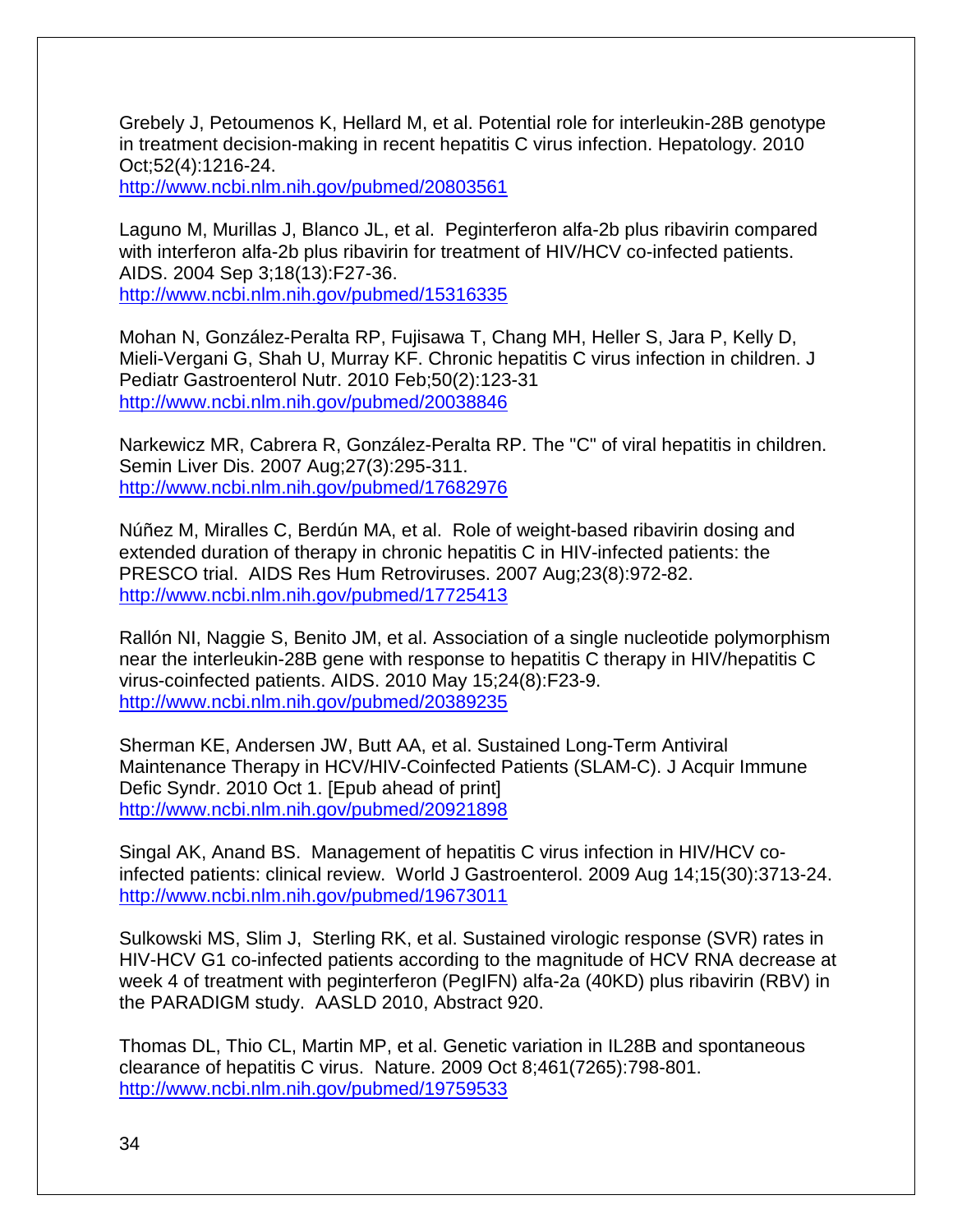Thompson AJ, Muir AJ, Sulkowski MS, et al. Interleukin-28B polymorphism improves viral kinetics and is the strongest pretreatment predictor of sustained virologic response in genotype 1 hepatitis C virus. Gastroenterology. 2010 Jul;139(1):120-9.e18. Epub 2010 Apr 24.

<http://www.ncbi.nlm.nih.gov/pubmed/20399780>

Torriani FJ, Rodriguez-Torres M, Rockstroh JK, et al. Peginterferon Alfa-2a plus ribavirin for chronic hepatitis C virus infection in HIV-infected patients. [N Engl J Med.](javascript:AL_get(this,%20) 2004 Jul 29;351(5):438-50.

<http://www.ncbi.nlm.nih.gov/pubmed/15282351>

Vogel M, Dominguez S, Bhagani S, Azwa A, Page E, Guiguet M, Valantin MA, Katlama C, Rockstroh JK, Nelson M. Treatment of acute HCV infection in HIV-positive patients: experience from a multicentre European cohort. Antivir Ther. 2010;15(2):267-79. <http://www.ncbi.nlm.nih.gov/pubmed/20386082>

Weber R, Sabin CA, Friis-Møller N, Reiss P, et al. Liver-related deaths in persons infected with the human immunodeficiency virus: the D:A:D study. Arch Intern Med. 2006 Aug 14-28;166(15):1632-41. <http://www.ncbi.nlm.nih.gov/pubmed/16908797>

White CP, Hirsch G, Patel S, Adams F, Peltekian KM. Complementary and alternative medicine use by patients chronically infected with hepatitis C virus. Can J Gastroenterol. 2007 Sep;21(9):589-95. <http://www.ncbi.nlm.nih.gov/pubmed/17853954>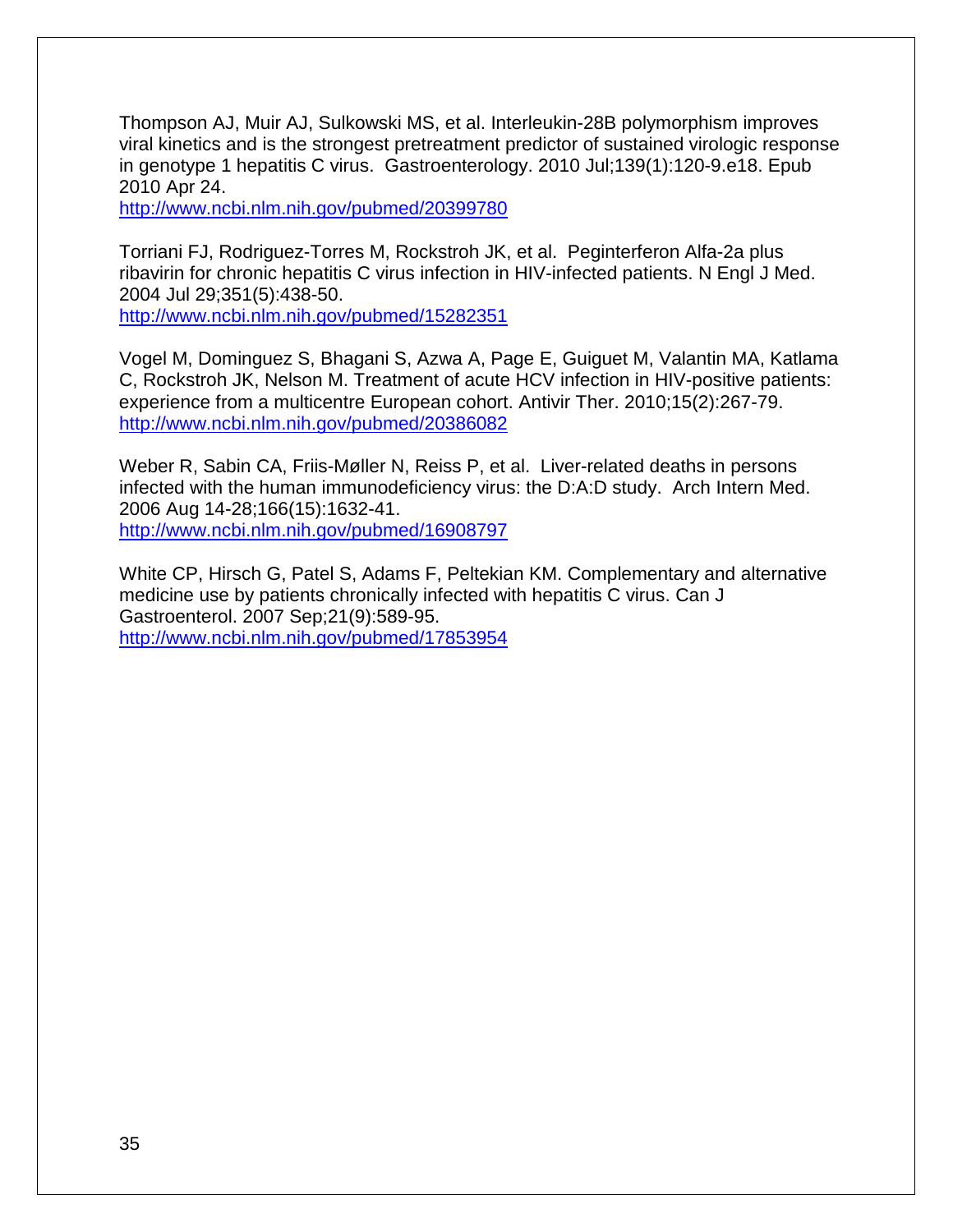# A Guide for Evaluation and Treatment of Hepatitis C in Persons Coinfected with HIV

Mark Sulkowski, Laura Cheever, David Spach

**FIGURES**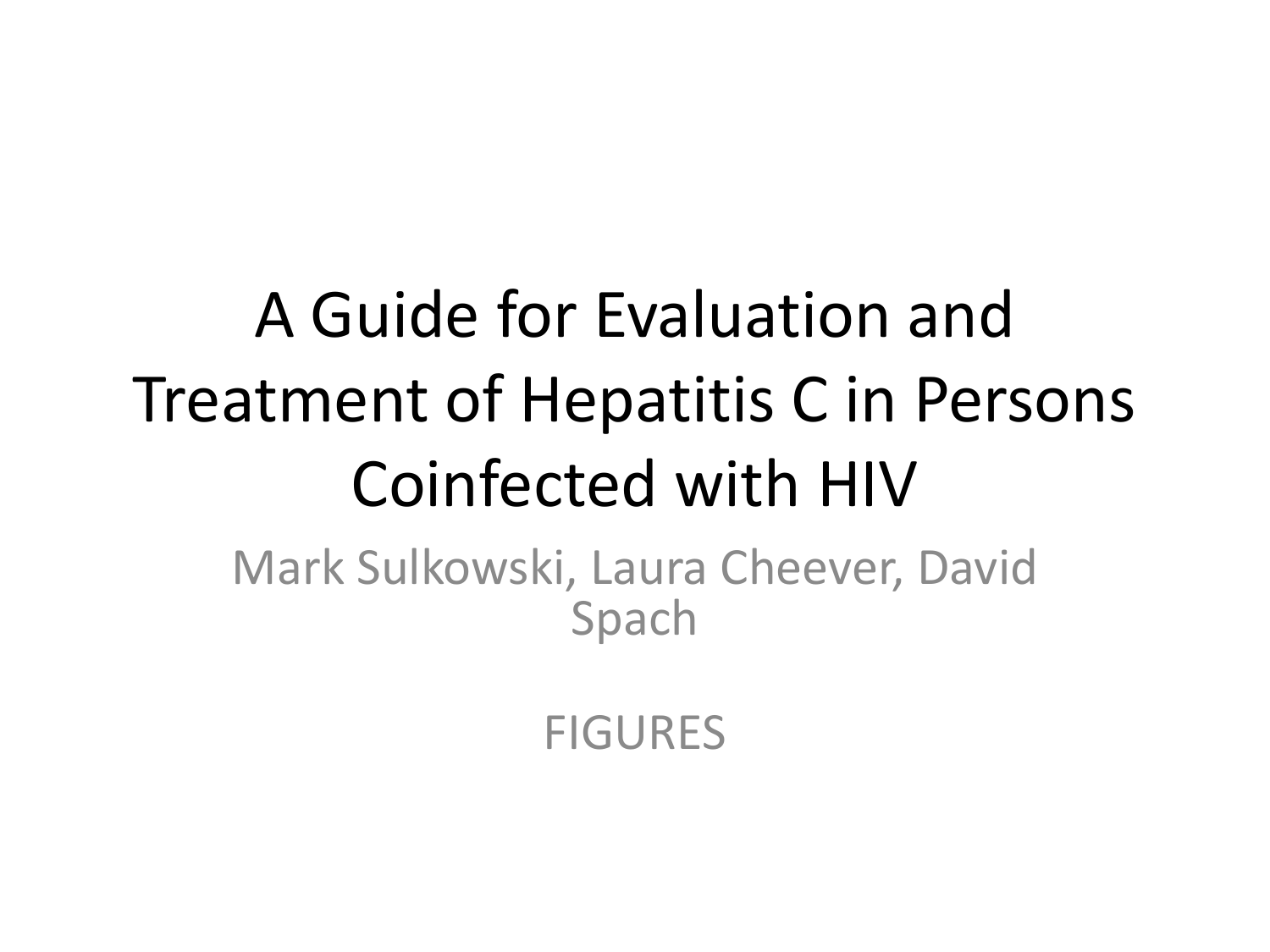# Figure 1. HCV Testing Algorithm

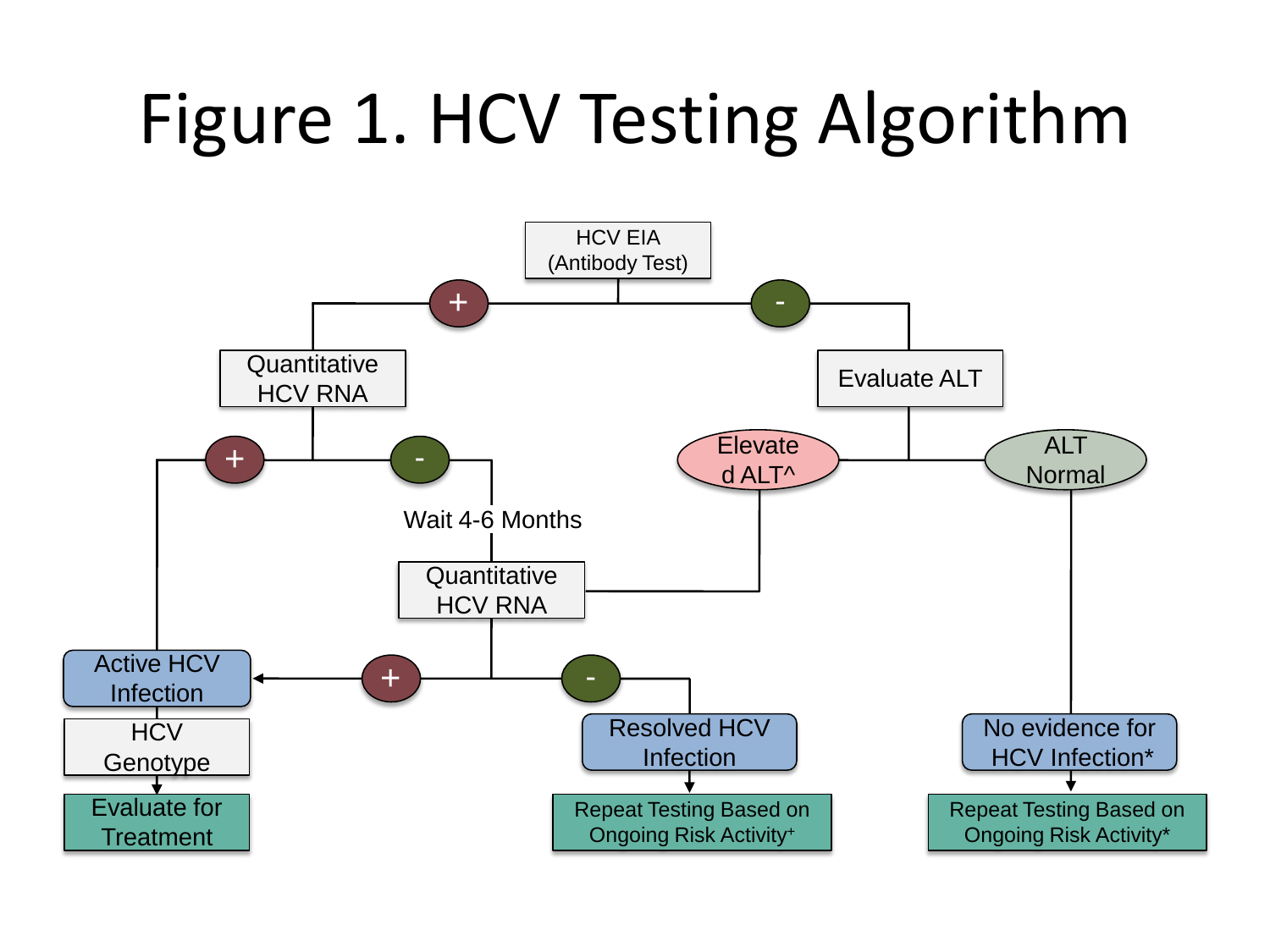## Figure 1. HCV Testing Algorithm (LEGEND)

• Abbreviations: ALT = alanine aminotransferase level

•

•

• ^Definitions of "normal and elevated" ALT have varied. Most clinical laboratories and studies for persons coinfected with HIV and HCV use ALT > 40 U/L as the cut-off for elevated ALT. Prior studies in monoinfected patients have defined elevated ALT as serum ALT greater than 30 U/L (for men) and 19 U/L (for women).

+Persons with positive HCV EIA but negative HCV RNA are considered to have resolved HCV infection. These individuals can become reinfected with HCV; repeat HCV RNA testing should be be performed annually if they have ongoing risk activity for acquiring HCV.

\*For persons without evidence of HCV infection (past or present), repeat HCV EIA testing should be performed annually if they have ongoing risk activity for acquiring HCV. If no subsequent risk activity for acquiring HCV occurs, then no further HCV EIA testing is recommended.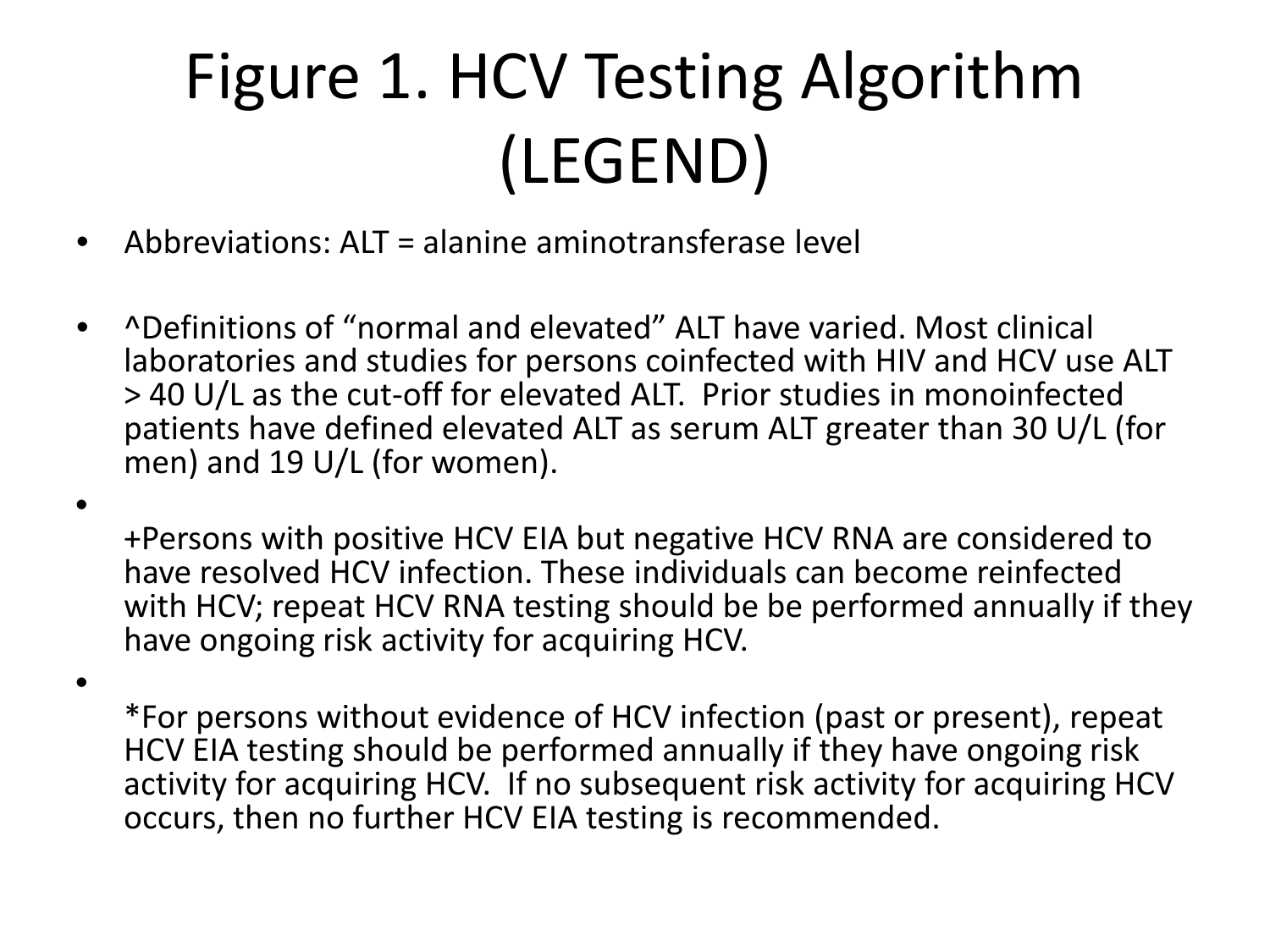## Figure 2. Child-Pugh Classification for Severity of Cirrhosis

| <b>Clinical and Lab Criteria</b> | Points*     |                                                  |                                               |  |  |  |  |
|----------------------------------|-------------|--------------------------------------------------|-----------------------------------------------|--|--|--|--|
|                                  |             | $\overline{2}$                                   | 3                                             |  |  |  |  |
| Encephalopathy                   | <b>None</b> | Mild to moderate<br>$\frac{1}{2}$ (grade 1 or 2) | <b>Severe</b><br>$\frac{1}{2}$ (grade 3 or 4) |  |  |  |  |
| <b>Ascites</b>                   | <b>None</b> | Mild to moderate<br>(diuretic responsive)        | Large or refractory<br>to diuretics           |  |  |  |  |
| Bilirubin (mg/dl)                | < 2         | $2 - 3$                                          | >3                                            |  |  |  |  |
| Albumin (g/dl)                   | > 3.5       | $2.8 - 3.5$                                      | 2.8                                           |  |  |  |  |
| Prothrombin time                 |             |                                                  |                                               |  |  |  |  |
| Seconds prolonged                | $\leq$ 4    | $4 - 6$                                          | >6                                            |  |  |  |  |
| International normalized ratio   | < 1.7       | $1.7 - 2.3$                                      | >2.3                                          |  |  |  |  |

#### **\*Point System and Classification**

-Class A (5 to 6 points): least severe liver disease

-Class B (7 to 9 points): moderately severe liver disease

-Class C (10 to 15 points): most severe liver disease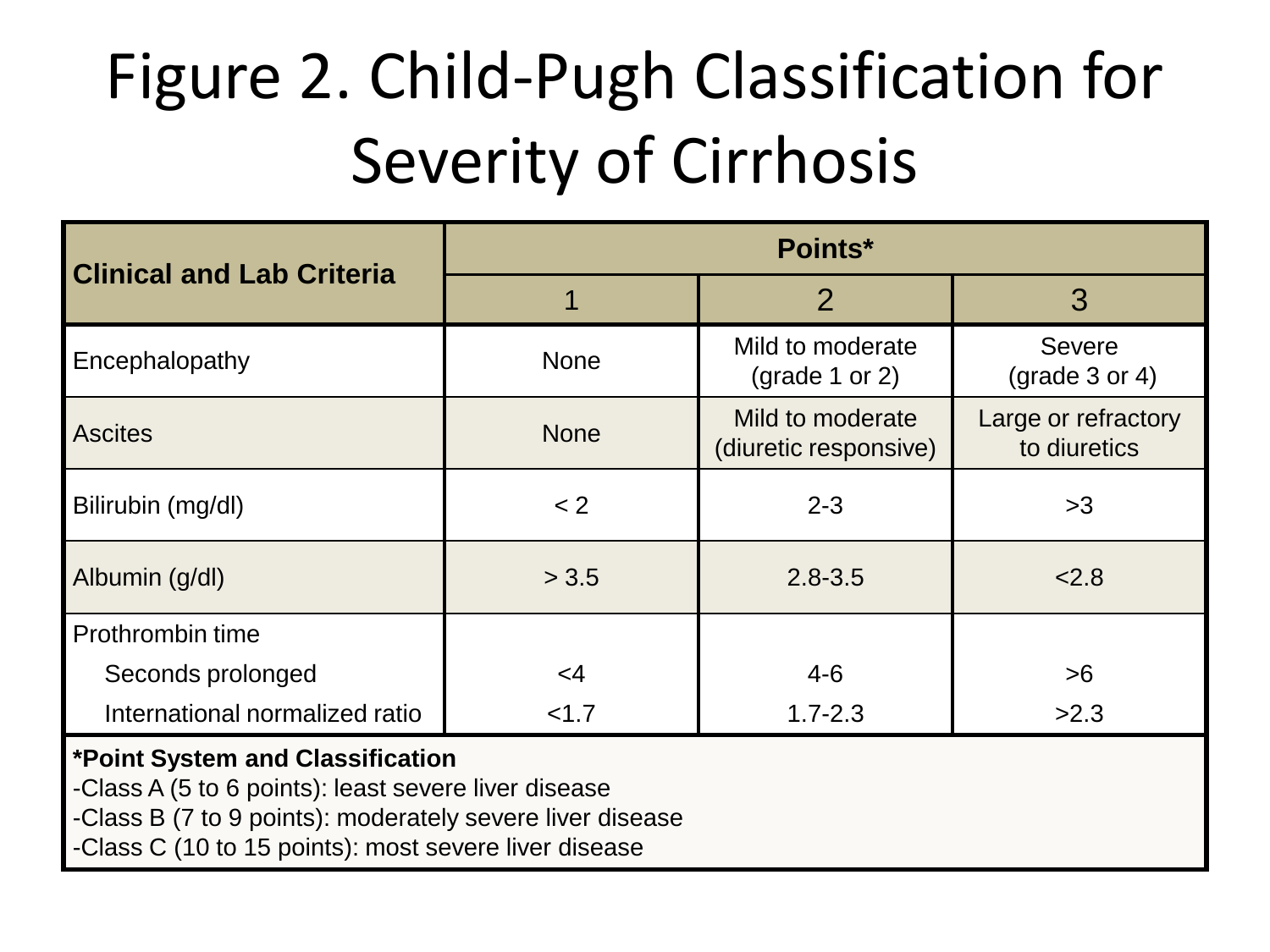### Figure 3. Summary of Data for HIV-HCV Coinfected Patients Treated with Peginterferon plus Ribavirin

|                                                           | <b>APRICOT1</b> | RIBAVIC <sup>2</sup>     | <b>ACTG 50713</b> | PRESCO <sup>4</sup> |
|-----------------------------------------------------------|-----------------|--------------------------|-------------------|---------------------|
| Number in trial treated with<br>Peginterferon + Ribavirin | 289             | 205                      | 66                | 389                 |
| <b>Type of Peginterferon alfa</b>                         | 2a              | 2 <sub>b</sub>           | 2a                | 2a                  |
| <b>Ribavirin dose</b>                                     | 800 mg/d        | 800 mg/d                 | 600-1000 mg/d     | 1000-1200 mg/d      |
| IDU (% patients)                                          | 62%             | 81%                      | 80%               | 89.5%               |
| Cirrhosis (% patients)                                    | 15%             | 18%                      | 11%               | 8.7%                |
| HCV genotype 1 or 4                                       | 67%             | 69%                      | 77%               | 61%                 |
| Median CD4 count (cells/mm <sup>3</sup> )                 | 520             | 477                      | 495               | 546                 |
| On Antiretroviral Rx                                      | 84%             | 83%                      | 85%               | 74%                 |
| <b>Overall SVR</b>                                        | 40%             | 26%                      | 27%               | 49.6%               |
| SVR (genotype 1)                                          | 29%             | 17%<br>(genotype 1 or 4) | 14%               | 35.6%               |
| Early Tx Cessation (%)                                    | 25%             | 36%                      | 12%               | 28%                 |

1Torriani F, et al. N Eng J Med. 2004: 351:438-50.

2Carrat F, et al. JAMA. 2004; 292:2839-48.

3Chung RT, et al. N Eng J Med. 2004; 351:451-9.

4Núñez M, et al. AIDS Hum Res Retroviruses. 2007;23:972-82.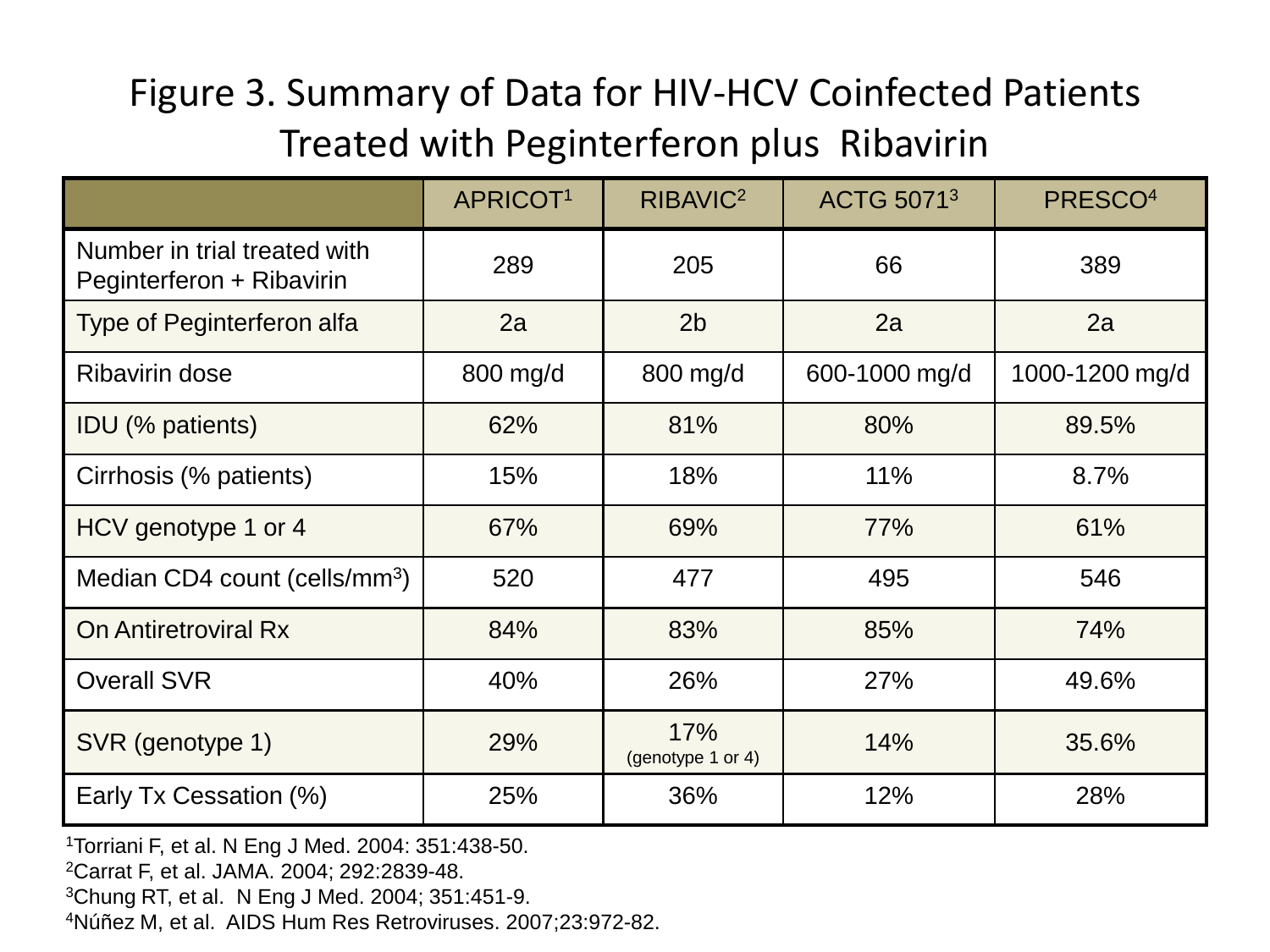### Figure 4. HCV Treatment Medications and Doses

| <b>Medication</b>                                                      | <b>Recommended Dose</b>                                                                 |  |  |  |  |
|------------------------------------------------------------------------|-----------------------------------------------------------------------------------------|--|--|--|--|
| <b>Treatment for HCV Genotypes 1 and 4</b>                             |                                                                                         |  |  |  |  |
| Peginterferon alfa-2a                                                  | 180 mcg SQ once/week                                                                    |  |  |  |  |
| plus                                                                   |                                                                                         |  |  |  |  |
| <b>Ribavirin</b>                                                       | $\leq$ 75 kg: 1000 mg/day in 2 divided doses<br>>75 kg: 1200 mg/day in 2 divided doses  |  |  |  |  |
| Peginterferon alfa-2b                                                  | 1.5 mcg/kg SQ once/week                                                                 |  |  |  |  |
| plus                                                                   |                                                                                         |  |  |  |  |
| <b>Ribavirin</b>                                                       | $\leq$ 65 kg: 800 mg/day in 2 divided doses                                             |  |  |  |  |
|                                                                        | 66-80 kg: 1,000 mg/day in 2 divided doses<br>81-105 kg: 1,200 mg/day in 2 divided doses |  |  |  |  |
|                                                                        | >105 kg: 1,400 mg/day in 2 divided doses                                                |  |  |  |  |
| Treatment for HCV Genotypes 2 and 3                                    |                                                                                         |  |  |  |  |
| Peginterferon alfa-2a<br>plus                                          | 180 mcg SQ once/week                                                                    |  |  |  |  |
| <b>Ribavirin</b>                                                       |                                                                                         |  |  |  |  |
|                                                                        | 800 mg/day                                                                              |  |  |  |  |
| Peginterferon alfa-2b<br>plus                                          | 1.5 mcg/kg SQ once/week                                                                 |  |  |  |  |
| <b>Ribavirin</b>                                                       | 800 mg/day                                                                              |  |  |  |  |
| Note: Dose adjustments are needed in patients with renal insufficiency |                                                                                         |  |  |  |  |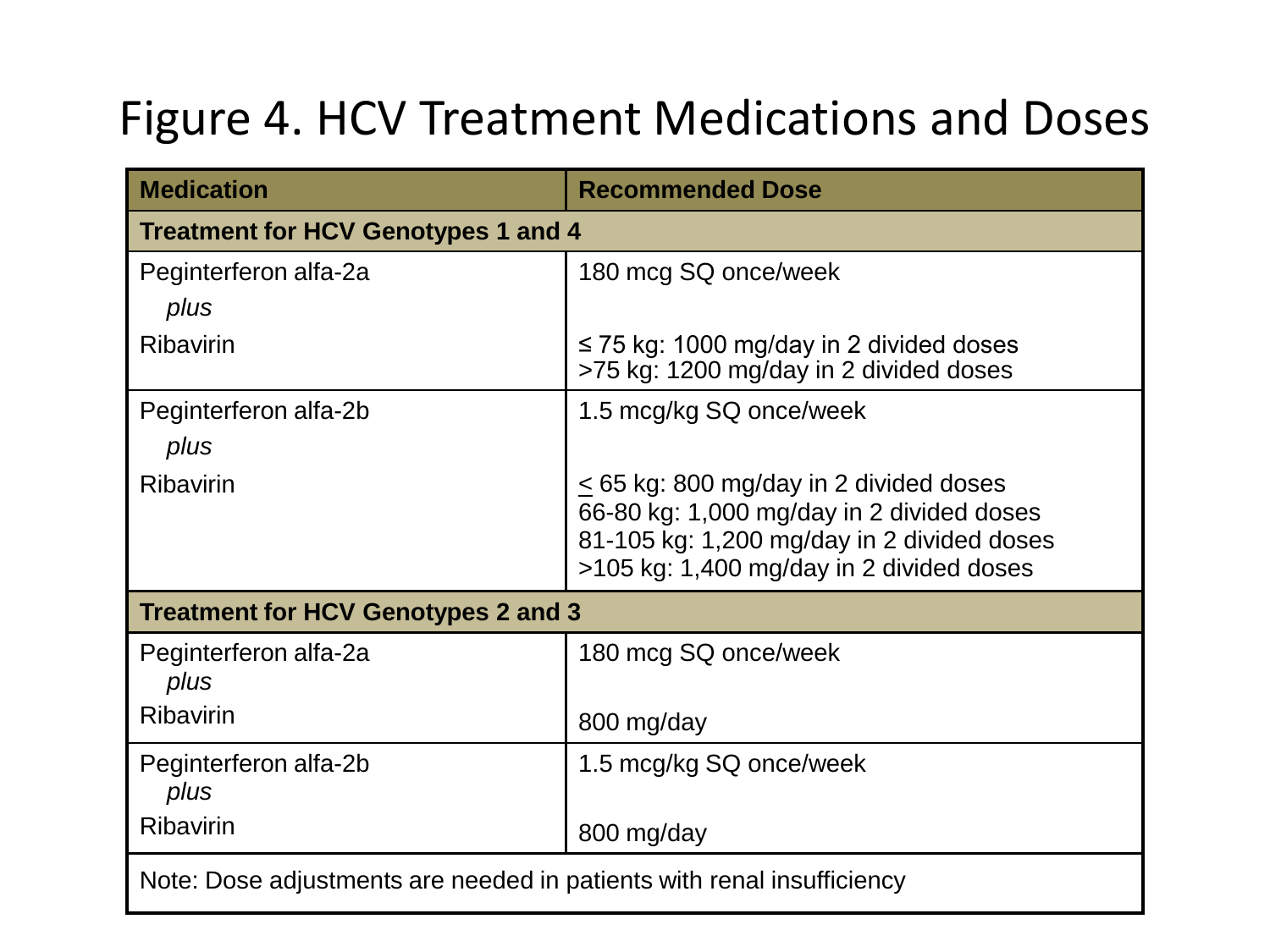### Figure 5. Recommended Monitoring During Treatment with Peginterferon plus Ribavirin

|                          | <b>Treatment Week</b> |                |                           |         |              |         |         | <b>Post-Treatment Week</b> |                           |              |         |                  |                           |         |
|--------------------------|-----------------------|----------------|---------------------------|---------|--------------|---------|---------|----------------------------|---------------------------|--------------|---------|------------------|---------------------------|---------|
|                          | $\mathbf 0$           | $\overline{2}$ | $\overline{\mathbf{4}}$   | 8       | 12           | 18      | 24      | 30                         | 36                        | 42           | 48      | $\overline{4}$   | 12                        | 24      |
| <b>CBC</b>               | $\sf X$               | X              | X                         | X       | X            | X       | $\sf X$ | X                          | X                         | X            | $\sf X$ | X                | X                         | X       |
| <b>CMP</b>               | $\sf X$               | $\sf X$        | $\sf X$                   | $\sf X$ | $\mathsf{X}$ | $\sf X$ | $\sf X$ | $\sf X$                    | $\mathsf{X}$              | $\mathsf{X}$ | $\sf X$ | $\boldsymbol{X}$ | $\boldsymbol{X}$          | X       |
| <b>TSH</b>               | X                     |                |                           |         | X            |         | $\sf X$ |                            | X                         |              | X       |                  |                           | $\sf X$ |
| <b>HCV RNA</b>           | $\sf X$               |                | $\boldsymbol{\mathsf{X}}$ |         | $\sf X$      |         | $\sf X$ |                            | $\boldsymbol{\mathsf{X}}$ |              | $\sf X$ |                  |                           | X       |
| CD4 Cell Count           | $\sf X$               |                |                           |         | $\sf X$      |         | X       |                            | X                         |              | X       |                  | $\boldsymbol{\mathsf{X}}$ | X       |
| <b>HIV RNA</b>           | $\sf X$               |                | $\sf X$                   |         | $\sf X$      |         | X       |                            | $\boldsymbol{\mathsf{X}}$ |              | $\sf X$ | X                | $\sf X$                   | X       |
| <b>Depression Screen</b> | $\sf X$               |                | $\sf X$                   |         | X            |         | X       |                            | X                         |              | $\sf X$ | X                |                           |         |
| <b>Clinician Visit</b>   | $\sf X$               |                | $\sf X$                   | $\sf X$ | $\sf X$      | $\sf X$ | X       | $\sf X$                    | X                         | $\sf X$      | X       | $\sf X$          |                           | X       |

If HCV RNA is detected in the post-treatment period, following an end-of-treatment response, the patient has experienced virologic relapse and no additional HCV RNA monitoring is indicated.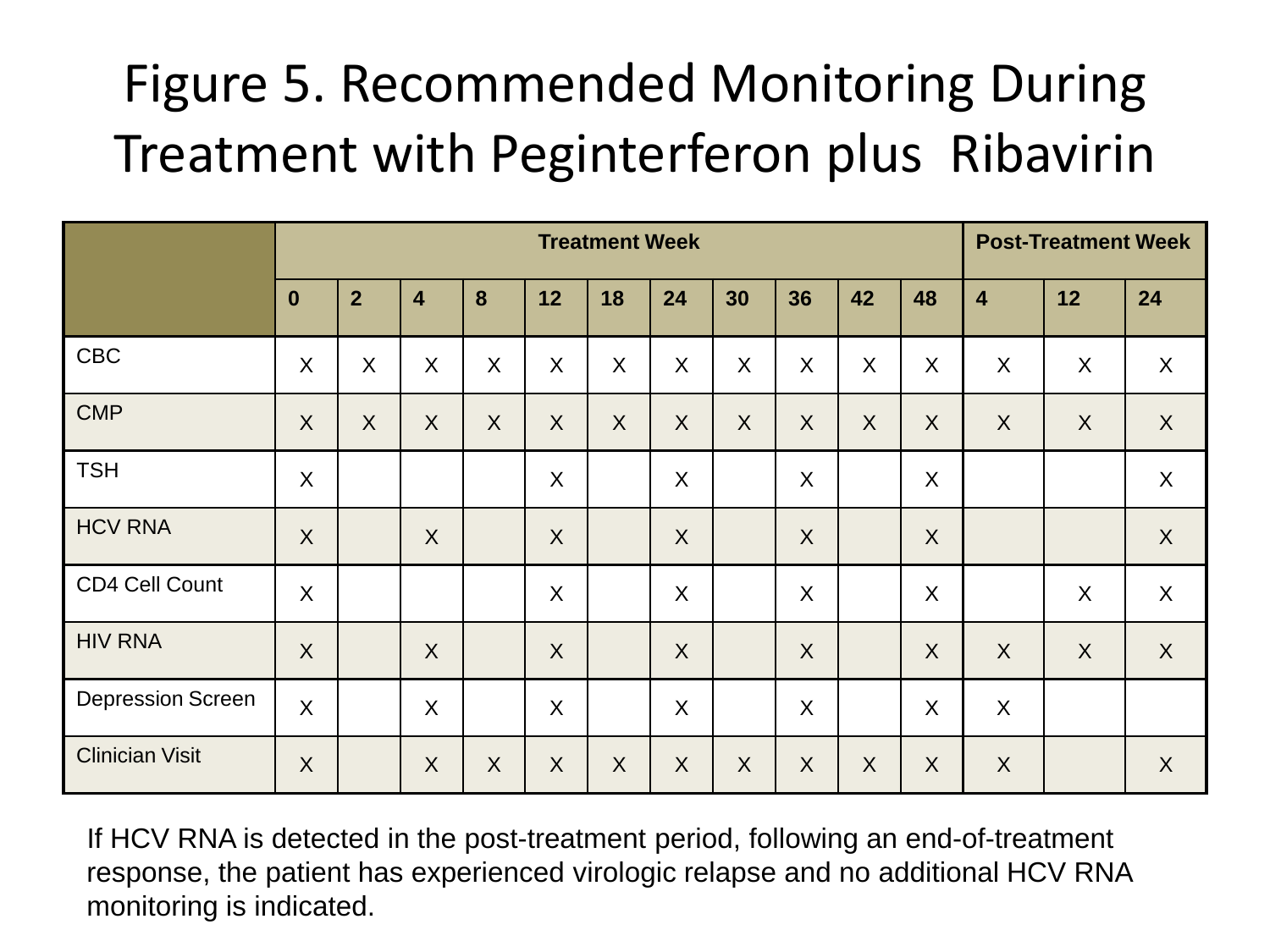## Figure 6. Definitions for Virologic Responses

| <b>Virologic Response</b>                 | <b>Definition</b>                                                                                                                                                    | <b>Clinical Utility</b>                                                |
|-------------------------------------------|----------------------------------------------------------------------------------------------------------------------------------------------------------------------|------------------------------------------------------------------------|
| Rapid Virologic Response (RVR)            | HCV RNA negative at treatment week 4 by a<br>sensitive PCR-based quantitative assay                                                                                  | Predict likelihood of SVR                                              |
| Early Virologic Response (EVR)            | $\geq$ 2 log <sub>10</sub> reduction in HCV RNA level compared to<br>baseline HCV RNA level (partial EVR) or HCV RNA<br>negative at treatment week 12 (complete EVR) | Lack of partial EVR<br>predicts treatment failure<br>("stopping rule") |
| End-of-Treatment Response (ETR)           | HCV RNA undetectable at treatment wk 48 by a<br>sensitive PCR based assay                                                                                            |                                                                        |
| <b>Sustained Virologic Response (SVR)</b> | HCV RNA undetectable 24 weeks after cessation of<br>treatment                                                                                                        | Indicates "virological"<br>cure                                        |
| Relapse                                   | Detection of HCV RNA in the serum after treatment<br>discontinuation in a patient with undetectable HCV<br><b>RNA</b> at ETR                                         | Reappearance of HCV<br>RNA in serum after<br>therapy is discontinued   |
| <b>Breakthrough</b>                       | Detection of HCV RNA in serum during treatment in<br>a patient with undetectable HCV RNA earlier in the<br>course of treatment                                       |                                                                        |

Modified From: Ghany MG, et. al. Hepatology. 2009;49:1335-74.

Reproduced with Permission. John Wiley & Sons, Inc. All rights reserved.